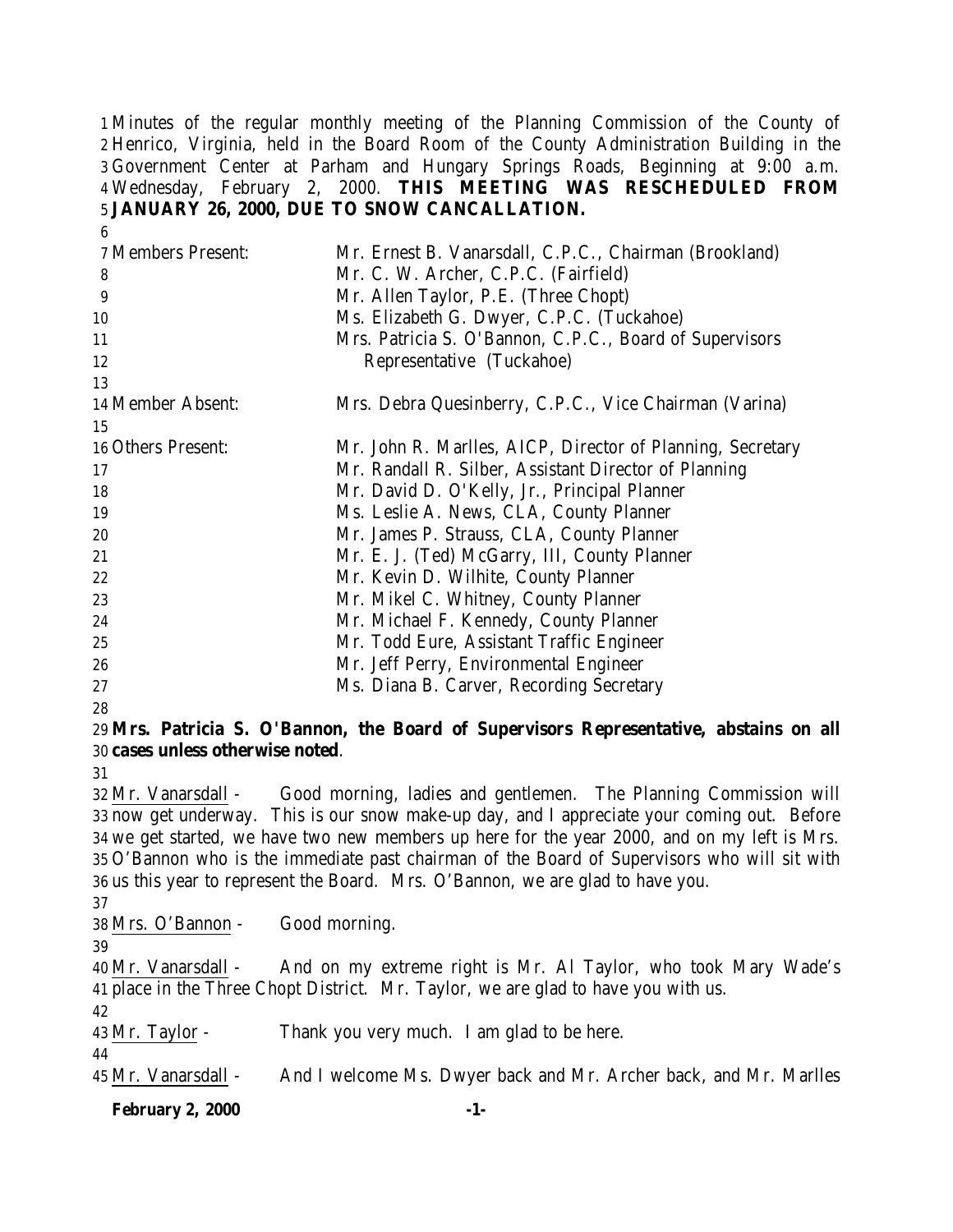and Mr. Silber, and all of the staff, including you, Mr. McGarry. Mrs. Quesinberry is out of town today. She is the Vice-Chairman, and Mr. Taylor will be handling her cases. Having said that, I will turn this over to our secretary, Mr. John Marlles. 

 Mr. Marlles - Thank you Mr. Chairman and good morning, ladies and gentlemen. We do have a quorum so we can conduct business today.

## **Amendment to Zoning Ordinance: Pertaining to the Powers and Duties of the Board of Zoning Appeals.**

 Mr. Marlles - The first item that was originally scheduled on January 26 was the Amendment to the Zoning Ordinance pertaining to powers and duties of the Board of Zoning Appeals. Because of the snow, we were not able to have that public hearing, so staff is recommending that this item be rescheduled to the February 23, 2000 POD meeting.

 Mr. Vanarsdall - Any questions? All right. Mr. Marlles - We need a motion, Mr. Chairman. Mr. Vanarsdall - All right. I will entertain a motion. Mr. Archer - I move that we reschedule, per staff's recommendation, Mr. Chairman. Do we have a date? Mr. Marlles - February 23, 2000, the February POD meeting. We could do it the first thing. 73 Mr. Vanarsdall - Why don't we do it the same way that we had it? Mr. Archer - OK, I move to accept the staff's recommendation for February 23, 2000 under the same conditions that it was scheduled for before. Mr. Taylor - Second. Mr. Vanarsdall - We had a motion made by Mr. Archer and seconded by Mr. Taylor. All

 in favor say aye. All opposed say no. The motion carries. 

 The Planning Commission voted to reschedule the Amending to Zoning Ordinance: Pertaining to the Powers and Duties of the Board of Zoning Appeals to its meeting on February 23, 2000, at 9:00 a.m.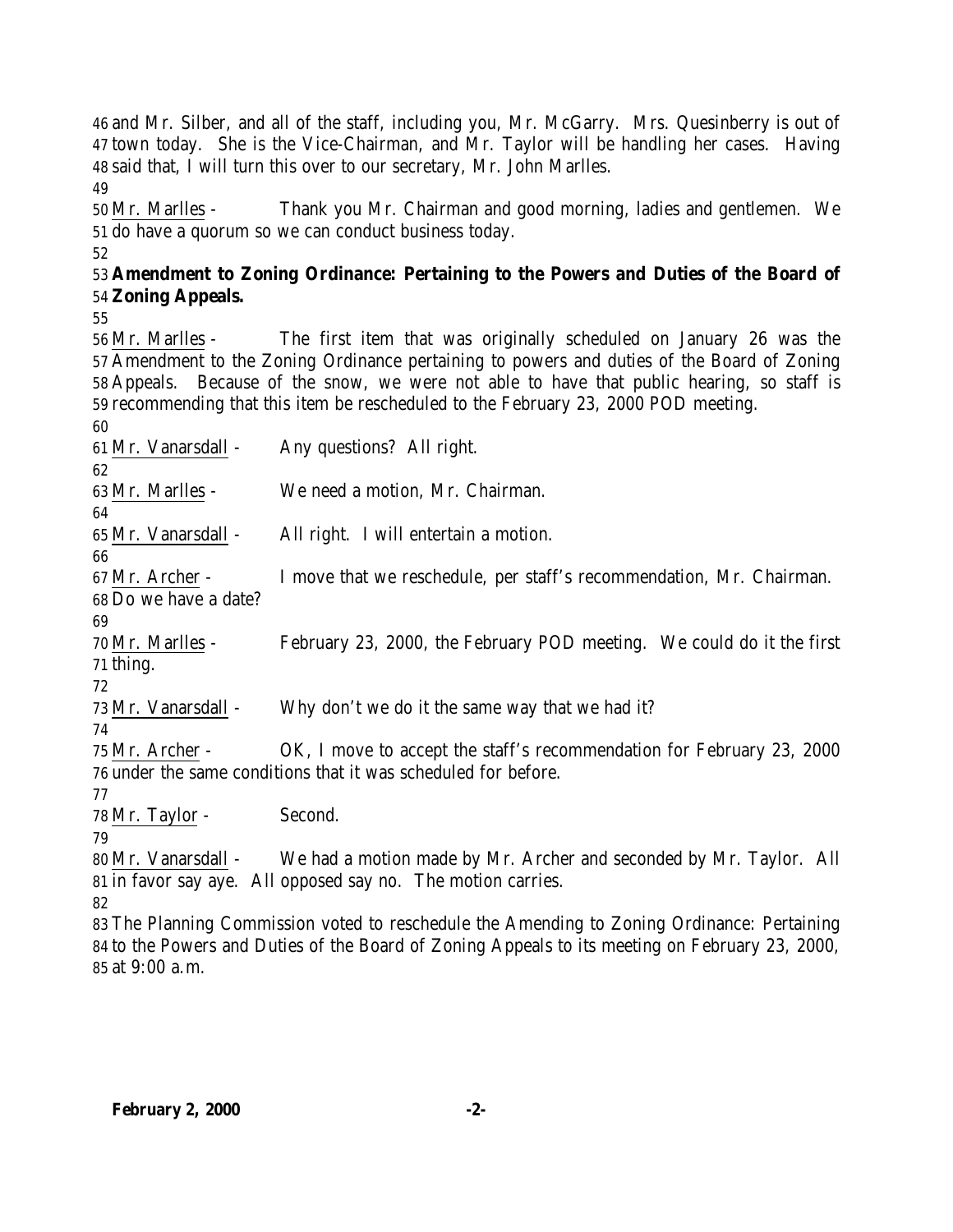Four Mile Run (January 2000 Plan) **TIMMONS for Pendragon Development Company:** The 97.53 acre site is locate at the eastern terminus of Four Mile Run Drive, approximately 0.33 mil north of New Market Road (U.S. Route 5) on parcels 238-A-31 and part of 249- A-48. The zoning is R-2AC, One-Family Residential District (Conditional) and A-1, Agricultural District and ASO (Airport Safety Overlay District). County water and sewer. **(Varina) 172 Lots**

 Mr. McGarry - Staff is aware of one request for a deferral. It is on Page 6 and it is in the Varina District. The applicant has requested a deferral to the February 23, 2000 meeting. 

 Mr. Vanarsdall - Is anyone in the audience in opposition to the deferral of Four Mile Run Subdivision in the Varina District to February 23? No opposition. I will entertain a motion.

 Mr. Taylor - I move we defer Four Mile Run (January 2000 Plan) to February 23, 2000, at the applicant's request.

Mr. Archer - Second.

 Mr. Vanarsdall - We have a motion by Mr. Taylor, seconded by Mr. Archer. All in favor say aye. All opposed say no. The motion passes.

 At the applicant's request, the Planning Commission voted to defer Four Mile Run Subdivision (January 2000 Plan) to its meeting on February 23, 2000.

# **SUBDIVISION**

Gill Dale Farms, Section A (January 2000 Plan) **Engineering Design Associates for Robert T. & Armennia M. Royster:** The 8.929 acre site is located on the west line of Gill Dale Road, approximately 200 feet north of Shaleigh Lane on parcel 219-A-3E. The zoning is A-1, Agricultural District. Individual well and septic tank/drainfield. **(Varina) 3 Lots**

 Mr. Vanarsdall - Is there anyone in the audience in opposition to this case or would like to speak to this case before we rule on it? All right. I will entertain a motion, Mr. Taylor. 

 Mr. Taylor - I move that we approve Gill Dale Farms, Section A, (January 2000 Plan) as presented.

Mr. Archer - Second.

**February 2, 2000 -3-**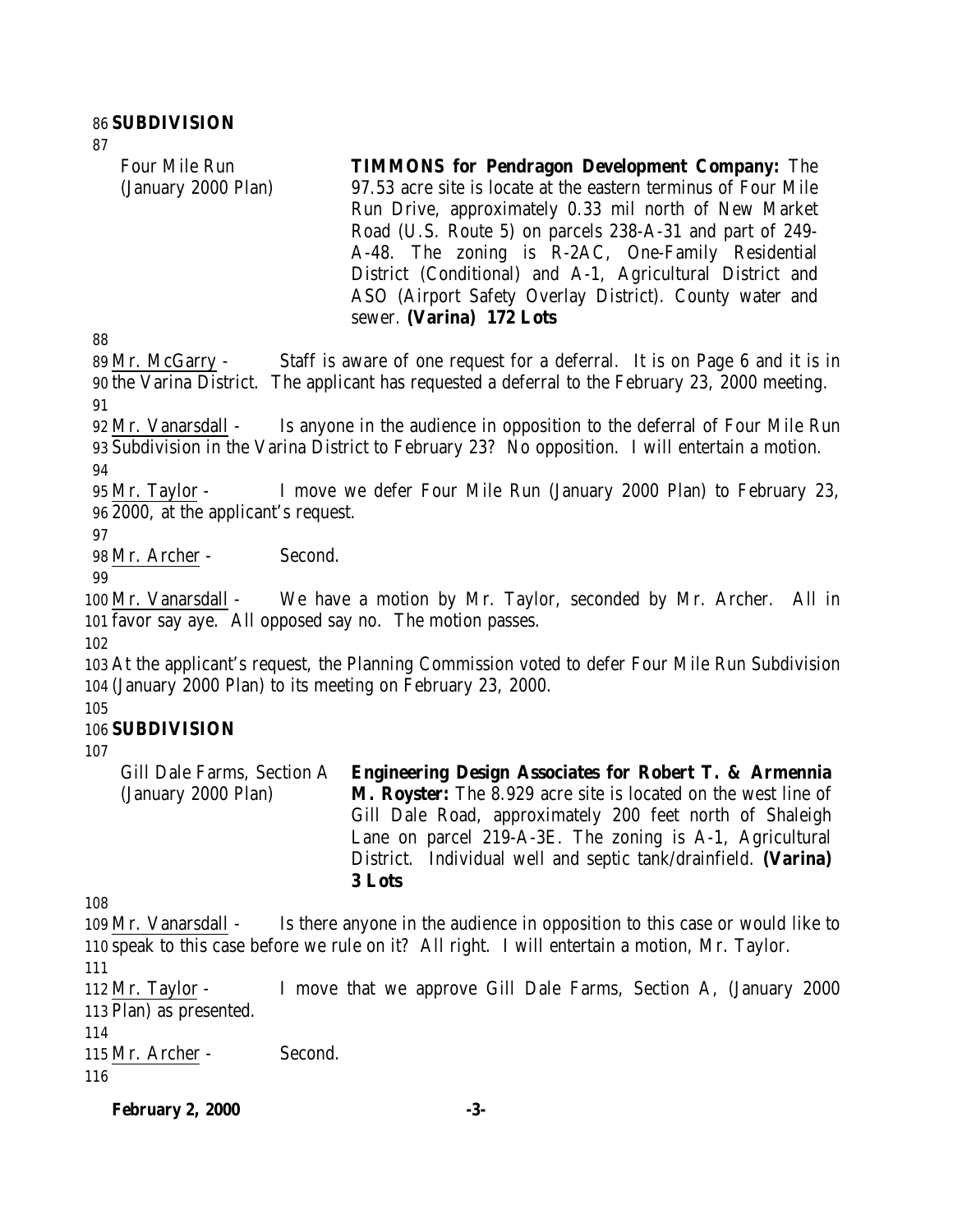Mr. Vanarsdall - We have a motion made by Mr. Taylor and a second by Mr. Archer. All in favor say aye. All opposed say no. The motion passes.

 The Planning Commission granted conditional approval to Subdivision Gill Dale Farms, Section A, (January 2000 Plan), subject to the annotations on the plans and the standard conditions for subdivisions not served by public utilities.

### **LANDSCAPE PLAN**

| LP/POD-80-96          | Kevin |                       |  | Floyd Engineering and Kessl Construction                          |
|-----------------------|-------|-----------------------|--|-------------------------------------------------------------------|
| Janway Road Warehouse |       |                       |  | <b>Company:</b> Request for approval a landscape plan as required |
|                       |       |                       |  | by Chapter 24, Sections 24-106 and 24-106.2 of the Henrico        |
|                       |       |                       |  | County Code. The 0.3 acre site is located on the north line of    |
|                       |       |                       |  | Janway Road, approximately 240 feet east of Landmark Road         |
|                       |       |                       |  | on parcel 61-3-B-3A. The zoning is M-1, Light Industrial          |
|                       |       | District. (Brookland) |  |                                                                   |

 Mr. Vanarsdall - Is there anyone in the audience in opposition to LP/POD-80-96, Janway Road Warehouse landscape plan? I move LP/POD-80-96, Janway Road Warehouse be approved on the Expedited Agenda with the annotations on the plan and the standard conditions for landscape plans.

Ms. Dwyer - Second.

 Mr. Vanarsdall - A motion was made by Mr. Vanarsdall and a second by Ms. Dwyer. All in favor say aye. All opposed say no. The motion passes.

 The Planning Commission voted to approve Landscape Plan for LP/POD-80-96, Janway Road Warehouse subject to the annotations on the plans and the standard conditions for landscape plans.

### **LANDSCAPE & LIGHTING PLAN**

LP/POD-17-96 The Summit, Phase I - W. Broad Street **J. Brent Sandle:** Request for approval of Phase One of a landscape and lighting plan as required by Chapter 24, Sections 24-106 and 24-106.2 of the Henrico County Code. The 12.1 acre site is located along the south line of W. Broad Street (U.S. Route 250) approximately 850 feet east of Cox Road on parcel 48-A-38. The zoning is B-2C, Business District (Conditional). **(Three Chopt)**

 Mr. Vanarsdall - Is there anyone in the audience in opposition to LP/POD-17-96, The Summit, Phase I – West Broad Street, landscape and lighting plan? No opposition. Mr. Taylor.

**February 2, 2000 -4-**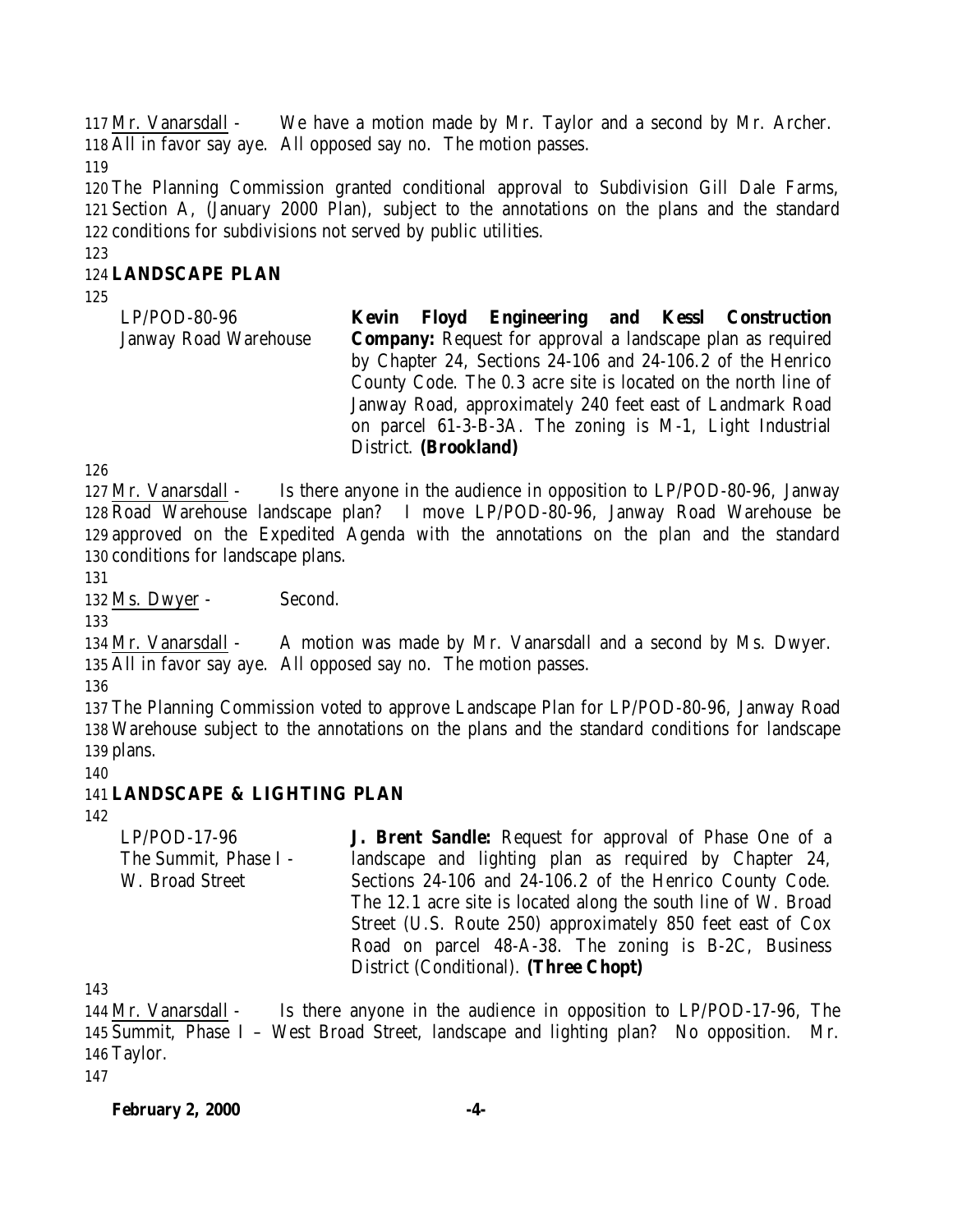Mr. Taylor - I move that we approve the landscape and lighting plan for LP/POD-17- 96, The Summit, Phase I – West Broad Street, as presented.

Mr. Archer - Second.

 Mr. Vanarsdall - We have a motion made by Mr. Taylor and a second by Mr. Archer. All in favor say aye. All opposed say no. The motion passes.

 The Planning Commission voted to approve the landscape and lighting plan for LP/POD-17- 96, The Summit, Phase I – West Broad Street, subject to the annotations on the plan and the standard conditions for landscape and lighting plans.

# **LANDSCAPE PLAN**

| LP/POD-111-98          | <b>D. Gerstenmaier:</b> Request for approval of a landscape plan as |
|------------------------|---------------------------------------------------------------------|
| Hillcrest Arrington &  | required by Chapter 24, Sections 24-106 and 24-106.2 of the         |
| Meridian - Glen Forest | Henrico County Code. The 16.55 acre site is located at the          |
| Road                   | north terminus of Bayberry Court approximately 150 feet             |
|                        | north of Glen Forest Drive on parcel 81-15-A-5. The zoning          |
|                        | is 0-3C, Office District (Conditional). (Three Chopt)               |

 Mr. Vanarsdall - Is there anyone in the audience in opposition to LP/POD-111-98, landscape plan for Hillcrest Arrington and Meridian – Glen Forest Road? I will entertain a motion, Mr. Taylor.

 Mr. Taylor - I move approval of the landscape plan for LP/POD-111-98, Hillcrest Arrington and Meridian – Glen Forest Road, as presented.

170 Mr. Archer - Second.

 Mr. Vanarsdall - We have a motion by Mr. Taylor and a second by Mr. Archer. All in favor say aye. All opposed say no. The motion passes.

 The Planning Commission voted to approve Landscape Plan for LP/POD-111-98, Hillcrest Arrington and Meridian – Glen Forest Road, subject to the annotations on the plans and the standard conditions for landscape plans.

# **LANDSCAPE PLAN**

LP/POD-31-99 Ackley Park - Ackley Ave. **Shipp & Wilson:** Request for approval of a landscape plan as required by Chapter 24, Sections 24-106 and 24-106.2 of the Henrico County Code. The 2.456 acre site is located along the south line of Ackley Avenue at its intersection with Peyton Street, on parcels 61-A-75N and 75M. The zoning is M-1, Light Industrial District. **(Brookland)**

**February 2, 2000 -5-**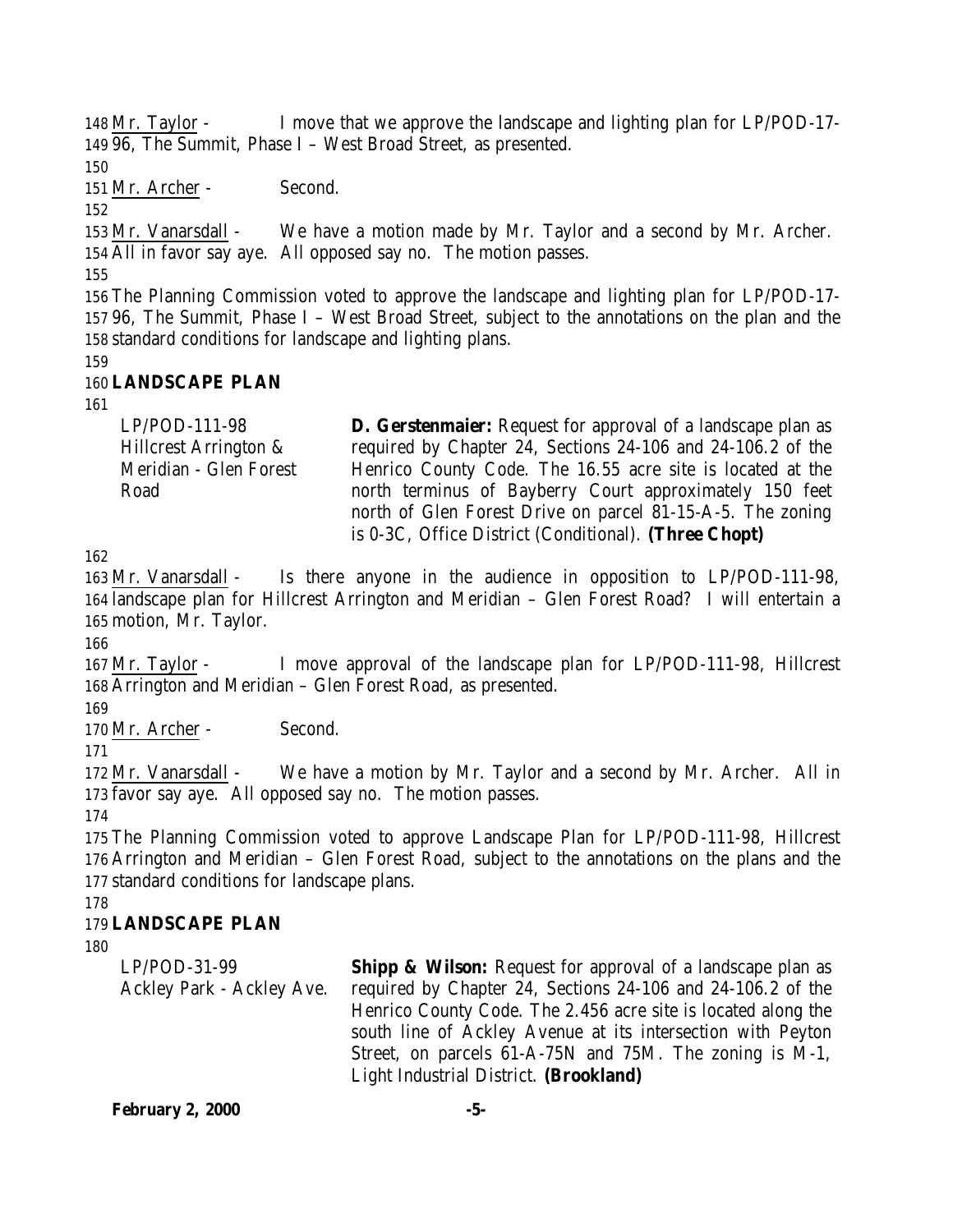Mr. Vanarsdall - Is anyone in the audience in opposition to Landscape Plan LP/POD-31- 99, Ackley Park – Ackley Avenue? No opposition. I move that LP/POD-31-99, Ackley Park – Ackley Avenue, be approved with the annotations on the plans, standard conditions for landscape plans, on the expedited agenda.

186 Ms. Dwyer - Second.

 Mr. Vanarsdall - We have a motion made by Mr. Vanarsdall and a second by Ms. Dwyer. All in favor say aye. All opposed say no. The motion carries.

 The Planning Commission voted to approve the Landscape Plan for LP/POD-31-99, Ackley Park, Ackley Avenue, subject to the annotations on the plan and standard conditions for landscape plans.

# **SUBDIVISION ALTERNATIVE FENCE HEIGHT PLAN**

Sheppards Way, Section 2 Lot 54, Block C **E. D. Lewis & Associates, P.C.:** Request for approval of an alternative fence height plan as required by Chapter 24, Section 24-95(l)(7)b. of the Henrico County Code in order to allow a six (6) foot fence in the front yard along the side lot line. The lot is located in Sheppards Way Subdivision, Section 2 on Mountain Road adjacent to Crump Park on part of parcel 30-A-40. The zoning is R-2AC, One-Family Residence District (Conditional). **(Brookland)**

 Mr. Vanarsdall - Is anyone in the audience in opposition to Sheppards Way, Section 2? No opposition. I move approval of Sheppards Way, Section 2, on the expedited agenda, with the annotations on the plans and the standard conditions.

Mr. Taylor - Second.

 Mr. Vanarsdall - We have a motion by Mr. Vanarsdall and a second by Mr. Taylor. All in favor say aye. All opposed say no. The motion carries.

 The Planning Commission voted to approve Subdivision Alternative Fence Height Plan for Sheppards Way, Section 2, Lot 54, Block C, subject to the fence details and annotations on the staff plan dated January 26, 2000.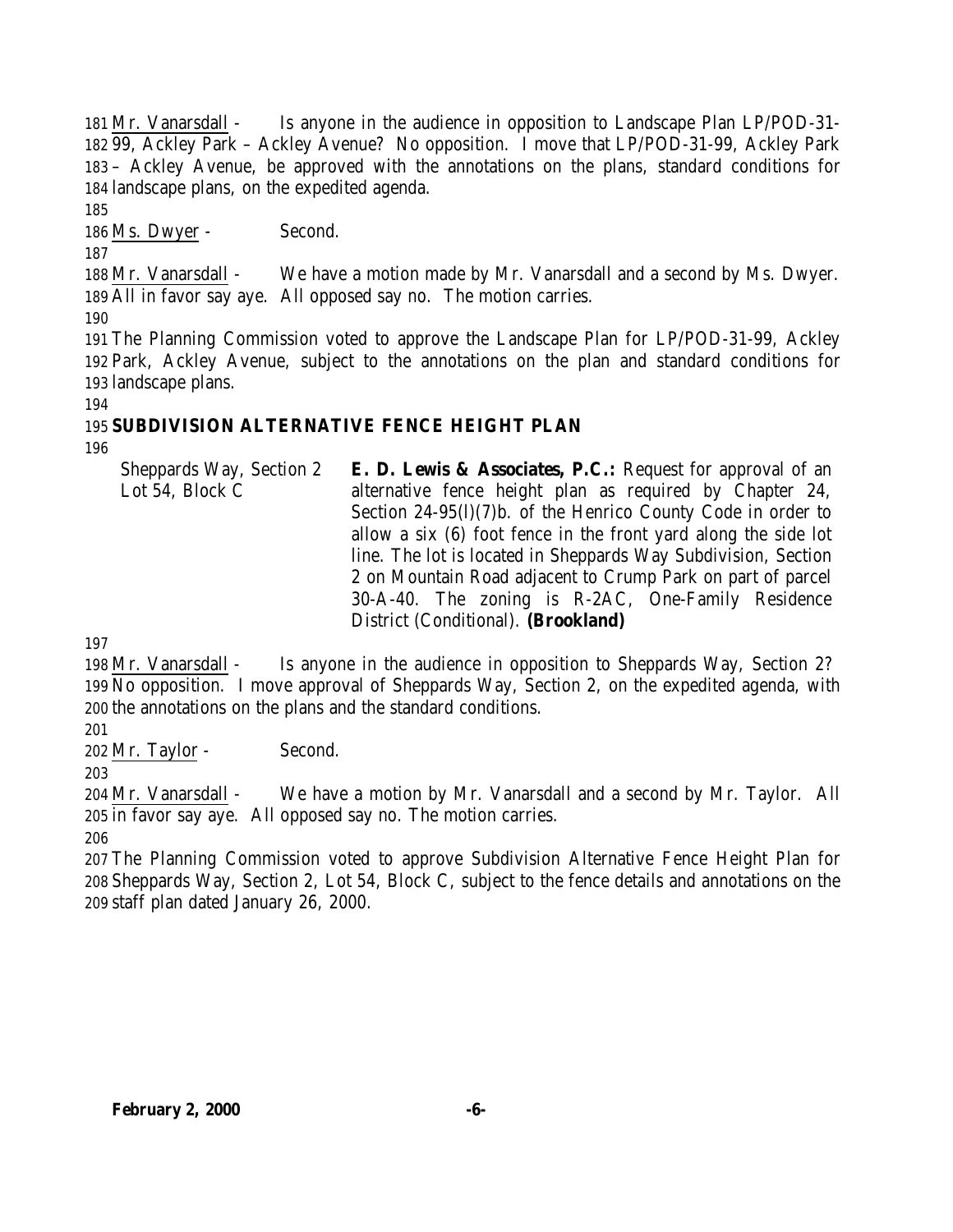#### 210 **SUBDIVISION EXTENSIONS OF CONDITIONAL APPROVAL**

211

| <b>Subdivision</b>                                           | <b>Magisterial</b><br><b>District</b> | Original No.<br>of Lots | <b>Remaining</b><br>Lots | <b>Previous</b><br><b>Extensions</b> |
|--------------------------------------------------------------|---------------------------------------|-------------------------|--------------------------|--------------------------------------|
| <b>Almond Creek</b><br><b>Estates</b><br>(January 1993 Plan) | Varina                                | <b>100</b>              | 21                       | 6                                    |
| <b>Chartwood</b><br>(January 1998 Plan)                      | Varina                                | 88                      | 38                       |                                      |
| <b>Mill Place West</b><br>(January 1997 Plan)                | <b>Brookland</b>                      | 44                      | 23                       | $\boldsymbol{2}$                     |

212

213 Mr. Wilhite - We have three subdivisions for extension this month and staff can 214 recommend approval of all three of them.

215

216 Mr. Vanarsdall - All three. All right. If there are no questions, I will entertain a motion 217 to approve the subdivision extensions.

218

219 Mr. Taylor - I make a motion that we approve the subdivision extensions of 220 conditional approval as presented on the agenda.

221

222 Mr. Archer - Second.

223

224 Mr. Vanarsdall - We have a motion made by Mr. Taylor and seconded by Mr. Archer. 225 All in favor say aye. All opposed say no. The motion carries.

226

227 The Planning Commission voted to approve subdivision extensions of conditional approval for 228 Almond Creek Estates (January 1993 Plan), Chartwood (January 1998 Plan) and Mill Place 229 West (January 1997 Plan) for 12 months until January 24, 2001.

230

### 231 **TRANSFER OF APPROVAL**

232

| POD-108-78                                         | Jamie Lunceford for EIG Tuckernuck Square, LLC:                                                                                                                                                                                                                                                                                                                   |
|----------------------------------------------------|-------------------------------------------------------------------------------------------------------------------------------------------------------------------------------------------------------------------------------------------------------------------------------------------------------------------------------------------------------------------|
| <b>Tuckernuck Square</b><br><b>Shopping Center</b> | Request for transfer of approval of a plan of development, as<br>required by Chapter 24, Section 24-106, of the Henrico<br>County Code, from Richmond Tuckernuck, LP to EIG<br>Tuckernuck Square, LLC. The 12.64 acre site is located at<br>the northwest corner of W. Broad Street and West End Drive<br>on parcel 59-7-1. The zoning is B-2, Business District. |
| 233                                                | County water and sewer. (Brookland)                                                                                                                                                                                                                                                                                                                               |
| 234 Mr. Marlles -<br>235                           | The staff report will be given by Mr. Whitney.                                                                                                                                                                                                                                                                                                                    |
| 236 Mr. Whitney -                                  | Staff can recommend approval. The inspection report has been received                                                                                                                                                                                                                                                                                             |

**February 2, 2000 -7-**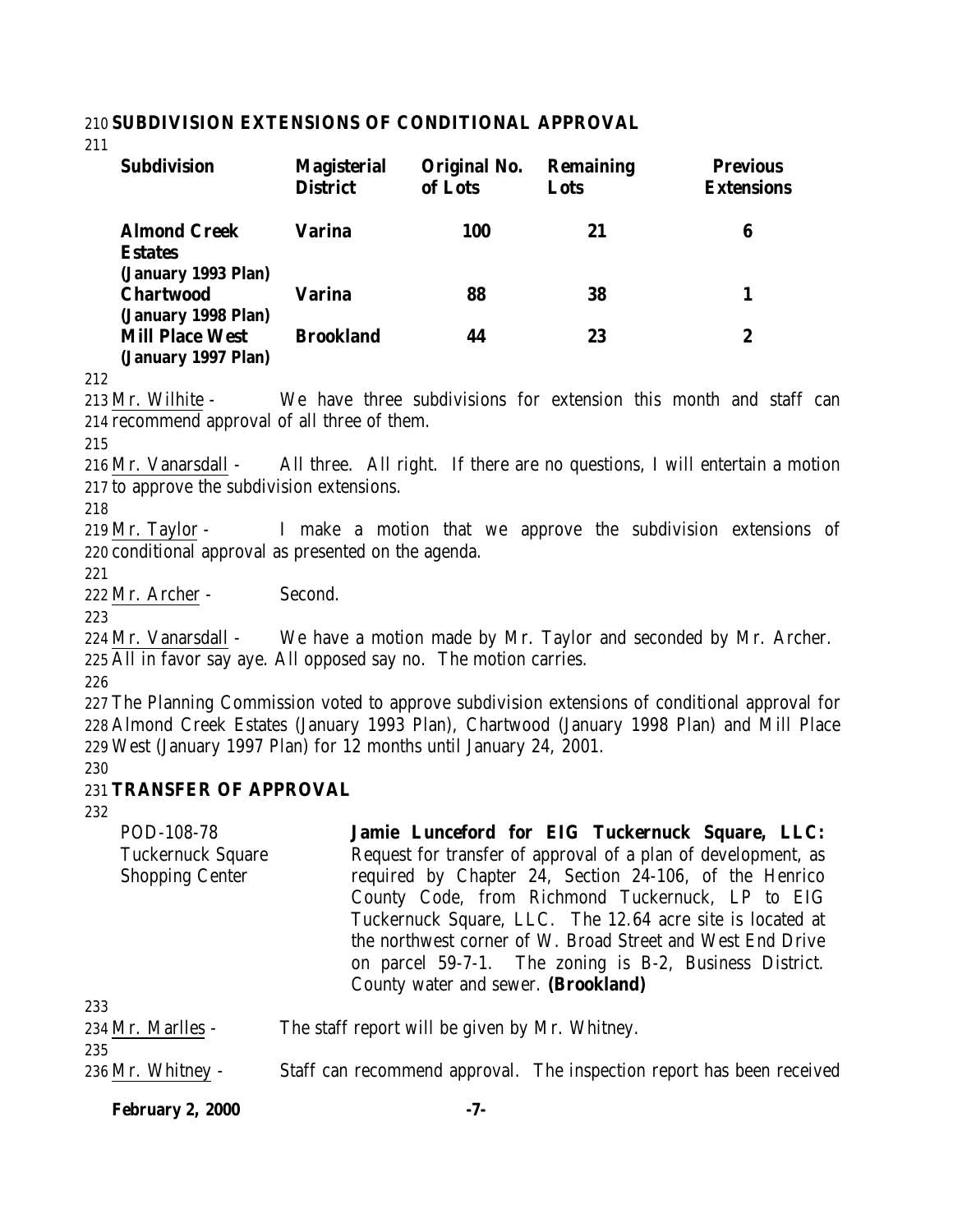from Zoning Enforcement and there were no deficiencies found on the site. 

Mr. Vanarsdall - So there were no serious violations?

Mr. Whitney - No, Mr. Chairman.

 Mr. Vanarsdall - Any questions by Commission members of Mr. Whitney? Does anyone in the audience want to speak to this Transfer of Approval? If not, I recommend that POD-108-78, Tuckernuck Square Shopping Center be approved as presented.

Mr. Archer - Second.

 Mr. Vanarsdall - Motion was made by Mr. Vanarsdall and seconded by Mr. Archer. All in favor say aye. All opposes say no. The motion carries.

 The Planning Commission voted to approve Transfer of Approval POD-108-78, Tuckernuck Square Shopping Center.

### **SUBDIVISION**

Sterling Forest (January 2000 Plan) **Bay Design Group, P.C. for Lawrence Chrysler Plymouth Corporation and Wilton Real Estate & Development Corporation:** The 160.97 acre site is located at the intersection of Diane Lane, Wilkinson Road and Old Sellers Lane, adjacent to Douglas Wilder Middle School on parcel 74-A-20. The zoning is A-1, Agricultural District, R-2, One-Family Residence District and C-1, Conservation District. County water and sewer. **(Fairfield) 175 Lots**

Mr. Marlles - Staff report will be done by Mr. Michael Kennedy.

 Mr. Kennedy - Good morning, gentlemen. Staff can recommend approval of the subdivision subject to the additional conditions on the Addendum to the Agenda. The last one has to do with Old Sellers Way and the final alignment. There is still an unresolved question as this property is located adjacent to Douglas Wilder Middle School and there was a development agreement between the school and the school and the original property owner, not the developer, that schools would develop Old Sellers Way, and that was subsequently amended when the Major Thoroughfare Plan was amended and the revised development agreement called for schools to vacate Old Sellers Way, so the developer is currently working with schools to work out the final alignment of Old Sellers Way. The last condition which is on your addendum addresses that concern, and with that being addressed providing for future resolution of this issue, staff can recommend approval.

272 Mr. Vanarsdall - Any questions of Mr. Kennedy by Commission members? 

**February 2, 2000 -8-**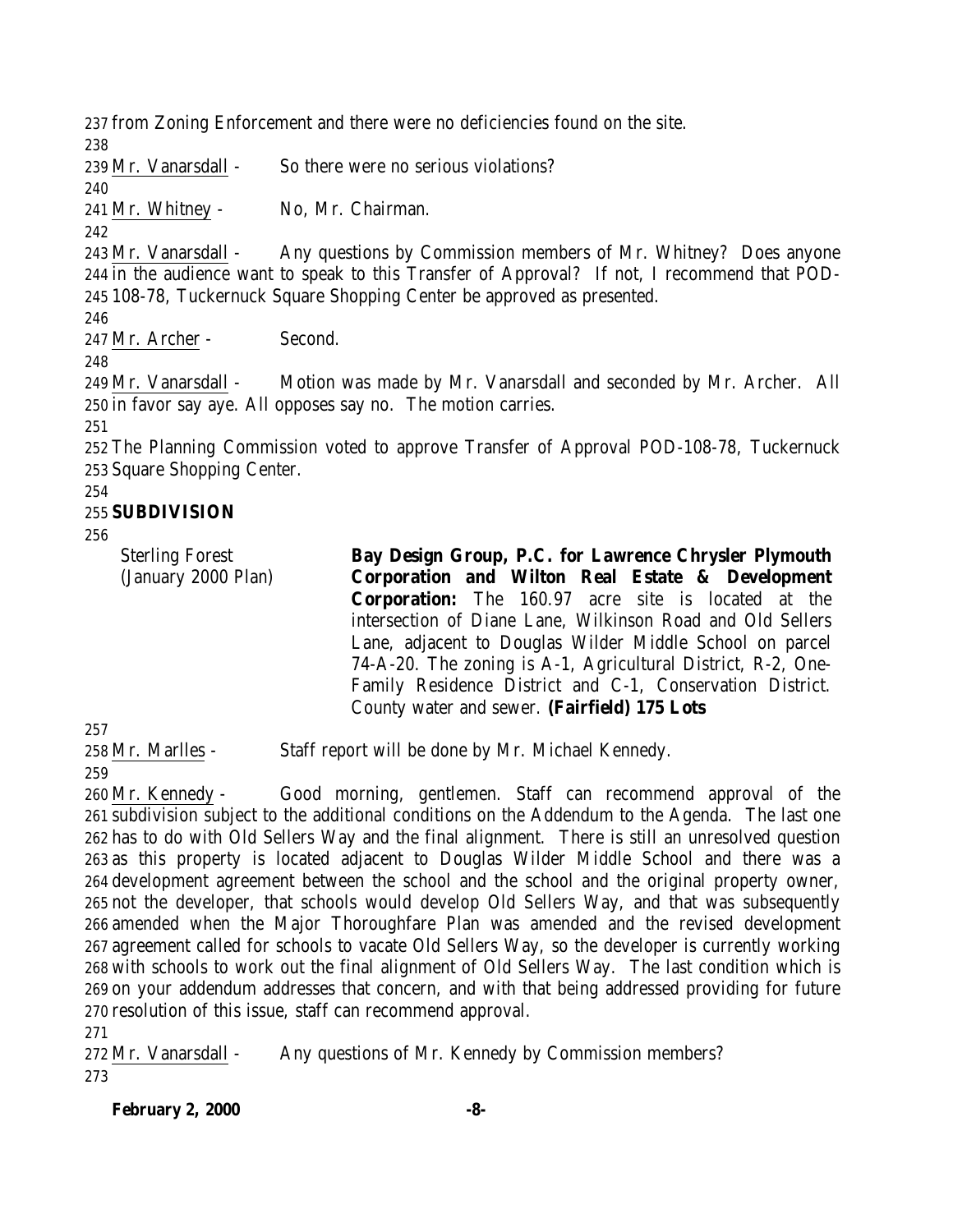Mr. Archer - Mr. Kennedy, are you fairly certain that we can go forward with this development and take care of that problem without causing any harm to the potential home buyers in that section?

 Mr. Kennedy - Yes, sir, I am. It provides for in fact that an alternative parking plan must be approved, a revised POD for that parking must be approved. Therefore, some parking must be addressed in the plan before the later sections move forward, sir.

 Mr. Archer - And that was one of the things we talked about the other day about the alternative being the best thing.

 Mr. Vanarsdall - Any other questions by Commission members? If not, Mr. Archer, we will entertain a motion.

Mr. Archer - Mr. Wilton, did you care to make any remarks, sir?

Mr. Wilton - Yes, sir, I do.

 Mr. Wilton - Mr. Chairman and members of the Commission, I am Henry Wilton, for the record. I just wanted to bring up one point, that this plan is a proffered plan. The Old Sellers Way was dedicated, we closed access points from the neighboring subdivision and our plan was predicated on using the Old Sellers right of way. On two different occasions we asked Planning and also asked Traffic to check to make sure that right of way is available. Obviously, now within the last couple of weeks we find out that back in February of 1998, vacation of that road was requested by the School Board. My only point is the plan was before the Planning staff and the Commission and the Board of Supervisors for over 12 months and again we closed access points on the other side of this community and made the deal; we didn't close up those points predicated on the use of that right of way. That right of way is in place. It has not been vacated even though the School Board had requested that it possibly be vacated. Now, I understand that vacation is still going forth, but you have to go through all of the different staff departments and so on, and again, at that point, I guess I will get back to the Planning Commission in regard to should it be vacated or not. The way that the verbiage on the annotation is written, it does give me the flexibility to negotiate with the school, and I will negotiate with the school to make sure we will have a road in there. The question is where the right of way will be. My point was the right of way is there. The right of way, our plan was proffered and predicated on the use of that right of way. But, again I just wanted to go ahead. 

 Mr. Archer - Thank you, Mr. Wilton, and you agree with Mr. Kennedy, also, that you can do it in a way that won't affect the homeowners there.

 Mr. Wilton - Yes, sir, and I will work with the school just as I am working with the County to actually improve the road section at a cost of approximately \$100,000, but we are working on that at the same time. I just wanted to again bring up that point that this plan was predicated on that right of way.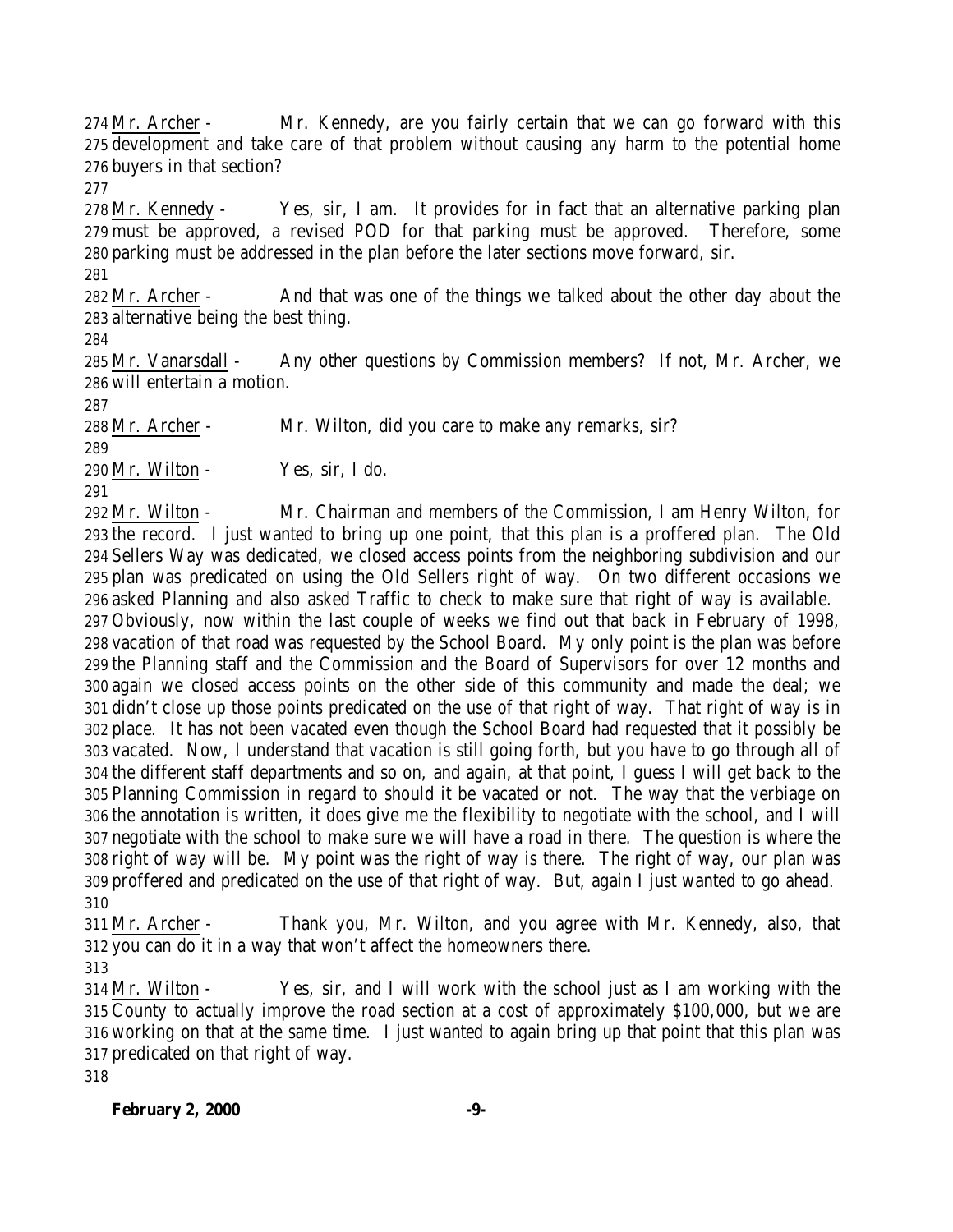Mr. Vanarsdall - Any questions of Mr. Wilton? Thank you, Mr. Wilton. Mr. Wilton - Thank you. Mr. Vanarsdall - Are you ready for a motion, Mr. Archer? Mr. Archer - Yes, Mr. Chairman. I move approval of Sterling Forest Subdivision (January 2000 Plan), subject to the annotations on the plan, standard conditions for subdivisions served by Public Utilities, and the additional conditions Nos. 12 through 18 on the original agenda and 19 and 20 on the Addendum today. Ms. Dwyer - Second. Mr. Vanarsdall - Motion was made by Mr. Archer and seconded by Ms. Dwyer. All in favor say aye. All opposed say no. The motion carries. The Planning Commission granted conditional approval to Subdivision Sterling Forest (January 2000 Plan), subject to the annotations on the plans, standard conditions for subdivisions served by public utilities, and the following additional conditions: 12. Detailed construction plans shall be submitted to the Planning Office before the final plats are submitted for final approval. 13. The detailed plant list and specifications for the landscaping to be provided within the 25-foot-wide planting strip easement along Diane Lane shall be submitted to the Planning Office for review and approval prior to recordation of the plat. 14. The detailed plant list and specifications for the landscaping to be provided within the 15-foot-wide planting strip easement along Old Seller's Way shall be submitted to the Planning Office for review and approval prior to recordation of the plat. 15. A County standard sidewalk shall be constructed along the north side of Diane Lane and Wilkinson Road. 16. A plan shall be submitted prior to recordation of the plat showing the buildable area for each lot to properly recognize the limitations for dwelling unit dimensions and setbacks. Buildable area is that area within which a dwelling unit may legally be located considering the front yard, side yard, and rear yard setback requirements of Chapter 24, of the Henrico County Code. 17. Prior to final approval, a draft of the covenants and deed restrictions for the maintenance of the common area by a homeowners association shall be submitted to the Planning Office for review. Such covenants and restrictions shall be in form and substance satisfactory to the County Attorney and shall be recorded prior to recordation of the subdivision plat. 18. Each lot shall contain at least 18,000 square feet exclusive of floodplain areas. 19. The developer shall construct a walkway within and a fence along each side of the access easements extending from Old Sellers Way, Road N and Road O to the common area. The type, design and other details shall be indicated on the construction plans for the approval of the Planning Office.

### **February 2, 2000 -10-**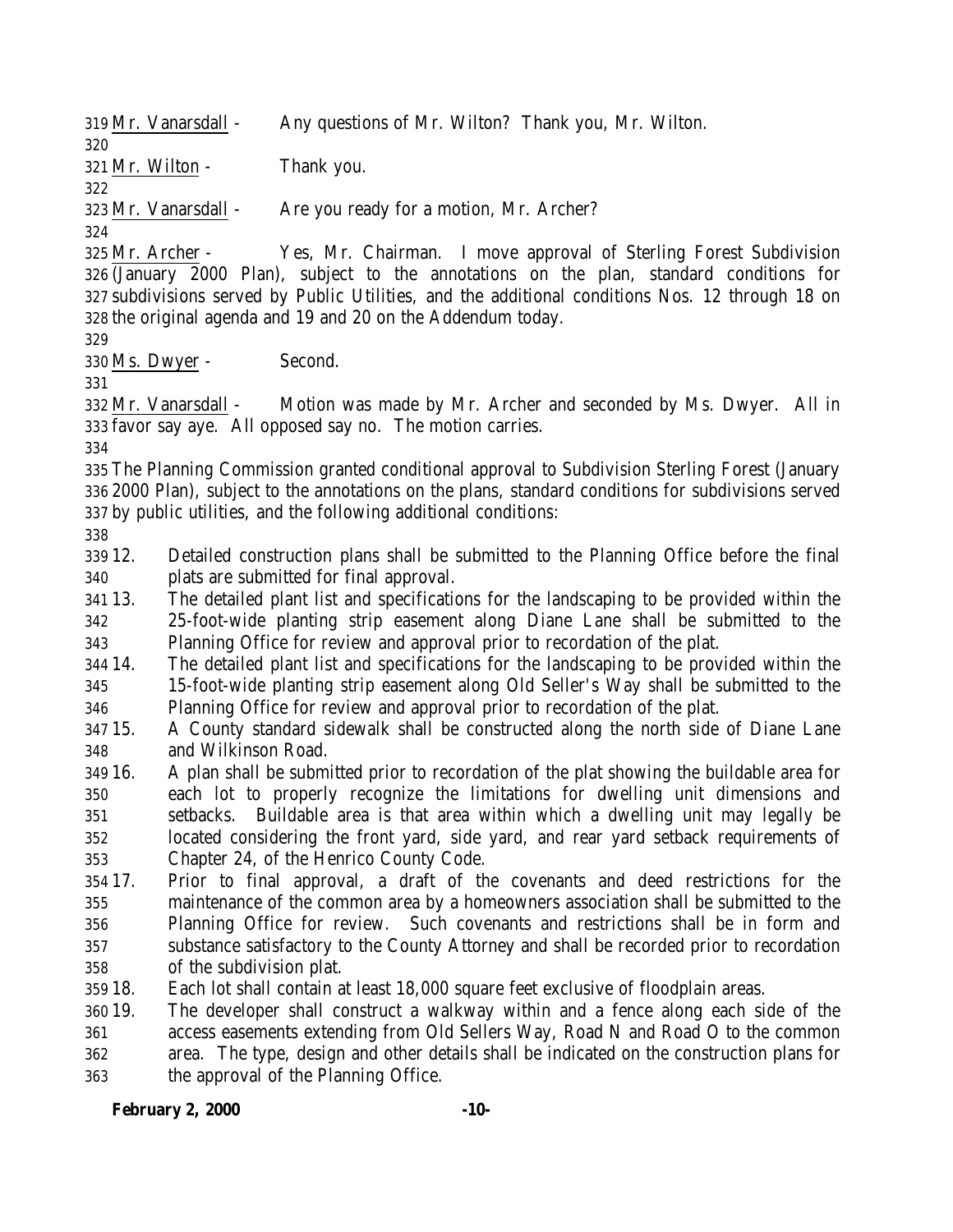20. Old Sellers Way shall not be extended until the final alignment of Old Sellers Way and a revised POD for the parking area associated with the soccer fields located along the eastern line of Old Sellers Way are approved. Such additional right-of-way necessary for the final alignment of Old Sellers Way shall be dedicated on the Final Plat. Old Sellers Way shall be improved with a paved surface that is 36 feet in width from face of curb to face of curb, with curb and gutter along both sides, or such cross-section approved in conjunction with the aforementioned revised POD.

### **SUBDIVISION**

### 

Harvest Crest and a Resubdivision of Lot 12, Block F, Section A Harvest Crest (January 2000 Plan)

**Engineering Design Associates for RCN, LLC:** The 14.756 acre site is located on the east line of Harvie Road, approximately 900 feet north of Creighton Road on parcels 129-A-71 and 129-13-C-12. The zoning is R-3AC, One-Family Residence District (Conditional). County water and sewer. **(Fairfield) 50 Lots**

 Mr. Vanarsdall - Is anyone in the audience in opposition to this case? Opposition to Harvest Crest? Mr. McGarry.

 Mr. McGarry - Mr. Chairman, this is first of several subdivisions on your agenda which the staff and the development community had difficulty meeting cul-de-sac or stem lot design problems which don't meet the current Code or need an exception. First of all, an exception is going to be needed for this subdivision because of a redesign of a lot at the end of a cul-de-sac on Harvest Crest Lane. There is now – all of the lots are considered cul-de-sac lots and therefore meet the requirement for flag lots. I am sorry, but I am having trouble adjusting to the new terminology here. At any rate, they have been redesigned to meet all of the requirements and standards for cul-de-sac lots and staff feels this design is better. We do have a copy of the design to hand out for you to see but basically it creates a properly uniform layout at the end of the cul-de-sac. With that having been said, there are two other outstanding issues. First, is to preserve the wetlands. There are wetlands on the site and we do need to find the best way to do that, and the best way, is a choice whether it is to create a common area or include the wetlands on lots. The second issue is the issue of serving the road to the north. First, the wetlands. The applicant has requested to put all of the wetlands into a common area. The reason he has done this is the wetlands, if included on the lots would be considered impacted and would need another permit from the Corps. The applicant has redesigned the subdivision in an effort to meet the standard requirements for allowing a certain nationwide permit to be issued without going to get a special permit from the Corps, so the downside to including these in the common area is the home owner's association is now going to be responsible for it, the maintenance and ownership of it. Staff is concerned this may create a future liability for the home owners association. 

 There are two conflicting objectives there. Staff is going to accept the efforts of the developers to change the design, to avoid having to get an additional permit from the Corps for wetlands and it seems more appropriate to go ahead and accept the common area to

### **February 2, 2000 -11-**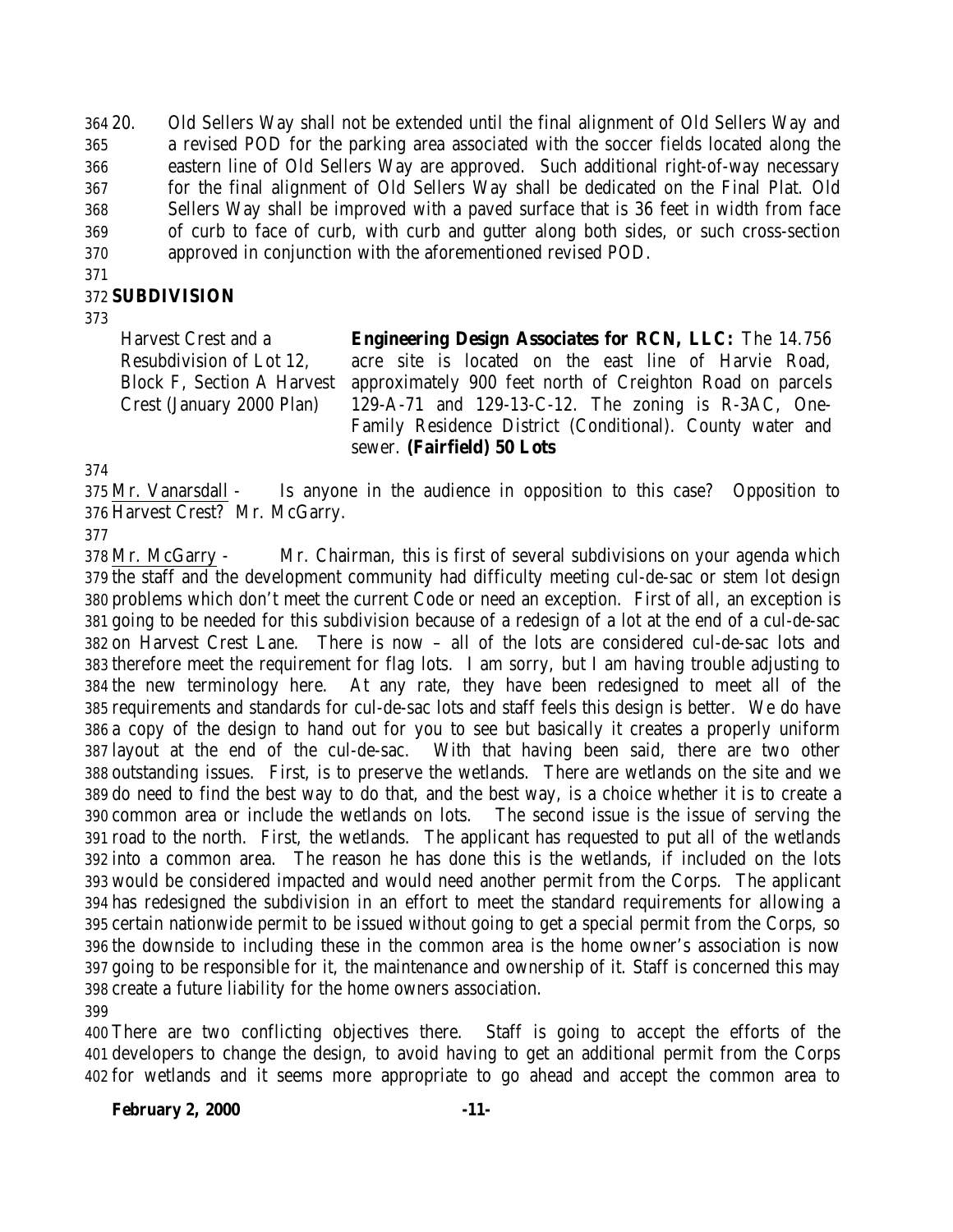preserve the wetlands than to include them in the lots and create more difficulty for the developer. The second issue, the stub road to the north was an annotation on the March 1996 Plan, this is again a revision to a plan approved in 1996. Now the developer had indicated they don't want this stub road to the north. Staff would like to point out that the parcel that is to the north of this also abuts an undeveloped parcel. It is abutting a parcel, a subdivision to the north called Eve Heights, which has provided a stub road, so staff is recommending that the stub be provided consistent with the earlier plan, and it would allow for the internal circulation when the parcel between the two subdivisions is developed. With that having been said, I will be happy to answer any questions.

Mr. Vanarsdall - Mr. Archer.

 Mr. Archer - Mr. McGarry, let's see if you can clarify a little bit about what you and I discussed yesterday. We talked about the possibility of trying to find another way other than having the homeowner's association be responsible for the area that would be common area.

 And, as Mr. McGarry mentioned, the homeowner's association would be required to maintain the property. Mr. McGarry, being that this was a wetlands area, what if any maintenance would be the responsibility of the home owners in that area?

 Mr. McGarry - The most that staff could identify would be that they would be responsible for any grass cutting or weed control just as they are responsible for the common area that is in the first section for the BMP.

426 Mr. Archer - Are there any rules that would prevent them from doing any construction in that area?

 Mr. McGarry - To preserve the wetlands, this is truly passive use for the land. There is not going to be an active preservation site because the wetlands cannot be impacted.

 Mr. Archer - The reason we were discussing this, Mr. Chairman, is because I am always leery of the fact that sometimes we carry the responsibility of these wetland areas over to our homeowners associations and homeowners associations don't always stay intact. Sometimes they become defunct. There is usually one person in most communities who is in charge of everything and that person moves away, somebody does not pick up the ball and run with it. In this particular case, there would not be much maintenance required in the wetlands, so I am not too concerned about it from that point of view. We discussed the possibility of having maybe two or four of the lots extended into the wetlands area and that way each individual home owner becomes the owner of that property which Mr. McGarry told us about this morning that that didn't look like a viable alternative. 

 Mrs. O'Bannon - I just picked up on a point. Last night we had extensive conversation about this type of problem we have had, and Mr. Donati talked about it, and Mr. Glover talked about it, and I talked about it, and some of the problems we have had in the past with those, and I will just fill you in on those problems, but you brought out an excellent point. Impact, when it is, Mr. Glover made a point that the responsibility of this being turned over to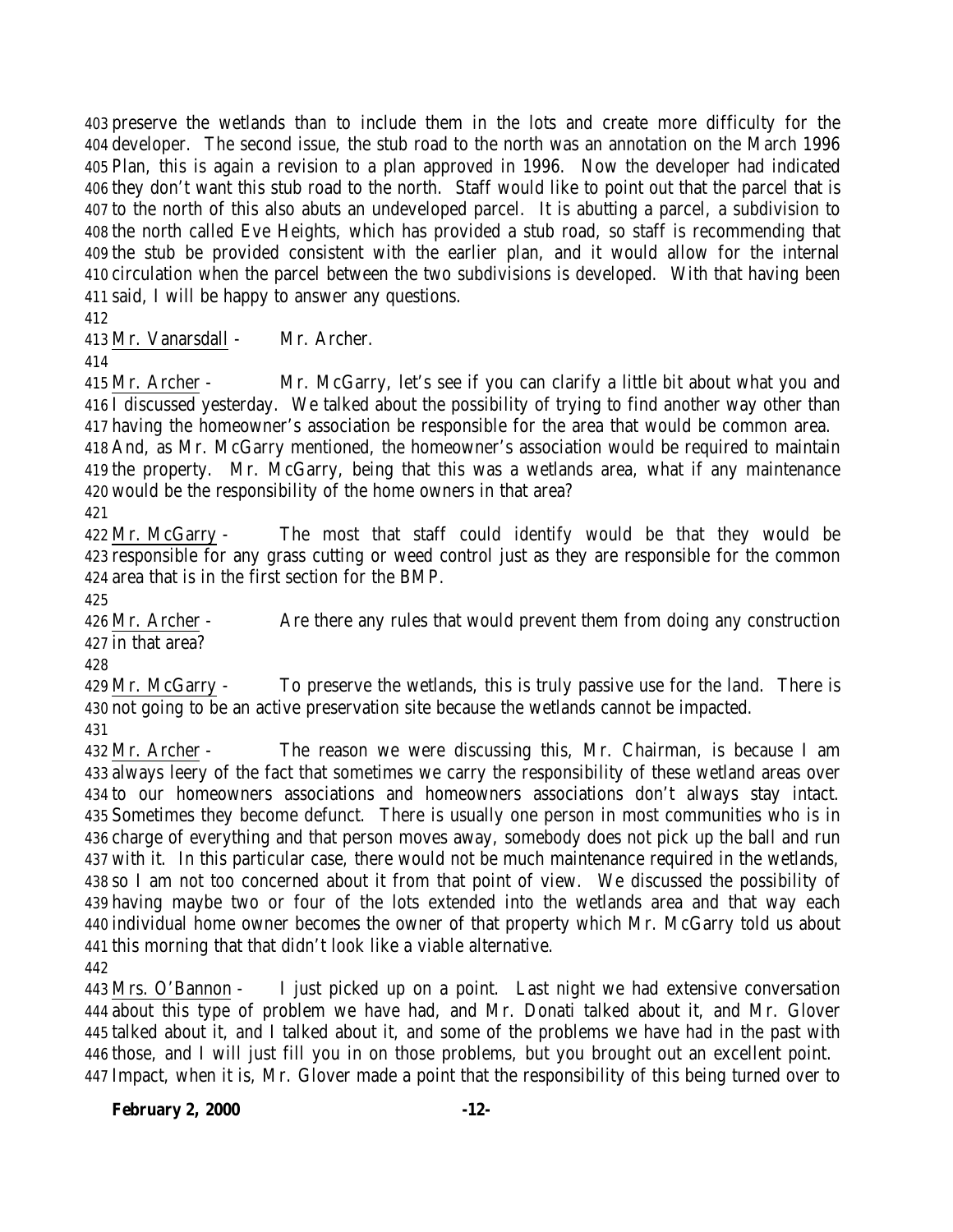a homeowners group and approximately 75% of the lots are sold or 3/4ths of the lots are finished, and so on. But, the other part that came up and that Mr. Donati also commented on had to do with the – exactly what you just said – in the past the problems that we have just had technically and legally once lots are sold a second time that the homeowners are not notified when they purchase the property, because the dues are about \$150 a year. They move into a neighborhood and do not understand their liability for this property because they must carry a liability insurance policy and if anyone gets hurt on that property, every single homeowner in that subdivision is liable and can be sued, so they must have liability insurance, whether they have paid their dues into the homeowners association or not. You know, they paid for it, so they are liable. There are some legal ramifications here that we have been discussing on the Board's concerns and I think you made an excellent point, and I will also say I am not sure how to resolve this. I'm glad you brought that up because there are ramifications about this that we are concerned about.

 Mr. Vanarsdall - Thank you, Mrs. O'Bannon. I wonder if Jeff Perry is here this morning 463 and I wonder if he could shed some light on that or not. Would you like to hear from him, Mr. Archer?

 Mr. Perry - There are some restrictions and I was listening to your conversation, Mr. Archer, as far as wetlands go with respect to mechanized equipment and you could not take mechanized equipment into wetland areas. You could go in and, let's say, clear dead trees, but it is very limited on what you could do in the wetlands, and whether wetlands are preserved on individual lots or common areas, I have seen developers do it both ways. The key, I think, initially is the developer comes in and gets a permit for X amount of acres to be impacted, and after that, all of the other wetlands are then set aside and cannot be impacted in the future unless another permit is acquired from the Corps of Engineers. So, any further use of those wetlands, whether it is in common areas or whether it is in someone's backyard, in most instances, would require a permit from the Corps of Engineers. So, you are kind of left with a situation here sometimes where a property owner, if he doesn't have wetlands left on his property, sometimes doesn't know what his avenues are if he does go back and impact it. I've just seen a recent situation where a property owner had gone back and impacted some wetlands on the rear of his property that he didn't know what the ramifications were, and now he is in a situation with the courts that basically says that all that needs to be moved. And that is going to be quite a cost to him. So, there are some problems with leaving them on individual lots unless those lot owners actually know what they are up against. Now, what we do try to do is that we try to asterisk those lots on the plat, with the condition that basically tells him that there are wetlands on his lot, and that he would need to contact the Corps of Engineers if he is going to do anything with those wetlands. We do try to protect the property owner as much as we can when wetlands are left on those lots. Often times the property owner does not get that actual plat or isn't aware of that. 

Mr. Vanarsdall - Can it be earmarked on the deed?

 Mr. Perry - There are deed restrictions often placed on them a lot of times. The 492 Corps of Engineers oftentimes requires a deed restriction with appropriate covenants and so

**February 2, 2000 -13-**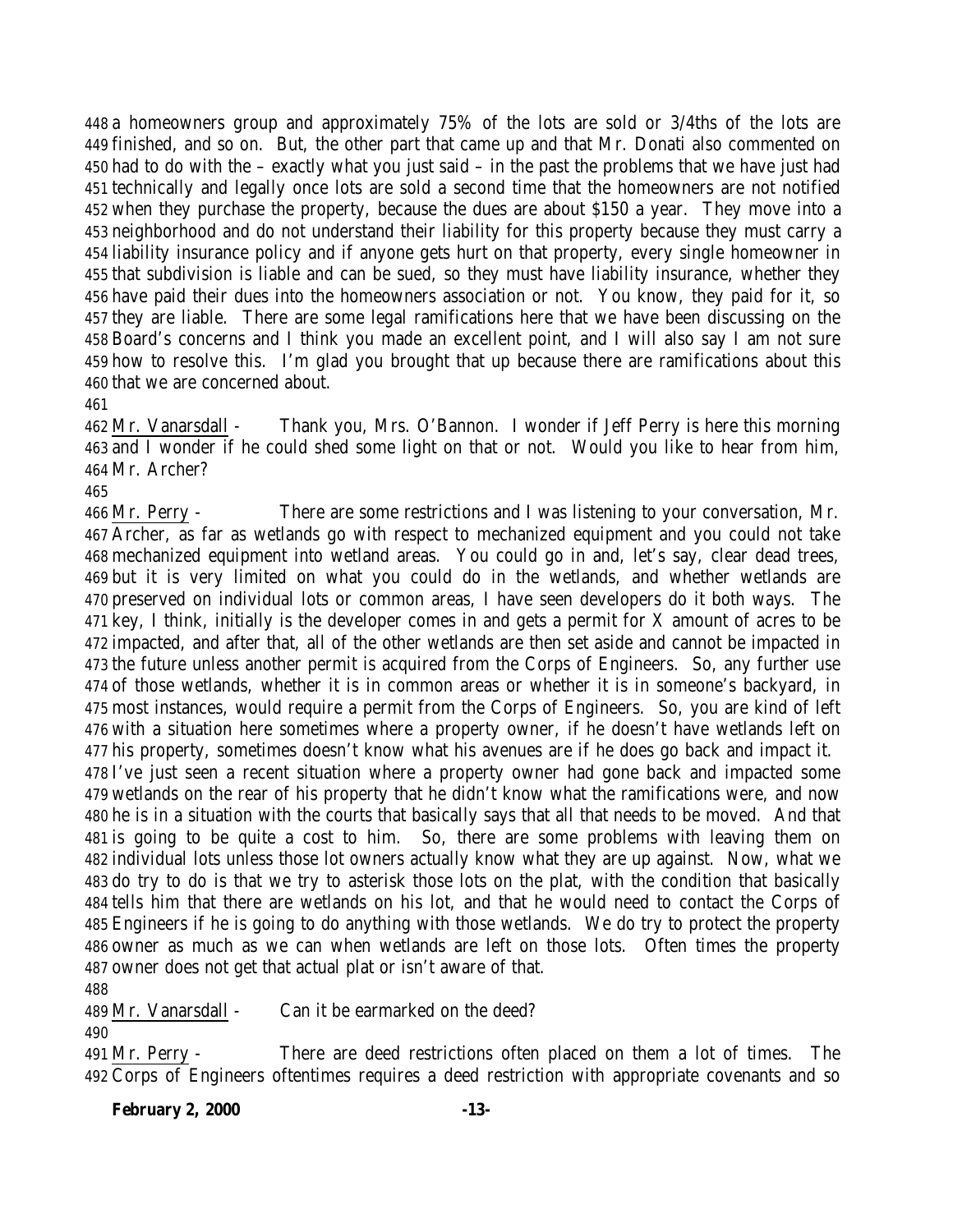forth. We don't do that at the County. We just make sure that it is actually there on the plats with the notes that there are wetlands on the property.

 Mr. Vanarsdall - So, I believe, Mr. Archer, you are concerned about the responsibilities of the home owner?

Mr. Archer - Yes.

Mr. Vanarsdall - And the homeowners association, Jeff.

 Mr. Archer - If we divide it up into individual lots, then individual homeowners are responsible for the wetlands. And it is hard for me to decide in my mind what the best course of action is based on what has been said. It does share the responsibility that everybody is involved in it other than just the individual homeowner. So, most people do not read their deed until something happens, and then they read the deed. I don't know that it is the right thing to do to make this particular applicant responsible for changing a policy that we have used for some time, but I do believe we need to study this to see if we can come up with another way.

 Mr. Marlles - Mr. Archer, at the meeting last night that Ms. O'Bannon was referring to, in the work session with the Board, I think the Manager indicated that he was aware of the issue and that he would look into it, and respond back to the Board and the Commission. 

 Mr. Vanarsdall - So, in the meantime, if you don't feel comfortable with it this morning, then I would suggest that you defer it.

 Mr. Archer - I tell you what, I just don't think we can resolve it that quickly, and again I am not interested in holding the applicant up. Mr. McGarry and I have talked about it and yesterday I was leaning towards having the lots and leave it to the individual owners, and we thought maybe two or four could be done. Ms. Isaac probably thought a little bit more, but probably today for this case the best course of action would be leave the responsibility up to the homeowners association.

 Ms. Dwyer - He talked about the difficulty of making the homeowner aware of the limitations of activity on wetlands that may be part of their property. When you look at a subdivision like this that is relatively small, the advantages of maintaining this open space or wetlands is going to relate to very few property owners, and I am just looking at this and thinking, are we going to have manicured lawns up to this little rectangle and in this rectangle we are going to have a lot of weeds and cat tails and it will it look unsightly compared to the other lots in the subdivision, and then will there be some sort of impetus for the homeowner to go in there and fool around with the wetlands to make it more attractive, or in keeping with a suburban lawn, and probably, assuming they were able to organize and do something like that, how would we keep that from happening? I think that would be just as tough as notifying the individual homeowners?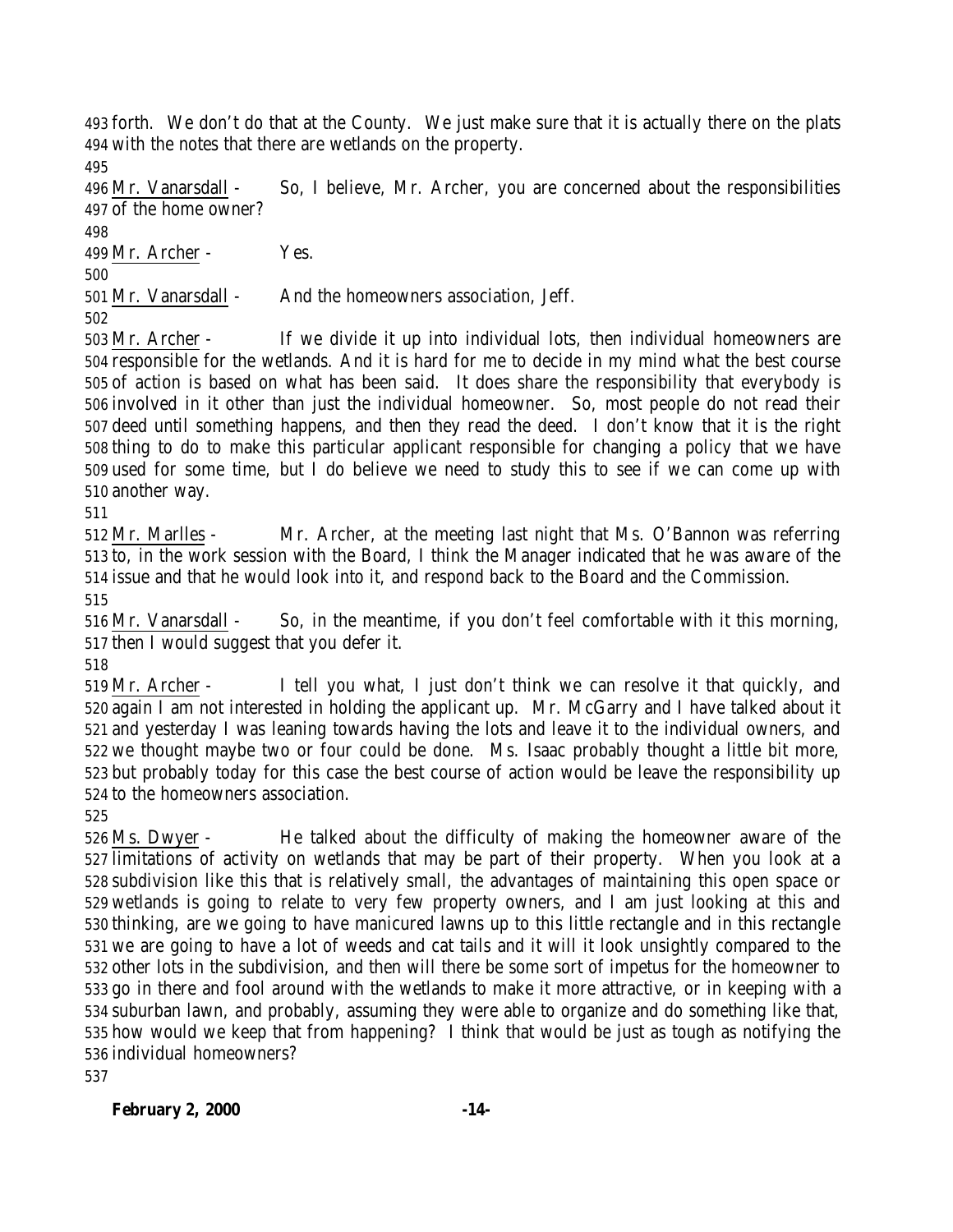Mr. Perry - It is tough and I can just tell you what our policy is. We recognize the exact issues you have just brought up. We require, as a County policy, that if there are wetlands in front yards and in side yards, that they automatically be considered impacted and the developer would then, therefore, get a permit for those wetlands to be impacted, because we recognize. Let's face it. If it is in your front yard, and you have a big wet area, it is not going to stay wet for long. You've got a way to fill it in and be done with it. We allow them to have wetlands in the rear yard. A lot of times they will straddle lot lines. However, the situation you have described, having a manicured lawn up to a wetland area, is real. That is how it happens. Do those homes ultimately become impacted? In a lot of cases, yes. Does that property owner have a risk filling in those wetlands and the Corps coming back at a later date with a plan that they have approved, and looking and seeing that certainly that is a risk, as well, having the Corps come in and cite them with a violation. 

 Mrs. O'Bannon - When you say impacting his wetlands, do you mean as in point source pollution or water or non-point source pollution or what? 

 Mr. Perry - As far as filling the actual wetlands in. In most cases, what a property owner will do if it is a wet area is he will find some dirt from somewhere and he will go in and fill it in and it is no longer a soggy situation.

 Ms. Dwyer - One of the things we have done as a Commission is that we have asked the developers to agree to put some information on the deed to each parcel that they are part of the homeowners association and there are liabilities and responsibilities that go with that, and that might be something we could do here.

 Mr. Perry - We have seen it both ways. We have seen wetlands remain on individual lots and then we have seen wetlands that most of the wetlands are in a common area.

 Ms. Dwyer - Even if it is in the common area, I think the individual homeowners need to understand there is a mechanism where they will be notified in perpetuity in the future that there is this liability associated with their lot through the homeowners association. 

 Mr. Perry - It is a problem. Mr. Archer, you had one in your area, I remember. I think it was Oak Glen, and the property owners, a lot of property owners bought and didn't know it and came back to the County and wanted to know what we could do about it, and there is really nothing that we can do. It is really a permit issued by the Army Corps of Engineers and those wetlands would remain. I know you had some upset residents, but that is very unfortunate.

 Mr. Taylor - Doesn't the Corps of Engineers have a program where you can trade wetlands?

 Mr. Perry - That is correct.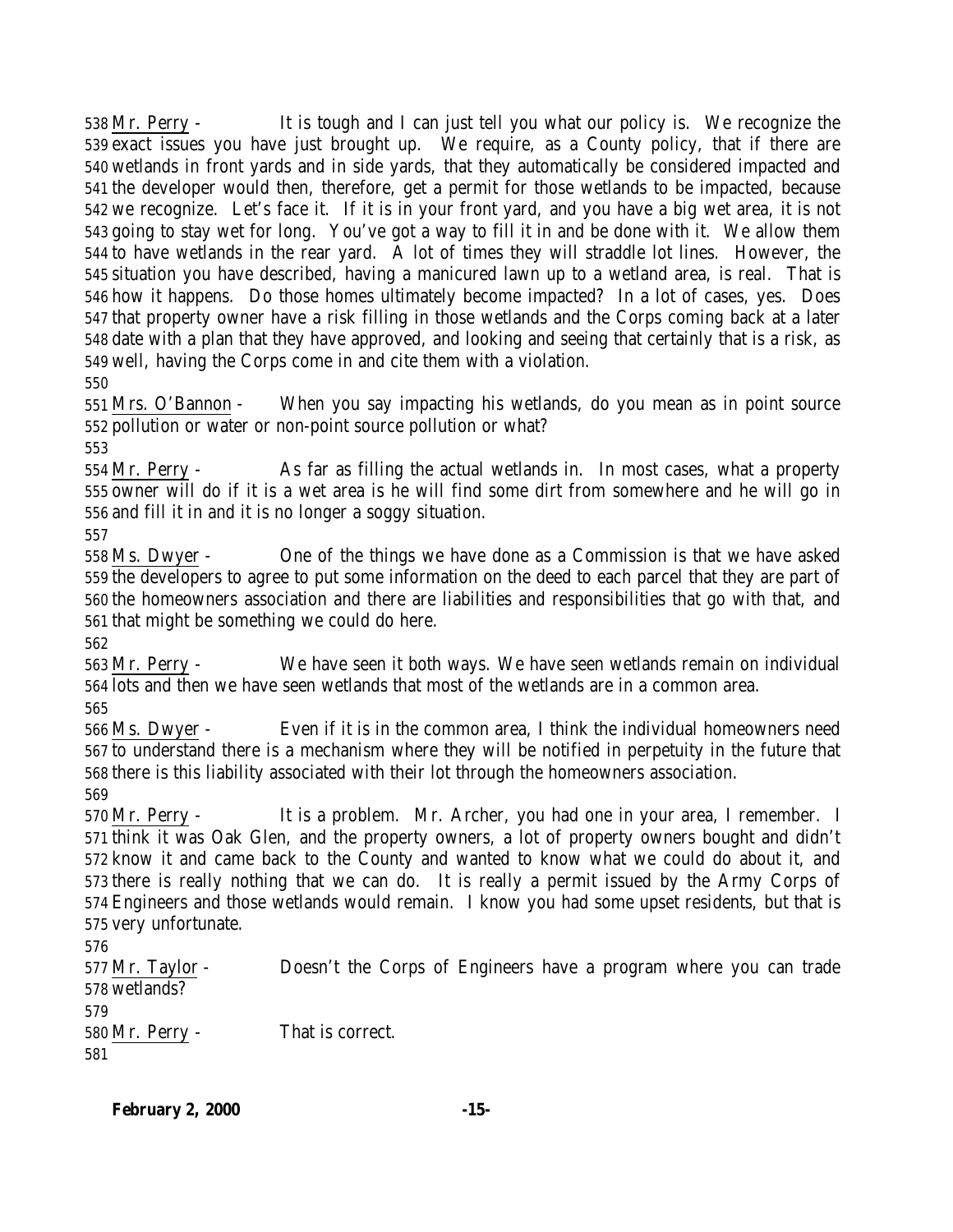Mr. Taylor - Why wouldn't the developers be able to take the small orphan wetlands and swap with the Corps to do an offset.

 Mr. Perry - Maybe I should let the developer speak, but I can tell you what would normally happen I would think. Up to a third of an acre, actual wetland impact, are somewhat free. In other words, you don't have to, if you don't impact up to a third of an acre, you don't have to create wetlands for those impacts. If I am a developer, the first thing I am going to try to do, is if I can keep my impacts under a third of an acre, I don't have to mitigate or create wetlands, so what you may see, you may see them bringing in just the wetlands for the road crossings and maybe some front yards, but leaving some of these wetlands in the back yard so they don't have to get into that banking and mitigation, because that costs money.

Mr. Archer - Is there a mitigation ratio?

Mr. Perry - It is usually two to one.

 Mrs. O'Bannon - I believe, is it not the Governor's decision, that he wanted to increase that. There may be some legislation coming.

 Mr. Perry - There is some legislation out right now seeking no net loss of wetlands, and under that no net what the bill I just recently looked at, DEQ, not the Corps of Engineers, DEQ would require that all impacts, even if it was a 10 x 10 area, would need to be mitigated at a two to one basis.

 So, in other words, you would no longer get that third of an acre free – and really it is not free. There are a bunch of conditions for all intents and purposes and I would say it is free at this time even though it is on the record. It becomes quite complicated, but essentially it is free. There are a lot of conditions that come with that. That is why somebody might not jump at that mitigation. Now, once they go over that third of an acre, Mr. Taylor, then they would get into that mitigation banking.

Mr. Vanarsdall - Any more questions of Mr. Perry? Thank you, Jeff.

 Mr. Archer - Mr. McGarry, I've probably already said this, but I have forgotten since we kicked it around so much. Did we take care of the concern that you had about the two families on the cul-de-sac? We have taken care of that part with the new roadway?

 Mr. McGarry - Yes. We have. I think it might be helpful if I pass out how it was done, since you can see we will be dealing with this more in the future. Essentially the developer did a minor tweaking of the lot lines and the road frontages to create a layout that shows your cul-de-sac lots.

 Mr. Archer - For the benefit of my colleagues up here, we are talking about what transpired after we adopted the new cul-de-sac rules. Is that correct?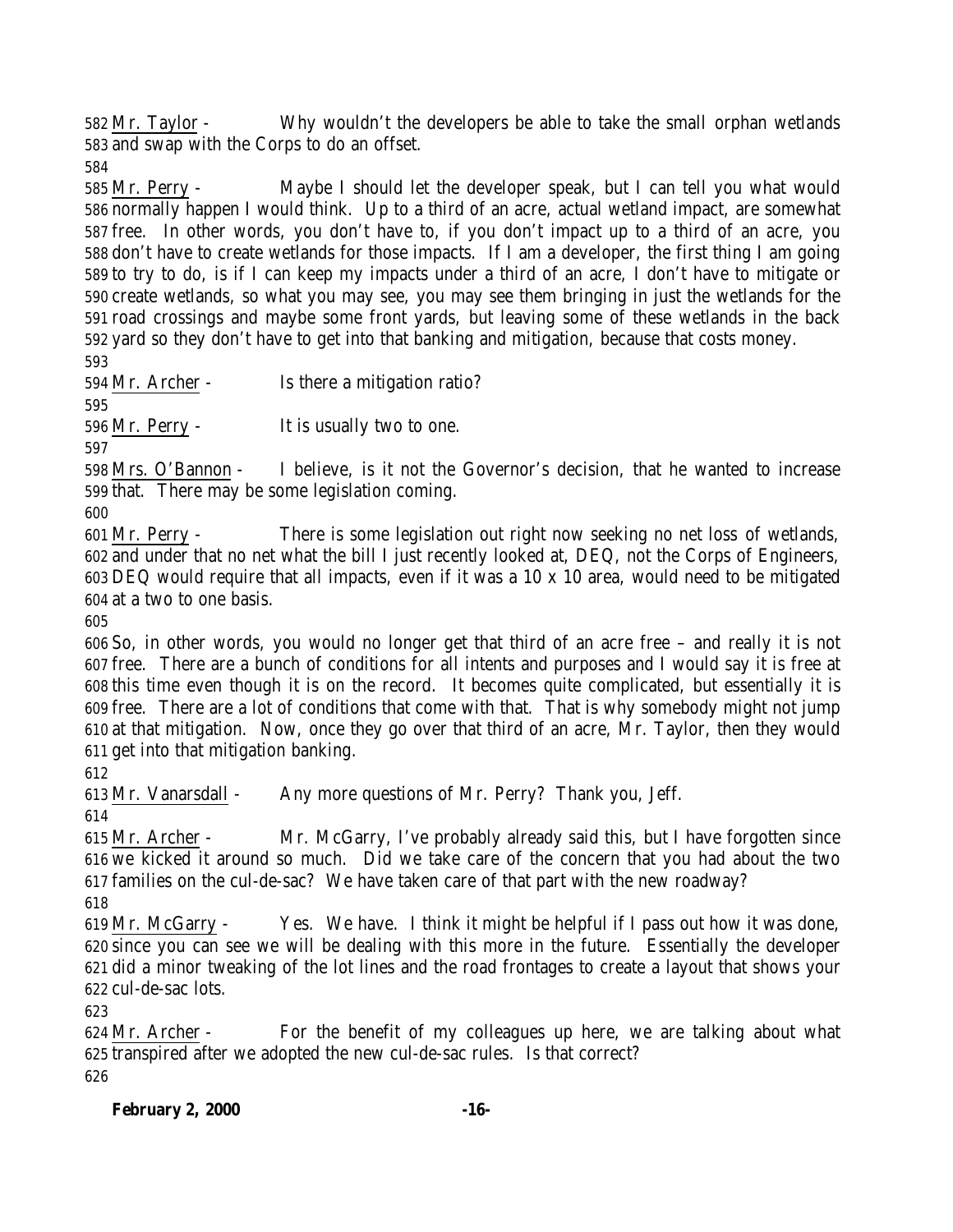Mr. McGarry - That is correct. 

 Mr. Archer - This is the way it will have to be from now on. I'm sorry. I did not mean to interrupt you.

 Mr. McGarry - What you have in front of you is the modification that the engineers came up with that meets all of our requirements for cul-de-sac lots.

 Mrs. O'Bannon - Mr. Chairman, I hate to interrupt you, but I do have a conference call scheduled for 10:00 a.m. and it is with the Chesapeake Bay Commission, rather timely, and this is on various issues on some of the things we have been talking about, so I am going to be leaving in just a few minutes and I will be back after that conference call. Sorry.

 Mr. McGarry - So they agreed, Mr. Archer, since they redesigned the lots to eliminate what they considered a stem lot. They do not need the exception for the stem lot. They created all cul-de-sac lots which are permitted.

Mr. Archer - So that satisfies your concern and you recommend approval?

Mr. McGarry - Yes, sir.

 Mr. Vanarsdall - Any more questions? Do you want to hear from the applicant? 

 Ms. Isaac - Good morning. My name is Lorraine Isaac. I have a comment about the wetlands I would like to make. In that the problem with combining this wetland with the lot is under Public Works' policy they are impacted wetlands because they are in a side yard, so that we will be happy to include them in the lot, but we need Public Works to say that they are not automatically impacted. If they can't do that, then they feel that it needs to be in a common area. The only thing I would like to address at this point is the stub road to the north. Yes, that stub road was shown on the original tentative plan and since that plan was approved, we have more information. The parcel of land to the north of this subdivision has wetlands on it, and those wetlands run 300 feet parallel to the property line. To stub a road out into wetlands doesn't seem to serve any purpose. Anything is possible. The probability of that 300 feet being developed is so small that to stub a road out to it is something we'd rather not do. We are stubbing to the east. We are trying to plan for good circulation in the future, but we would like to have this stub road deleted from this plan. I will be happy to answer any questions.

 Ms. Dwyer - Are you talking about the stub road at the end of Harvest Grove Lane? 

 Mr. Archer - Ms. Isaac, or maybe Mr. McGarry, the parcel to the north, 129-A-68A, that is developable land, is it not, Mr. McGarry? Is that the common piece?

 Mr. McGarry - Yes. 

**February 2, 2000 -17-**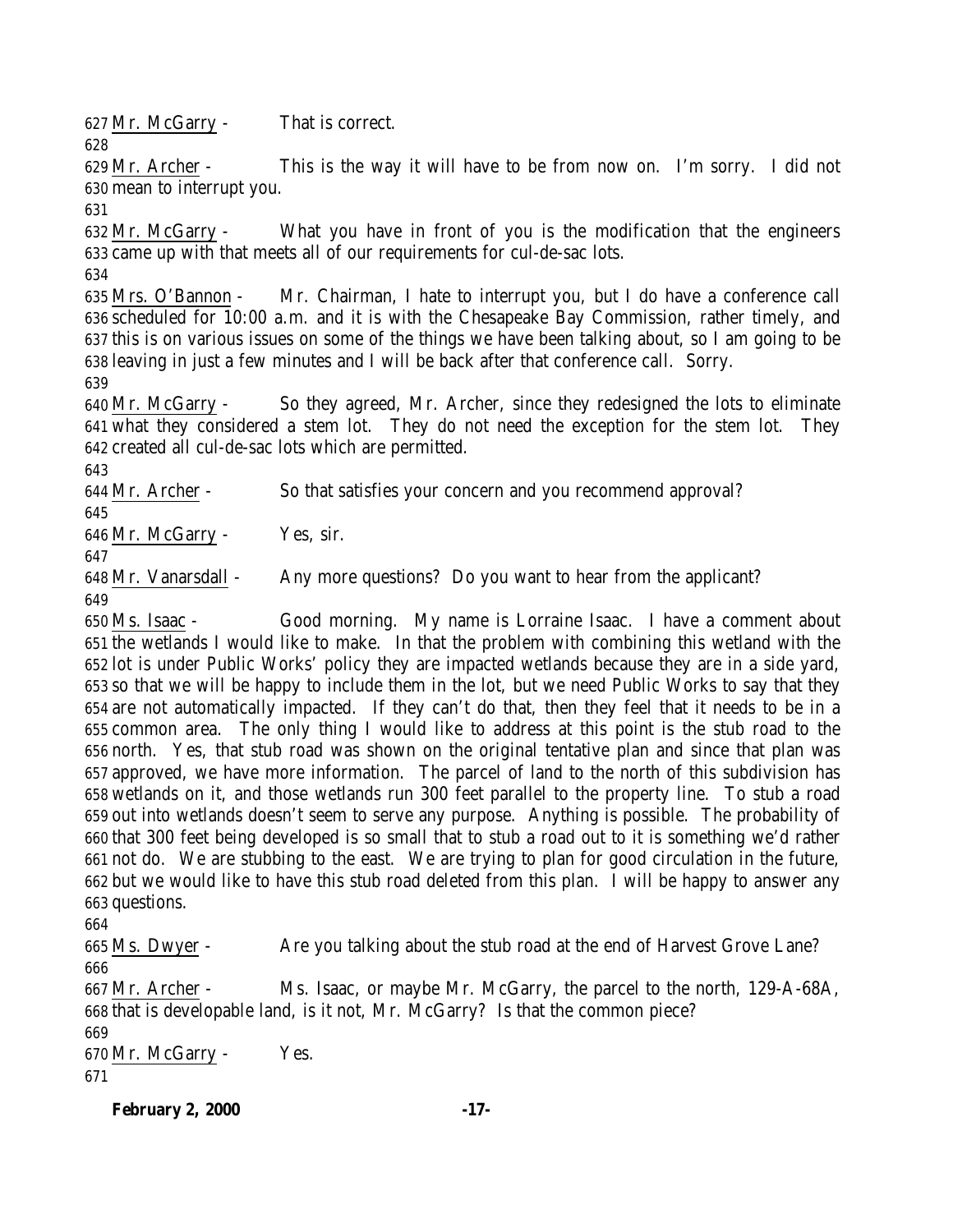Mr. Archer - If that land was subdivided, how many lots do you think could be accommodated on it?

 Mr. McGarry - That is, I believe, 19 acres. It is roughly the same size as Harvest Crest. 

 Mr. Archer - Ms. Isaac, I am trying to get Mr. McGarry to tell you why he can't relieve that stub road and what conditions could occur that would make us have to have it.

Ms. Isaac - You could change it to a boat landing.

 Mr. Archer - It is not that wet. What I was asking, Mr. McGarry, the annotations indicate that the stub road is necessary, could you just let the Commission know why you think we need to have the stub road?

 Mr. McGarry - I was trying to get the picture on the top of the screen here. It does not seem to be cooperating with me. The cover map that is in your packet shows better than what is on your screen the location of Eaves Heights.

 Mr. Archer - And Eaves Heights is that developed piece up there, that R-2A piece? 

 Mr. McGarry - That is correct. It was developed back in the late 1940s and they provided Dixie Road as a stub to the south to provide internal access to the parcel that is now being developed. They provided stubs to the east as well, and we are just trying to be consistent here with Harvest Crest for there to be an internal connection.

 Mr. Archer - In looking at that cover map, looking at where A-1 is, that is roughly the wetlands. Is that correct? And the developable part would be above that line above the A-1. Is that the portion that could be developed?

 Mr. McGarry - I think since we don't have the knowledge of the wetlands on this parcel, I think we are speculating as to the extent of it. This developer has more than he initially thought and changed his design to respect the wetlands. I think the parcel to the north could be developed, the Herman parcel, and still respect the wetlands as well.

 Mr. Archer - So, your preference then would be to have the stub road exactly like it is shown on the map, or could it be moved to another section?

Mr. McGarry - It could be moved anywhere along Harvest Grove Lane here.

Mr. Archer - So we could move it anywhere along Harvest Grove Lane?

 Mr. McGarry - It could be other than Lot 18, yes, as long as you don't conflict with the Harvest Crest Drive intersection there and offset minimum requirement.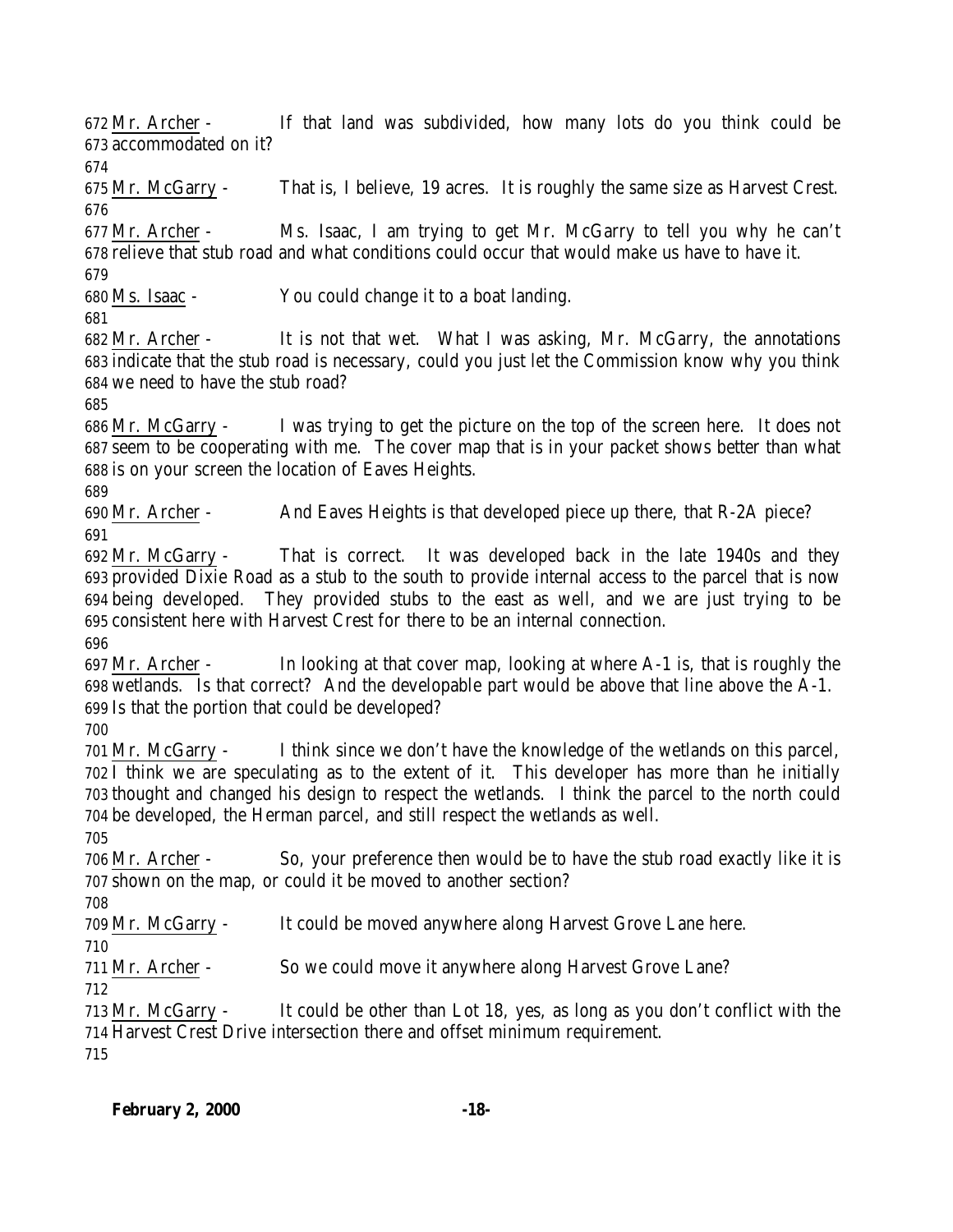Mr. Archer - Ms. Isaac, are the wetland portions the same all the way across, I mean, are they just as wet on one side as on the other?

 Ms. Isaac - The wetlands generally run on both of these properties, with the majority of them being on the Herman property to the north. This is something, I will back up a minute. When we had the original tentative approved, we were allowed to impact up to an acre of wetlands. Since that was approved, the lots have changed and we have had to redesign based upon that, so that we had to, we lost lots, and we had to pull back the scale of the development so those lots apply to the property to the north. Like I say, there are at least 300 feet of wetlands on the property paralleling the property line. Those wetlands were determined by our office because there was a potential sale of that piece of property, and so we went in and looked at the situation and basically those wetlands are not developable. And, I think that the stub road is going to be a stub road to nowhere. While I think circulation in this entire area can still be provided, on the Herman property the good land appears to be along the north which could connect in to Dixie Drive, and they could stub out to the east like we are doing when that property is developed. The property could all be combined with roads and still not have to have a stub road into 300 feet of wetlands, so I don't think that by deleting the stub road we create a situation where there is no future left for connecting these pieces of property. We just feel that this is not the appropriate place for it.

 Mr. Vanarsdall - I didn't hear the answer as to why we need to stub that. Mr. Archer - Because of possible future development above where you see the A-1 on the map – this area here. 

Mr. Vanarsdall - I thought that was very limited.

 Mr. Archer - I understand that the parcel would probably be about the same size as Harvest Crest.

Mr. Vanarsdall - Yes.

 Mr. Archer - And if you notice there are some existing houses up here next to Harvie Road and it might be difficult trying to pass that property to stub it out to the west and Ms. Isaac is suggesting that it could be stubbed out to the east.

Mr. Vanarsdall - OK.

 Mr. Archer – Mr. McGarry, do you care to comment on Ms. Isaac's remarks and do you still think we ought to have the stub road? Mr. Marlles? Does anybody want to help me out here?

 Mr. McGarry - Staff would like the stub road we selected and recommended the Lot 18 location because that allows for a logical layout of lots along the east of the property line for Mr. Herman, and mathematically it works that 18 would be the better choice between the ones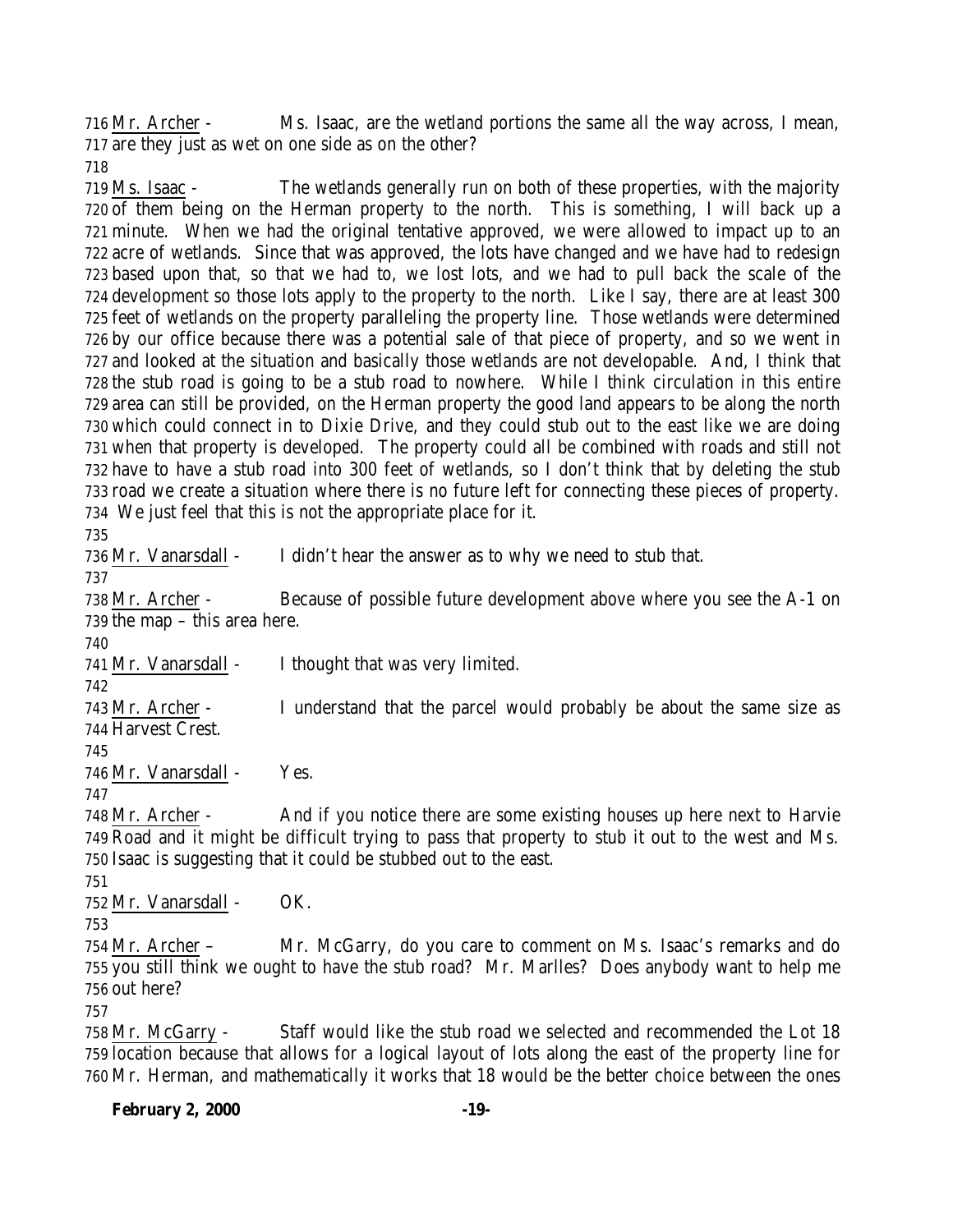on either side of it, and it is far enough removed from the area where we suspect the main body of wetlands location. Although Lot 12 was offered, it is probably not a good choice now that we have more information.

 Mr. Marlles - It appears we are lacking information on the location of the wetlands on parcel 129-A-68A. Staff, of course, is recommending and does recommend in these cases that stub roads be provided for orderly development and internal traffic circulation. However, lacking the information on wetlands, at least my suggestion is that we might want to consider adding some language to the stub road requirement "if determined to be feasible." It doesn't sound like we have the information right now to know where the extent of the wetlands are, at least in front of us.

 Mr. Archer - Would that allow us then to come back and require the stub road if we determine we need it?

 Mr. Marlles - Yes, I believe if we had more detailed information we could make that determination. That would seem to satisfy both sides.

Mr. Archer - Ms. Isaac, could you live with that?

 Ms. Isaac - I have a problem with that, because we either have a stub road or we have a lot, and so I think, you know, how do we protect something and not call it a stub road? 

 Mr. Archer - My problem, you know, is I can understand both sides. I can understand Mr. McGarry's concern that we might develop the property to the north and we might need the stub road. And I also understand someone who will lose a lot and you don't want to put in a stub road that goes to nowhere. Except that nowhere might sometime in the future be somewhere, and if it turns into somewhere, then this needs a stub road, but do you want us to make a decision on this today?

 Ms. Isaac - Well, I think that a decision has to be made because I am going to continually ask that the stub road be deleted and the staff is going to continually ask that it be added, and so...we'd like to move forward and I think this needs to be resolved. That is about all I can say is a stub road into wetlands is 300 foot of depth.

 Mr. Archer - Mr. Secretary, if we approve it today subject to the annotations, is there any possibility that with further study that the annotations could be removed, or would it have to come back to us?

 Mr. Marlles - I believe it would have to come back to the Commission if it were approved with the annotation on the plan. The other option, Mr. Archer, would be, I know you are trying to avoid this, but would be to defer this until such time as we can get the additional information on the location of the wetlands of the parcel to the north. That seems to be the thing that is holding us up.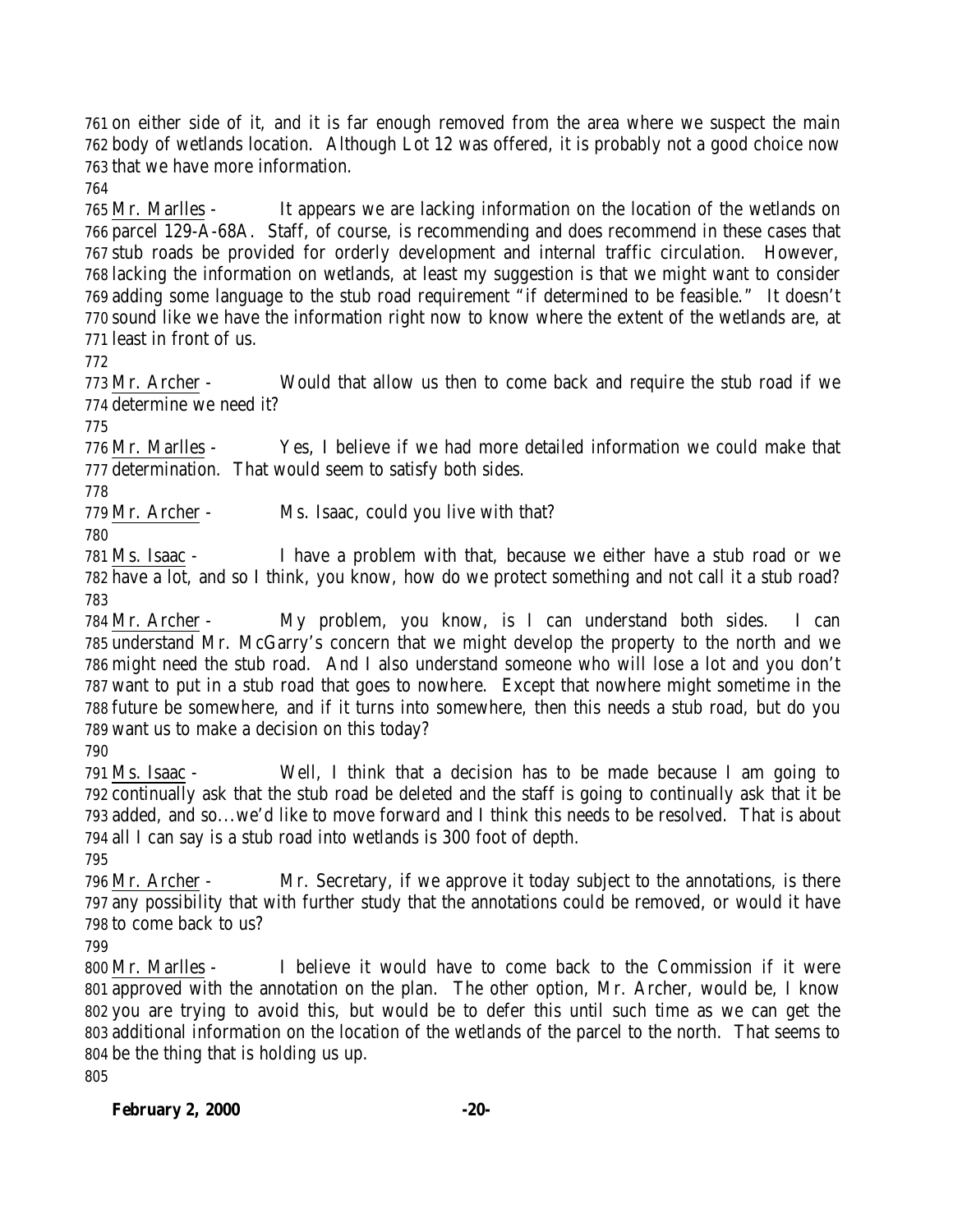Mr. Vanarsdall - I think he is right. We need more information or either we need to put the annotations on it that Mr. Marlles suggested or Mr. Archer needs to recommend waiving this stub street and that is all of the alternatives that we have.

 Mr. Archer - How long would it take to gather that? Do you know? Mr. Marlles - I do not know whether we have that information in the County, Mr. Archer.

 Ms. Isaac - I think my problem is by doing that, by whose authority can we go on to another person's property and delineate wetlands and have them confirmed by the court.

Mr. Vanarsdall - Excuse me. Mr. Perry has his hand up.

 Mr. Perry - Just one thing, if the owner of the property above is eligible to get their own permits even if there are wetlands there, just because there are wetlands on the property above where the stub road is, doesn't mean that that property wouldn't benefit by a stub road because they could conceivably get their own permit and fill those wetlands in and develop that property anyway they want. Just because the wetlands are there doesn't mean that that property could not be developed and wouldn't benefit from a stub road, and I just wanted to say that.

 Ms. Isaac - As I told you, Mr. Archer, in a previous conversation, I think we are dealing with possibility and probability, and yes, it is possible to develop and it is possible to get a permit, it is possible to do a lot of things, but I think the probability of this area being developed is quite small.

 Mr. Archer - Ms. Isaac, I am trying to accommodate you the best I can so we can move forward and I am just not hearing too much of an argument in your favor. The other part of this I want to make the Commission members aware of, we had to reroute a road and we had asked Ms. Isaac to make a diligent effort to find the property owner that this road would impact, and she did that, and will you tell them what you were able to do? 

 Ms. Isaac - Yes, I tried to contact the owner of parcel 129-A-72. We are putting a road beside that piece of property, and I was not successful. The woman was moved out of her home by Social Services and put in a nursing home. She was a widow and she lived alone, and so there was no one to contact. Apparently, the property has been taken over by Social Services, so I don't know what is going to happen with that property in the future. 

 Mr. Archer - Did you also indicate that you all would like to purchase it if it ever became available?

 Ms. Isaac - Yes, with her in a nursing home we don't know what is going to happen with the property. We don't know if she has heirs, but if the property does go on the market, the developer of this subdivision would like to purchase that property.

### **February 2, 2000 -21-**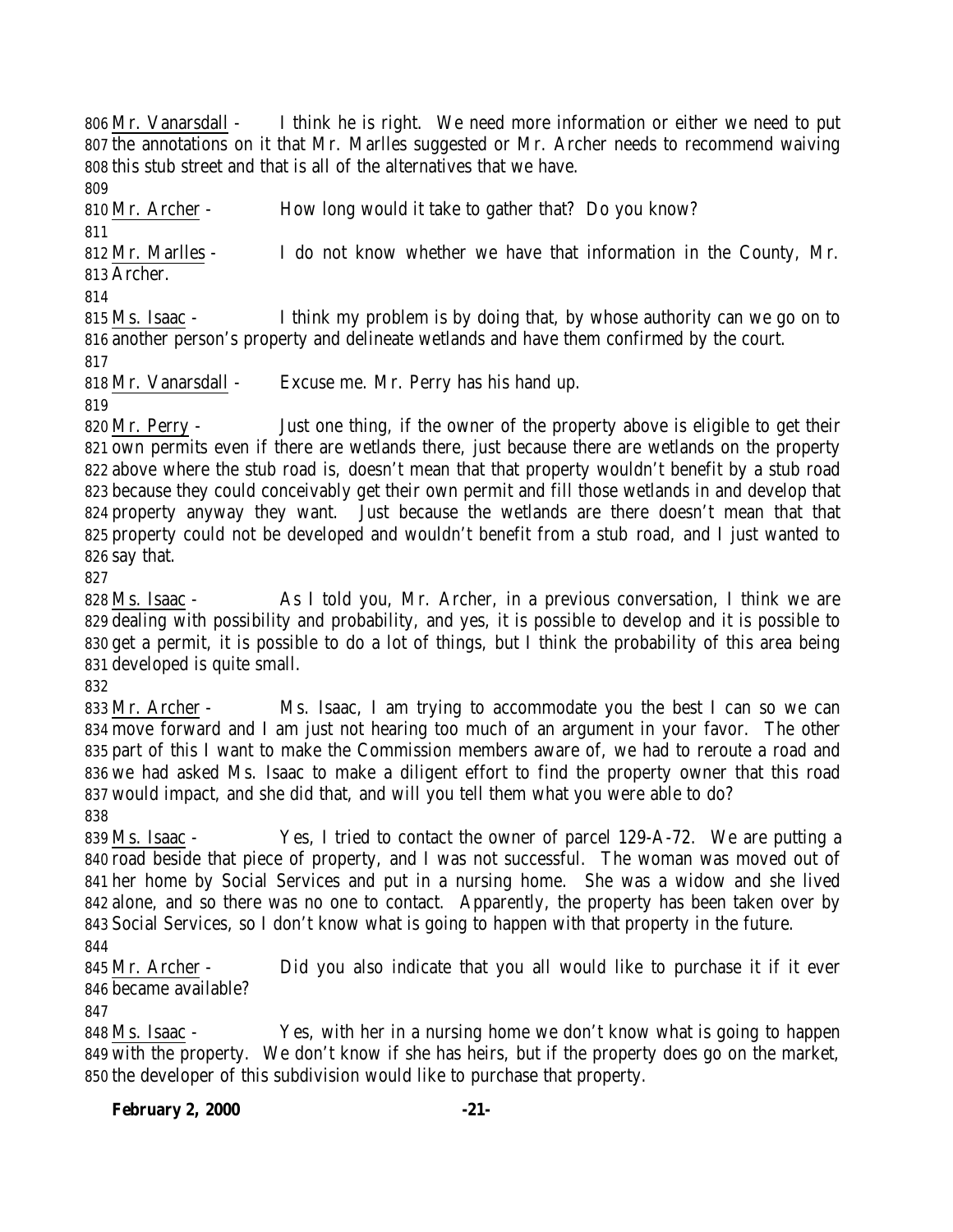Mr. Archer - I just wanted to make sure that everybody was enlightened about it. OK, Mr. Chairman, I guess we are ready for a motion if nobody else has any more comments? 

Mr. Vanarsdall - Any other questions? Thank you.

 Mr. McGarry - Mr. Archer, to help you I have crafted a modification to the annotation on the plan that might provide to get approval here and still provide some flexibility.

Mr. Archer - All right, let's hear it.

 Mr. McGarry - I recommend that the annotation be revised to continue to require the stub prior to final, but if additional information on the wetlands can be provided, that portion of the plan could come back to the Commission for reconsideration, obviously to delete it, if they can provide that documentation.

Mr. Archer - Is the wording OK, Mr. Secretary?

Mr. Marlles - Mr. McGarry, would you repeat that please?

 Mr. McGarry - The annotation would continue to require the stub road to the north and then it would be revised to indicate that "prior to final approval if additional information on the wetlands can be provided, the plan can come back to the Planning Commission for reconsideration."

Mr. Vanarsdall - Thank you, Mr. McGarry.

 Mr. Archer - Mr. Chairman, I recommend approval of Harvest Crest and a Resubdivision of Lot 12, Block F, Section A Harvest Crest (January 2000 Plan), subject to the annotations on the plans and the annotation that was read by Mr. McGarry and conditions Nos. 12 and 13, and in this case I want to make sure that the homeowners association would be responsible for the wetlands. I don't particularly like it, but I think that is the best alternative for this case. We will have to work on that at sometime in the future.

884 Mr. Taylor - Second.

886 Mr. Vanarsdall - We have a motion by Mr. Archer and a second by Mr. Taylor. All in favor say aye. All opposed say no. The motion carries.

 The Planning Commission granted conditional approval to Subdivision Harvest Crest and a Resubdivision of Lot 12, Block F, Section A, Harvest Crest (January 2000 Plan), subject to the standard conditions for subdivisions served by public utilities, the annotations on the plan, and the following additional conditions: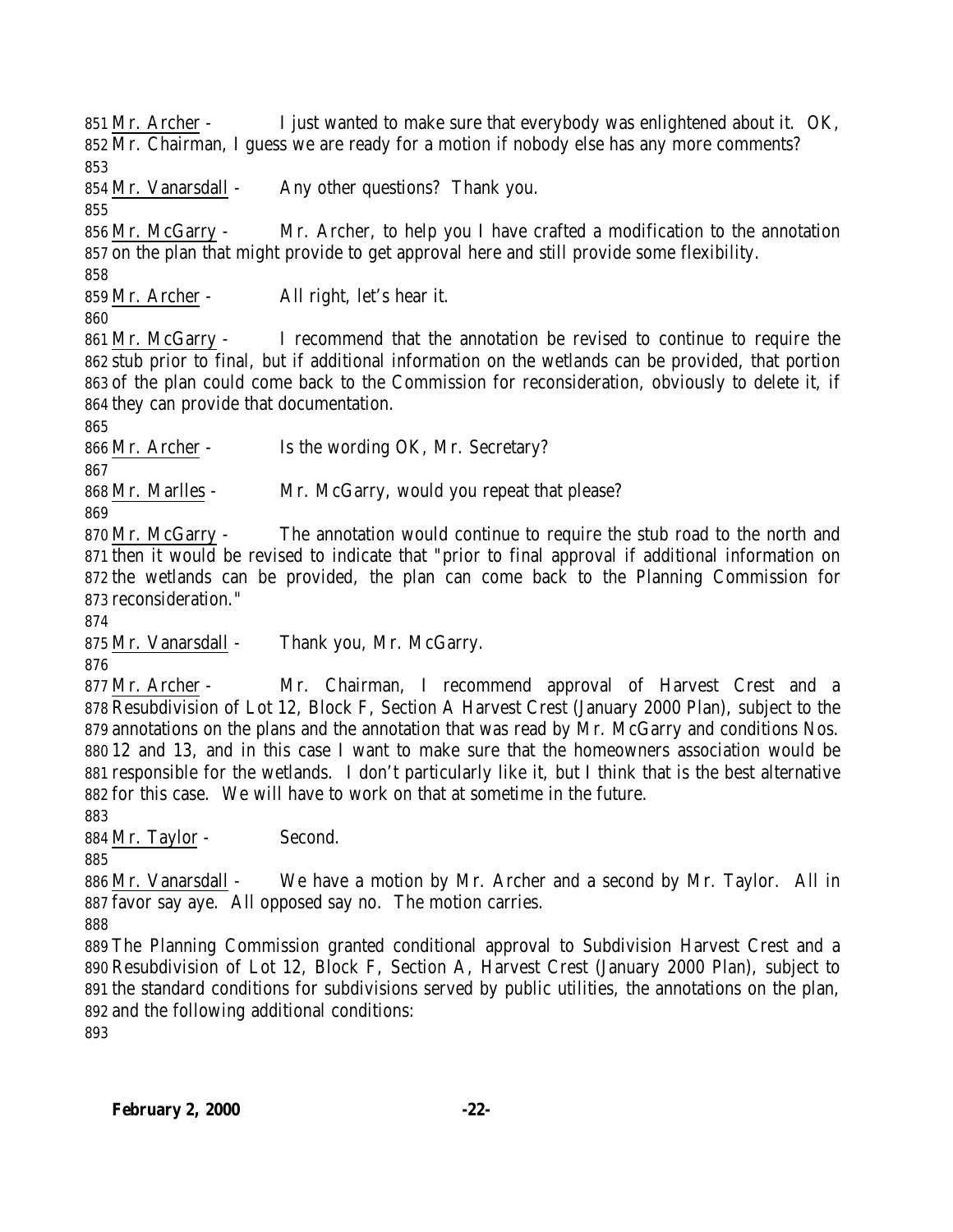12. The detailed plant list and specifications for the landscaping to be provided within the 10-foot-wide planting strip easement abutting parcel 129-A-73 shall be submitted to the Planning Office for review and approval prior to recordation of the plat.

 13. Prior to final approval, a draft of the covenants and deed restrictions for the maintenance of the common area by a homeowners association shall be submitted to the Planning Office for review. Such covenants and restrictions shall be in form and substance satisfactory to the County Attorney and shall be recorded prior to recordation of the subdivision plat.

### **SUBDIVISION & EXCEPTION REQUEST**

Willson Cove (December 1999 Plan) **Bay Design Group, P.C. for A. G. Bertozzi:** The 5.357 acre site is located at 7300 Willson Road, 0.8 mile south of Laburnum Avenue on parcel 215-A-20 and 20A. The zoning is A-1, Agricultural District and ASO, (Airport Safety Overlay District. Individual Well and Septic Tank/Drainfield. **(Varina) 4 Lots**

 Mr. Vanarsdall - Is there anyone in the audience in opposition to Willson Cove, or would anyone like to speak on Willson Cove? Mr. McGarry.

 Mr. McGarry - Hopefully this one will go a little bit better than the last one because you have a revised plan that is being handed to you. This layout will meet all of the standards for stem lots except that the approval for the Exception for the stem lots is required. The applicant has to make his case for that. So staff can recommend the plan in addition to the standard conditions for subdivisions not served by public utilities plus condition 11 and there is a No. 12 on your Addendum. No. 12 reads: The final plat shall show the front yard building setback on Lots 2 and 3. I will be happy to answer any questions.

 Mr. Vanarsdall - Any questions for Mr. McGarry by Commission members? Mr. Taylor, do you have any questions?

920 Mr. Taylor - No. I have no questions. 922 Mr. Vanarsdall - Do you want to hear from the applicant? Mr. Taylor - No. Mr. Vanarsdall - All right, I will entertain a motion. Mr. Taylor - I would move subdivision plan for Willson Cove (December 1999 Plan)

 be approved subject to the standard conditions for subdivisions not served by public utilities, the annotations on the plans, and added Conditions Nos. 11 and 12.

Ms. Dwyer - Second.

**February 2, 2000 -23-**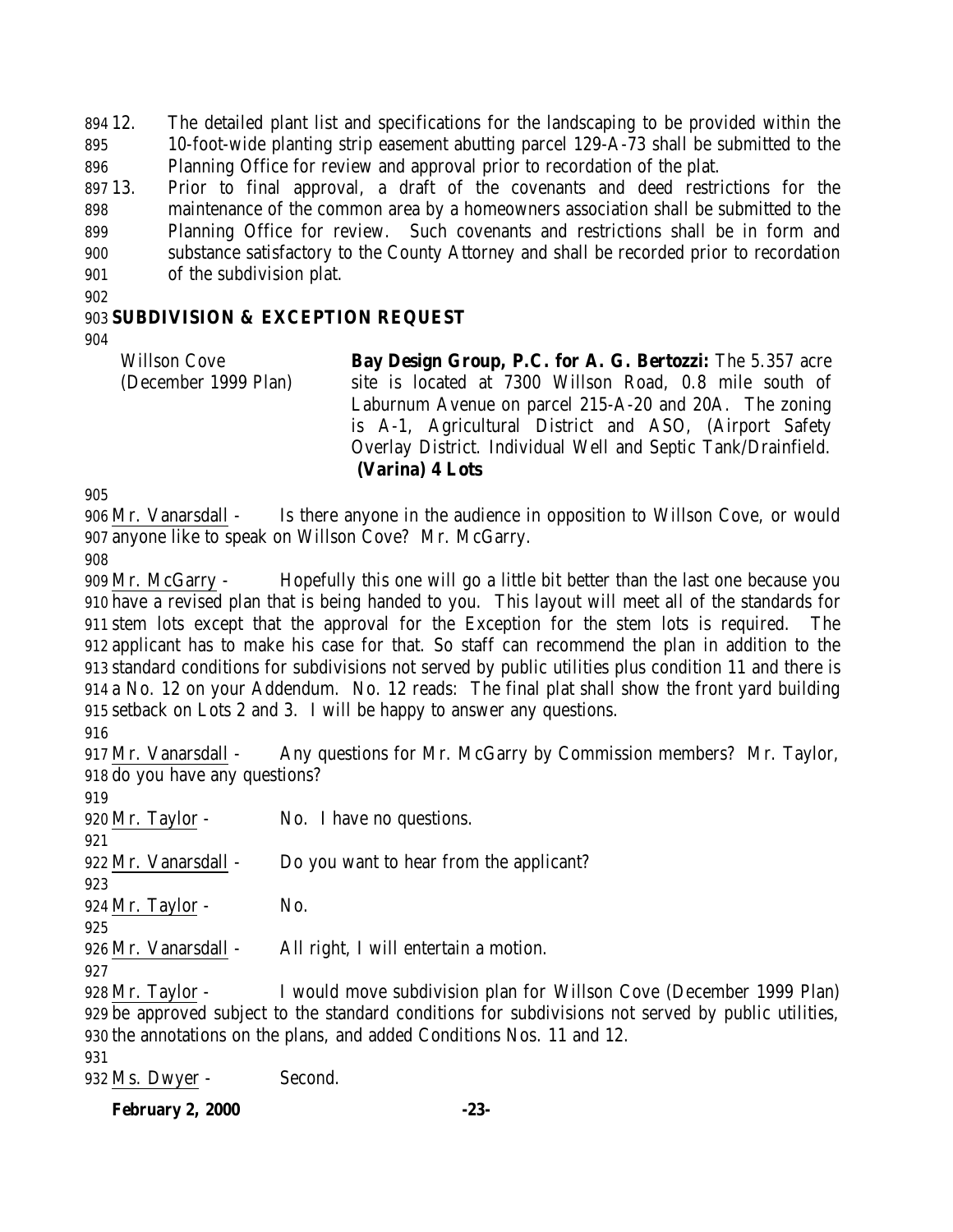Mr. Vanarsdall - We have a motion made by Mr. Taylor and seconded by Ms. Dwyer. All in favor say aye. All opposed say no. The motion carries.

 The Planning Commission granted conditional approval to Subdivision Willson Cove (December 1999 Plan), subject to the annotations on the plans, the standard conditions for subdivisions not served by public utilities and the following added conditions:

 11. The detailed plant list and specifications for the landscaping to be provided within the 25-foot-wide planting strip easement along Wilson Road shall be submitted to the Planning Office for review and approval prior to recordation of the plat.

 12. The final plat shall include a building line at the front yard building setback on lots 2 and 3.

Mr. Taylor - I move we approve the Special Exception as offered.

Mr. Archer - Second.

 Mr. Vanarsdall - Motion was made by Mr. Taylor and seconded by Mr. Archer. All in favor say aye. All opposed say no. The motion carries.

 The Planning Commission voted to approve Special Exception for Subdivision Willson Cove (December 1999 Plan).

## **SUBDIVISION**

Lakeland Townes, Section C (January 2000 Plan) **Foster & Miller for Laurel Lakes Associates:** The 8.025 acre site is located at the southeast corner of Hungary Road and Hungary Spring Road on parcels 50-A-68 and part of 51-23-B. The zoning is RTHC, Residential Townhouse District (Conditional) and C-1C, Conservation District (Conditional). County water and sewer. **(Brookland) 60 Lots**

 Mr. Vanarsdall - Is there anyone in the audience in opposition to Lakeland Townes, Section C? Good morning, Ms. News.

 Ms. News - As Mr. Vanarsdall said, there are two items on the agenda relating to Lakeland Townes, Section C. The first item is a subdivision and revised plans are being distributed to you now for both the subdivision and the POD which will follow. For the subdivision there is a new condition on the addendum which replaces condition No. 16 in the agenda. The revised annotated plans and condition address staff's concerns and the annotations and conditions have been agreed to by the applicant. Staff, therefore, recommends approval of the subdivision for Lakeland Townes subject to the annotations on the revised plan, conditions Nos. 13 through 15 in your Agenda, and new condition No. 16 in the Addendum.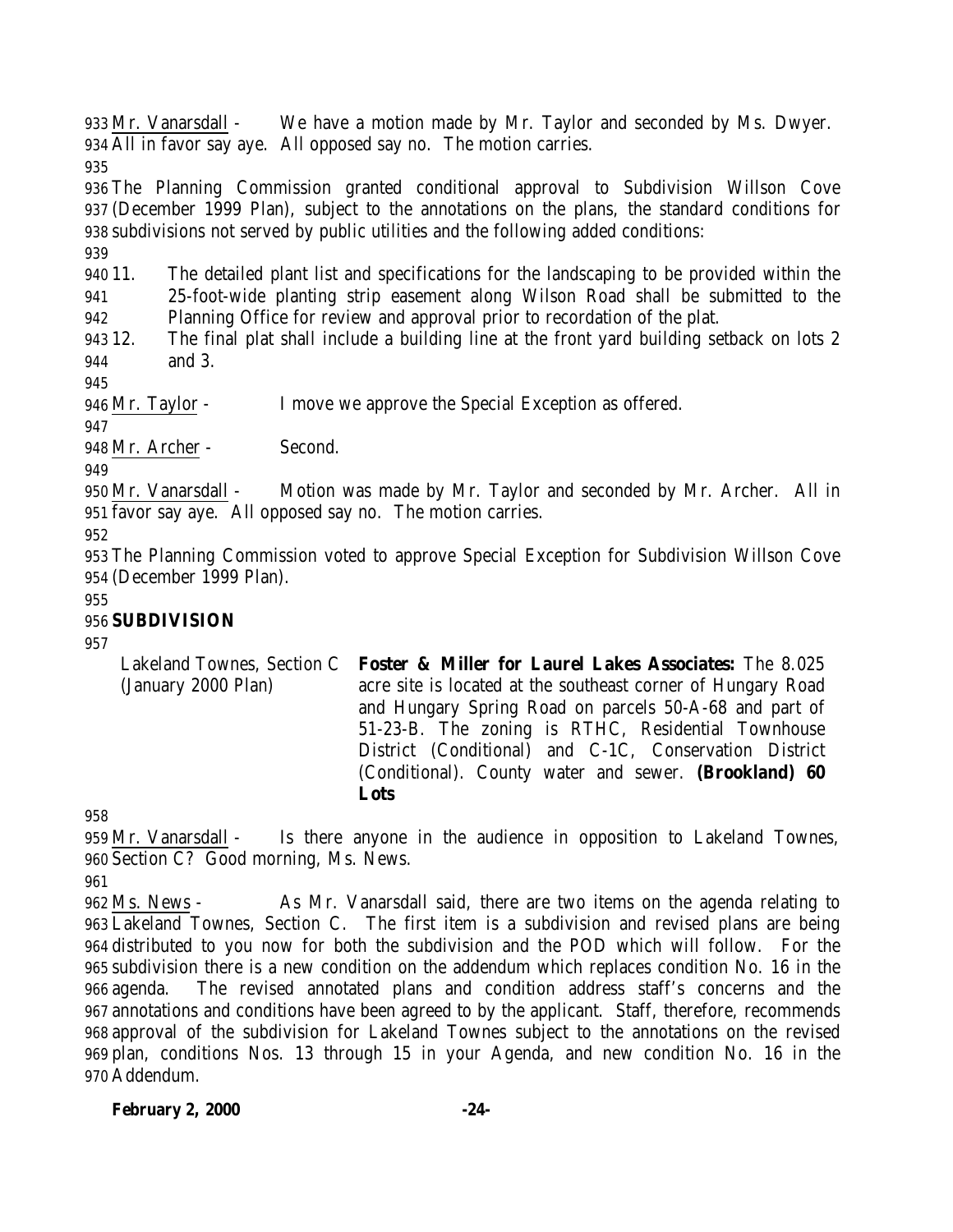Mr. Vanarsdall - Any questions for Ms. News by Commission members? If there are no questions, I recommend Lakeland Townes, Section C (January 2000 Plan) be approved with the annotations on the plans, standard conditions for residential townhouses, and added conditions Nos. 13 through 16.

Mr. Archer - Second.

 Mr. Vanarsdall - We have a motion by Mr. Vanarsdall, seconded by Mr. Archer. All in favor say aye. All opposed say no. The motion carries.

 The Planning Commission granted conditional approval to Subdivision Lakeland Townes, Section C, (January 2000 Plan), subject to the annotations on the plans, the standard conditions for residential townhouses, and the following additional conditions:

 13. The limits and elevation of the 100-year frequency flood shall be conspicuously noted on the plat and construction plans and labeled "Limits of 100-Year Floodplain."

Dedicate floodplain as a "Variable Width Drainage & Utility Easement."

 14. The detailed plant list and specifications for the landscaping to be provided within the 10-foot-wide planting strip easement along Hungary Road and Hungary Spring Road shall be submitted to the Planning Office for review and approval prior to recordation of the plat.

15. A County standard sidewalk shall be constructed along the south side of Hungary Road.

 16. The RPA shall be clearly delineated on the subdivision plat, and a standard note shall be added to the plat that these lots have limitations for use and development. The plat shall be exhibited in a prominent place in the sales office.

### **PLAN OF DEVELOPMENT**

POD-9-00 Lakeland Townes, Section  $\mathcal{C}$ **Foster & Miller, P.C. for Laurel Lakes Associates and Lakeland Townes Association Inc.:** Request for approval of a plan of development as required by Chapter 24, Section 24- 106 of the Henrico County Code to construct 60 two-story townhouse for sale units. The 8.025 acre site is located on the southeast corner of the intersection of Hungary Road and Hungary Spring Road on parcels 50-A-68 and part of 51-23- B. The zoning is RTHC, Residential Townhouse District (Conditional) and C-1C, Conservation District (Conditional). County water and sewer. **(Brookland)**

 Mr. Vanarsdall - Is there anyone in the audience in opposition to the plan of development for this subdivision? POD-9-00. Ms. News.

 Ms. News - The revised annotated plan which was just distributed in combination with the conditions on the addendum address all of staff's comments. The applicant is in

**February 2, 2000 -25-**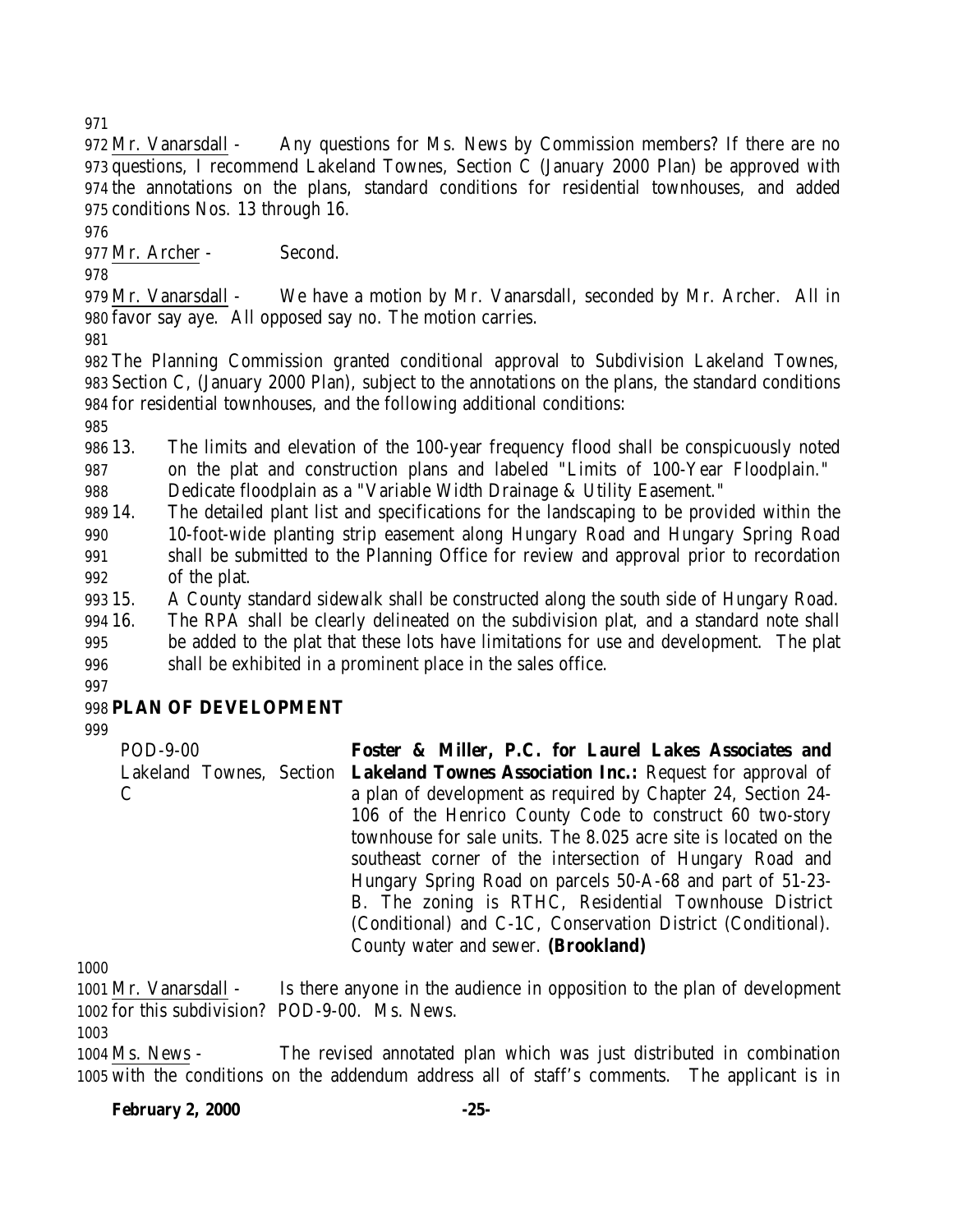agreement with the annotations and the conditions. Staff, therefore, recommends approval of the revised plan with the standard conditions and the additional conditions in the agenda and the addendum.

Mr. Marlles - Any questions of Ms. News by Commission members?

 Ms. Dwyer - Ms. News, I noticed there is a 25 foot setback to the right of way on the property adjacent to this Section C, and there is no corresponding 25 foot setback on Hungary Road on this development. Is that right?

 Ms. News - There is a 25 foot setback for the BMP from Hungary Road. Is that what you are referring to? Yes, that is for the BMP.

 Ms. Dwyer - What about the setback from Hungary Road (unintelligible)…25 foot setback to Hungary Road?

Ms. News - No, the minimum required setback is 10 feet.

Ms. Dwyer - That just refers to the BMP. OK, thank you.

 Mr. Vanarsdall - Any other questions by Commission members? Thank you, Ms. News. I move POD-9-00, Lakeland Townes, Section C, be approved with the annotations on the plans, the standard conditions for residential townhouses, and conditions No. 23-30 from the agenda and on the Addendum No. 9 Amended and Nos. 35 through 38.

Mr. Archer - Second.

 Mr. Vanarsdall - A motion was made by Mr. Vanarsdall and seconded by Mr. Archer. All in favor say aye. All opposed say no. The motion passes.

 The Planning Commission voted to approve POD-9-00, Lakeland Townes, Section C, subject to the standard conditions for developments of this type and the following additional conditions:

 9. **AMENDED** – A detailed landscaping plan shall be submitted to the Planning Office for review and Planning Commission approval prior to the issuance of any occupancy permits.

 23. The right-of-way for widening of Hungary Spring Road and Hungary Road as shown on approved plans shall be dedicated to the County prior to any occupancy permits being issued. The right-of-way dedication plat and any other required information shall be submitted to the County Real Property Agent at least sixty (60) days prior to requesting occupancy permits.

 24. The easements for drainage and utilities as shown on approved plans shall be granted to the County in a form acceptable to the County Attorney prior to any occupancy permits being issued. The easement plats and any other required information shall be submitted

# **February 2, 2000 -26-**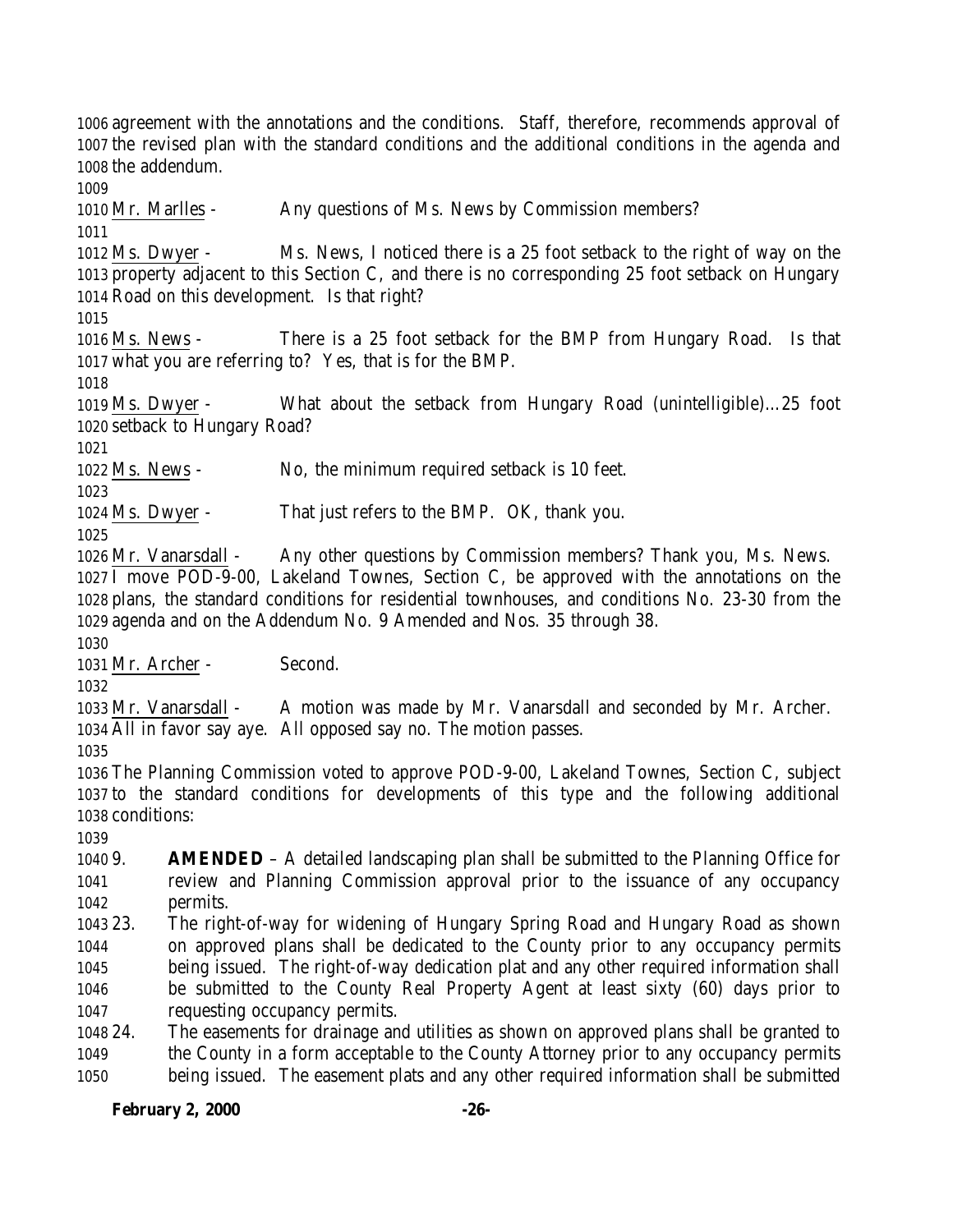to the County Real Property Agent at least sixty (60) days prior to requesting occupancy permits.

- 25. The limits and elevations of the 100-year frequency flood shall be conspicuously noted on the plan "Limits of 100 Year Floodplain." In addition, the delineated 100-year floodplain must be labeled "Variable Width Drainage and Utility Easement." The easement shall be granted to the County prior to the issuance of any occupancy permits. 26. The developer shall provide fire hydrants as required by the Department of Public
- Utilities in its approval of the utility plans and contracts.
- 27. A standard concrete sidewalk shall be provided along the south side of Hungary Road.
- 28. A 10-foot planting strip to preclude ingress or egress along south side of Hungary Road and Hungary Spring Road shall be shown on the approved plans. The details shall be included with the required landscape plans for review and approval.
- 29. Any necessary off-site drainage easements must be obtained in a form acceptable to the County Attorney prior to final approval of the construction plans by the Department of Public Works.
- 30. Deviations from County standards for pavement, curb or curb and gutter design shall be approved by the County Engineer prior to final approval of the construction plans by the Department of Public Works.
- 31. The pavement shall be of an SM-2A type and shall be constructed in accordance with County standard and specifications. The developer shall post a defect bond for all pavement with the Planning Office - the exact type, amount and implementation shall be determined by the Director of Planning, to protect the interest of the members of the Homeowners Association. The bond shall become effective as of the date that the Homeowners Association assumes responsibility for the common areas.
- 32. Insurance Services Office (ISO) calculations must be included with the utilities plans and contracts and must be approved by the Department of Public Utilities prior to the issuance of a building permit.
- 33. Approval of the construction plans by the Department of Public Works does not establish the curb and gutter elevations along the Henrico County maintained right-of-way. The elevations will be set by Henrico County.
- 34. Final subdivision approval shall be granted prior to Planning Office approval of the construction plans.
- 35. The RPA shall be clearly delineated on the subdivision plat, and a standard note shall be added to the plat that these lots have limitations for use and development. The plat shall be exhibited in a prominent place in the sales office.
- 36. Rear yard fencing along the RPA or flood plain on lots #1 through 7, Block G and lots #1 and #6, Block H, shall be completed prior to issuance of any certificates of occupancy for these units.
- 37. Prior to approval of construction plans, provide details for lots #1 through 7 Block G, and for lots #1 and #6 Block H, to include the following where applicable:
- A. Location of the aforesaid fencing and gates
- B. Location of storage sheds (Block G only)
- C. Location of private access easement in rear yard of lots (Block G only)
- D. Detail for surface treatment in access easement (Block G only)

#### **February 2, 2000 -27-**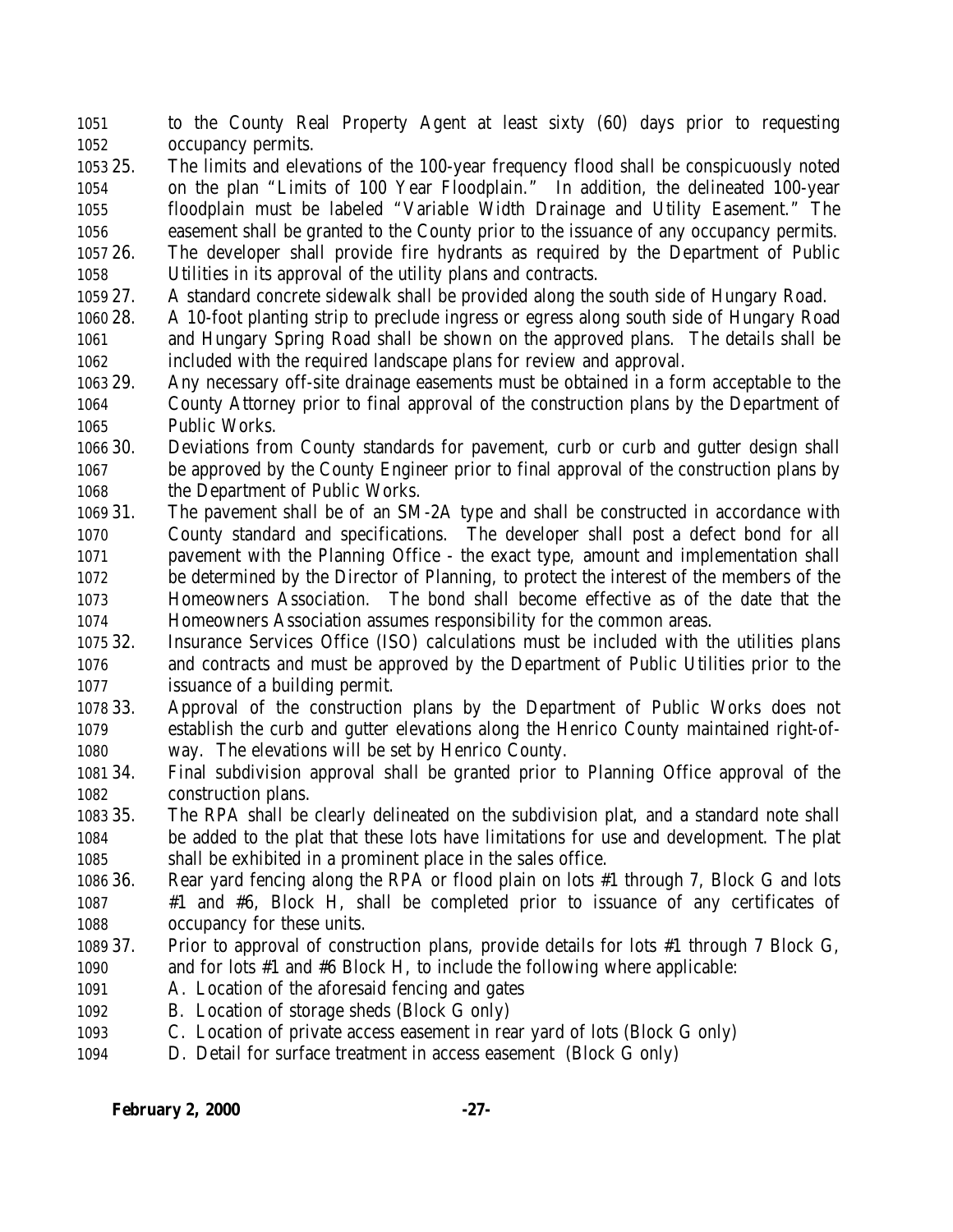38. Details for fencing and any supplemental landscaping of the RPA on Lots #1 through 7 Block G shall be included with the landscape plan for review and approval.

1048 Mr. Vanarsdall - Ms. News, thank you for your work on this with Mr. O'Kelly, and Mr. Perry, I appreciate your being here this morning, and Mr. Weinberg, thank you for helping us and Mr. Webster.

### **PLAN OF DEVELOPMENT & TRANSITIONAL BUFFER DEVIATION**

POD-3-00 Windsor Business Park, Phase II, Buildings 2, 3 and 4 (Rev. POD-67-98) **TIMMONS for Windsor Business Park, LLC:** Request for approval of a plan of development and transitional buffer deviation as required by Chapter 24, Sections 24-106 and 24- 106.2 of the Henrico County Code to construct a one-story, 53,392 square foot office/warehouse, a one-story 52,052 square foot office/warehouse and a one-story, 75,844 square foot office building. The 16.94, acre site is located along the east line of Magellan Parkway north of E. Parham Road on part of parcel 54-A-2. The zoning is M-1C, Light Industrial District (Conditional). County water and sewer. **(Fairfield)**

 Mr. Vanarsdall - Is there anyone in the audience in opposition to POD-3-00? No opposition. Mr. McGarry.

 Mr. McGarry - Mr. Chairman, regarding the Transitional Buffer Deviation for this site, staff can recommend acceptance of the Transitional Buffer Deviation with the reduction of 30 feet requested. It is consistent with what we have done with other projects and Park Central as well. There are no other site issues as far as staff is concerned, so staff can recommend approval of the plan, with the annotations, and added conditions Nos. 23-31.

 Mr. Vanarsdall - Any questions by Commission members of Mr. McGarry? Mr. Archer - Have you had any problems at all accumulating information as required in condition No. 30, the summary table, updating it. We've had to do that in the past, also, haven't we? Mr. McGarry - Yes, sir. We have asked for master plan update with the calculations and they are provided in your packet. Mr. Archer - You have always been successful in getting it? Mr. McGarry - Yes. We would not be bringing it forward until we got it. Mr. Archer - Good enough. I don't have any further questions. Mr. Vanarsdall - Any more questions by Commission members? OK, I will entertain a

**February 2, 2000 -28-**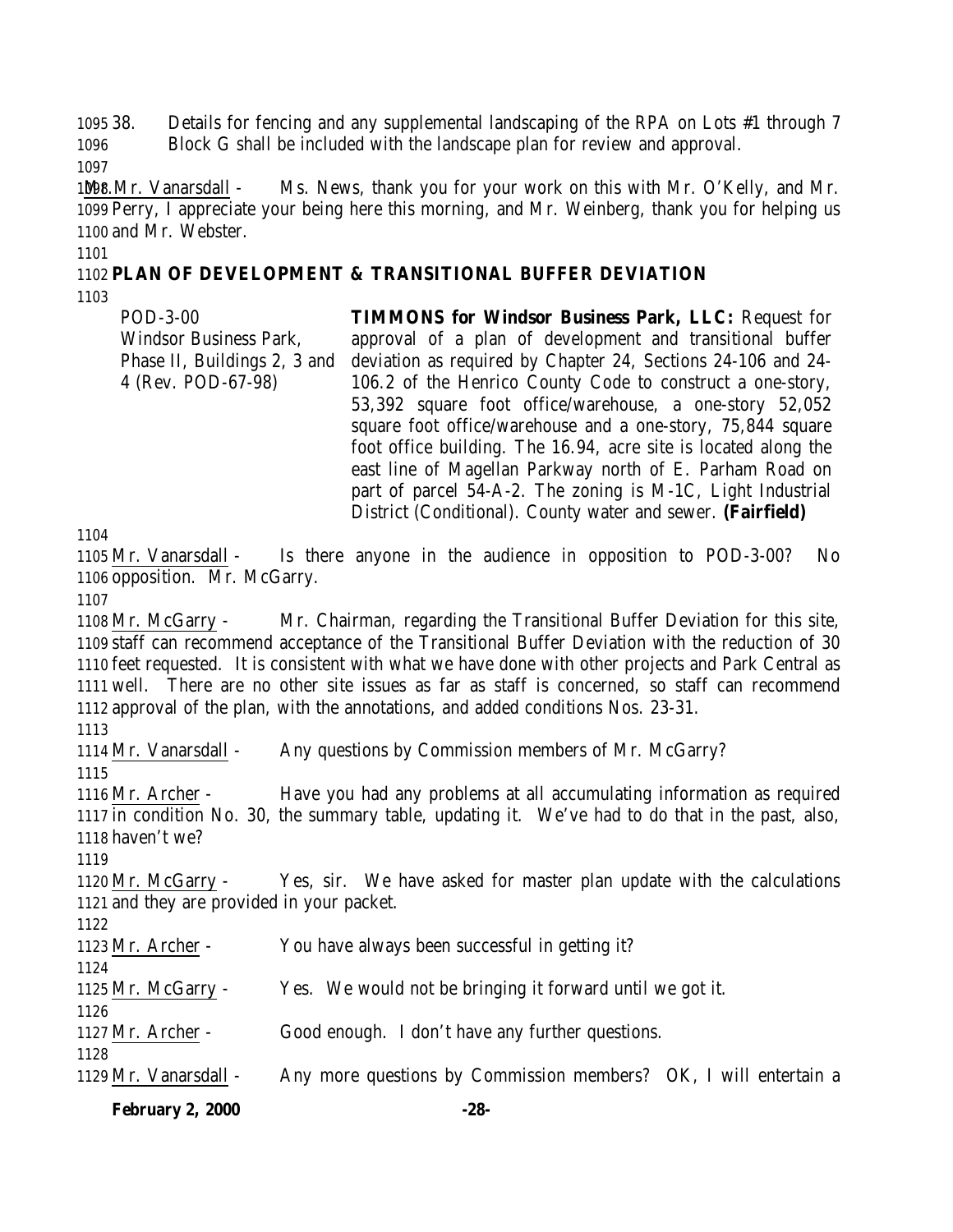motion.

 Mr. Archer - Mr. Chairman, I move to approve POD-3-00, subject to the annotations on the plans, the standard conditions for developments of this type, and additional conditions Nos. 23 through 30.

Ms. Dwyer - Second.

 Mr. Vanarsdall - Motion made by Mr. Archer and seconded by Ms. Dwyer. All in favor say aye. All opposed say no. The motion carries.

 The Planning Commission voted to approve POD-3-00, Windsor Business Park, Phase II, Buildings 2, 3 and 4 (Rev. POD-67-98), subject to the annotations on the plans, the standard conditions for developments of this type, and the following additional conditions:

 23. The subdivision plat for Windsor Business Park shall be recorded before any occupancy permits are issued for Building 4.

 24. The developer shall provide fire hydrants as required by the Department of Public Utilities in its approval of the utility plans and contracts.

 25. The certification of building permits, occupancy permits and change of occupancy permits for individual units shall be based on the number of parking spaces required for the proposed uses and the amount of parking available according to approved plans.

 26. Any necessary off-site drainage easements must be obtained in a form acceptable to the County Attorney prior to final approval of the construction plans by the Department of

Public Works.

 27. Deviations from County standards for pavement, curb or curb and gutter design shall be approved by the County Engineer prior to final approval of the construction plans by the Department of Public Works.

- 28. Insurance Services Office (ISO) calculations must be included with the utilities plans and contracts and must be approved by the Department of Public Utilities prior to the issuance of a building permit.
- 29. Approval of the construction plans by the Department of Public Works does not establish the curb and gutter elevations along the Henrico County maintained right-of-way. The elevations will be set by Henrico County.

 30. The master plan and summary table required by proffers for this project shall be updated with each request for POD approval. The summary table at a minimum, shall include site coverage percentages, gross square footage of all buildings, and percentages of restricted uses.

- 31. Prior to landscape plan approval, the developer shall provide a sight line plan, which would provide details of the berms and walls necessary for the screening of all loading dock facilities. Further, with the construction of future phases, any remedial screening necessary to meet proffer No. 8 shall be completed by the property owner.
-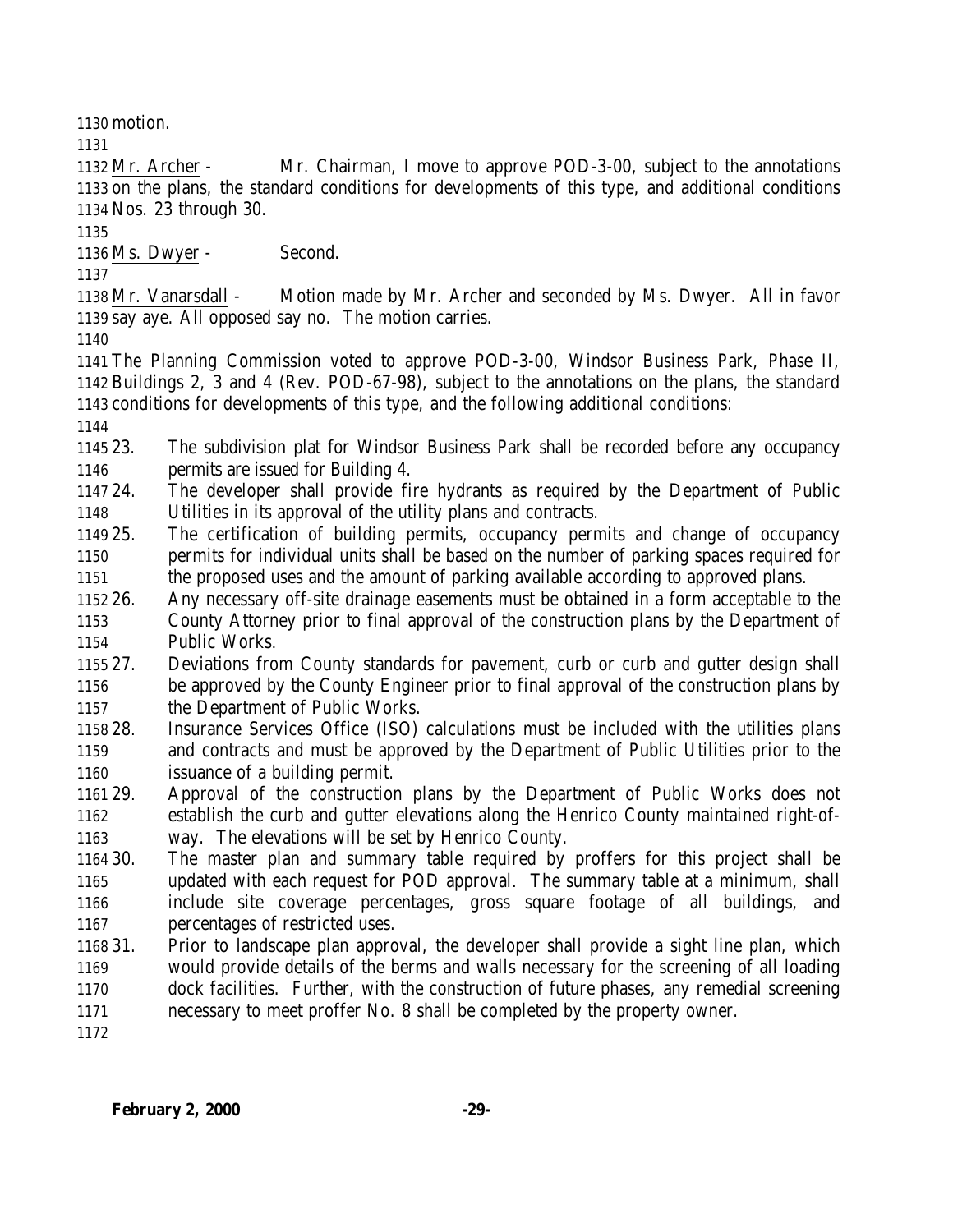### **PLAN OF DEVELOPMENT & TRANSITIONAL BUFFER DEVIATION**

POD-2-00 Park Central Robinson Development - Buildings 3 and 5 (POD-84-99 Rev.) **TIMMONS for Park Central Associates, L.C. and Robinson Development Group, Inc.:** Request for approval of a plan of development and two transitional buffer deviations as required by Chapter 24, Sections 24-106 and 24-106.2 of the Henrico County Code to construct a onestory, 65,250 square foot office building and a one-story, 37,600 square foot office building. The 10.34 acre portion of the site is located on the southeast corner of Park Central Drive and Scott Road on part of parcel 53-A-80M. The zoning is M-1C, Light Industrial District (Conditional).

County water and sewer. **(Fairfield)**

#### 

 Mr. McGarry - Mr. Chairman, again I will mention that there are Transitional Buffer Deviations, two of which have been requested. The first is for a 30 foot reduction in the transitional buffer necessary along Scott Road and that is consistent with what was granted several months ago on the abutting POD for the Telecommunications Building, POD-84-99, so we have managed to keep the reduction the same for both projects. Second, is kind of a housekeeping item, but the second Transitional Buffer Deviation is for plant material located along Park Central Drive. The reason for that is because Park Central, when it was developed a number of years ago, did all of their plantings up front and so it has grown to this nice maturity, so we don't need to ask them to do more. With that, staff can recommend approval of POD-2-00, subject to the annotations on the plans, standard conditions and conditions Nos. 23-30.

 Mr. Vanarsdall - Are there any questions of Mr. McGarry by Commission members? All right.

 Mr. Archer - Mr. Chairman, I move approval of POD-2-00, subject to the annotations on the plan, standard conditions for developments of this type, and additional conditions Nos. 23-30.

 1195 Mr. Taylor - Second. Mr. Marlles - Mr. Archer, would you include the Transitional Buffer Deviation? Mr. Archer - Yes, I amend my motion to approve the two Transitional Buffer Deviations. 1202 Mr. Taylor - Second. Mr. Vanarsdall - Motion was made again by Mr. Archer and seconded by Mr. Taylor. All in favor say aye. All opposed say no. The motion is carried.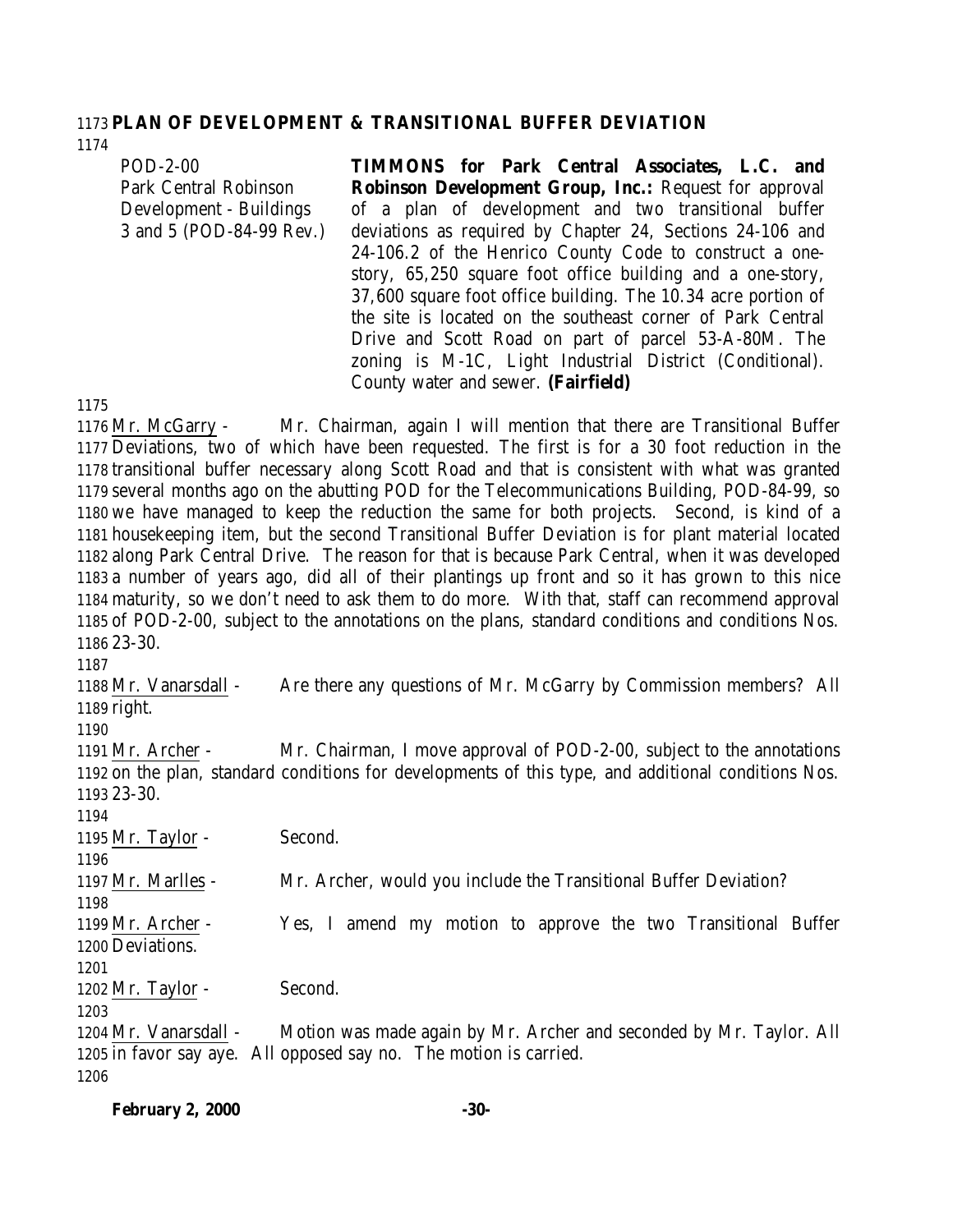The Planning Commission voted to approve POD-2-00, Park Central Robinson Development – Buildings 3 and 5 (POD-84-99 Revised), subject to the annotations on the plans, the standard conditions for developments of this type, and the following additional conditions: 

 23. The developer shall provide fire hydrants as required by the Department of Public Utilities in its approval of the utility plans and contracts.

- 24. Any necessary off-site drainage easements must be obtained in a form acceptable to the
- County Attorney prior to final approval of the construction plans by the Department of Public Works.
- 25. Deviations from County standards for pavement, curb or curb and gutter design shall be approved by the County Engineer prior to final approval of the construction plans by 1218 the Department of Public Works.
- 26. Insurance Services Office (ISO) calculations must be included with the utilities plans and contracts and must be approved by the Department of Public Utilities prior to the issuance of a building permit.
- 27. Approval of the construction plans by the Department of Public Works does not establish the curb and gutter elevations along the Henrico County maintained right-of-way. The elevations will be set by Henrico County.
- 28. Evidence of a joint ingress/egress and maintenance agreement must be submitted to the Planning Office and approved prior to issuance of a certificate of occupancy for this development.
- 29. The master plan and summary table required by proffers 3, 4, and 5 for this project shall be updated with each POD approval. The summary table, at a minimum, shall include total gross square footage of all buildings, site coverage and open space.
- 30. The portion of Scott Road right-of-way abutting this site shall be vacated by the Board and in effect prior to approval of any occupancy permit or the right-of-way widening shall be dedicated and improvements escrowed to the Department of Public Works.

# **PLAN OF DEVELOPMENT & SPECIAL EXCEPTION**

| POD-5-00                   | <b>Engineering Design Associates for S. B. Cox, Inc.: Request</b>                   |
|----------------------------|-------------------------------------------------------------------------------------|
| <b>S B Cox Contractors</b> | for approval of a plan of development and special exception to                      |
| Storage Yard, Phase 1      | authorize the operation of a landfill, as required by Chapter                       |
|                            | 24, Sections 24-2, 24-71b, 24-106 of the Henrico County                             |
|                            | Code, and construct a 109,000 square foot contractor's storage                      |
|                            | yard. The 15.97 acre site is located on the east line of                            |
|                            | Osborne Turnpike (Route 5) opposite Bickerstaff Road on                             |
|                            | parcel 170-A-4 and 604. The zoning is M-2, General<br>Industrial District. (Varina) |
|                            |                                                                                     |

| 1237                  |                                                                      |
|-----------------------|----------------------------------------------------------------------|
| 1238 Mr. Vanarsdall - | We do have a Special Exception, don't we?                            |
| 1239                  |                                                                      |
| $1240$ Mr. Marlles -  | Yes, sir.                                                            |
| 1241                  |                                                                      |
| 1242 Mr. Vanarsdall - | Is there anyone in the audience in opposition to POD-5-00, S. B. Cox |

**February 2, 2000 -31-**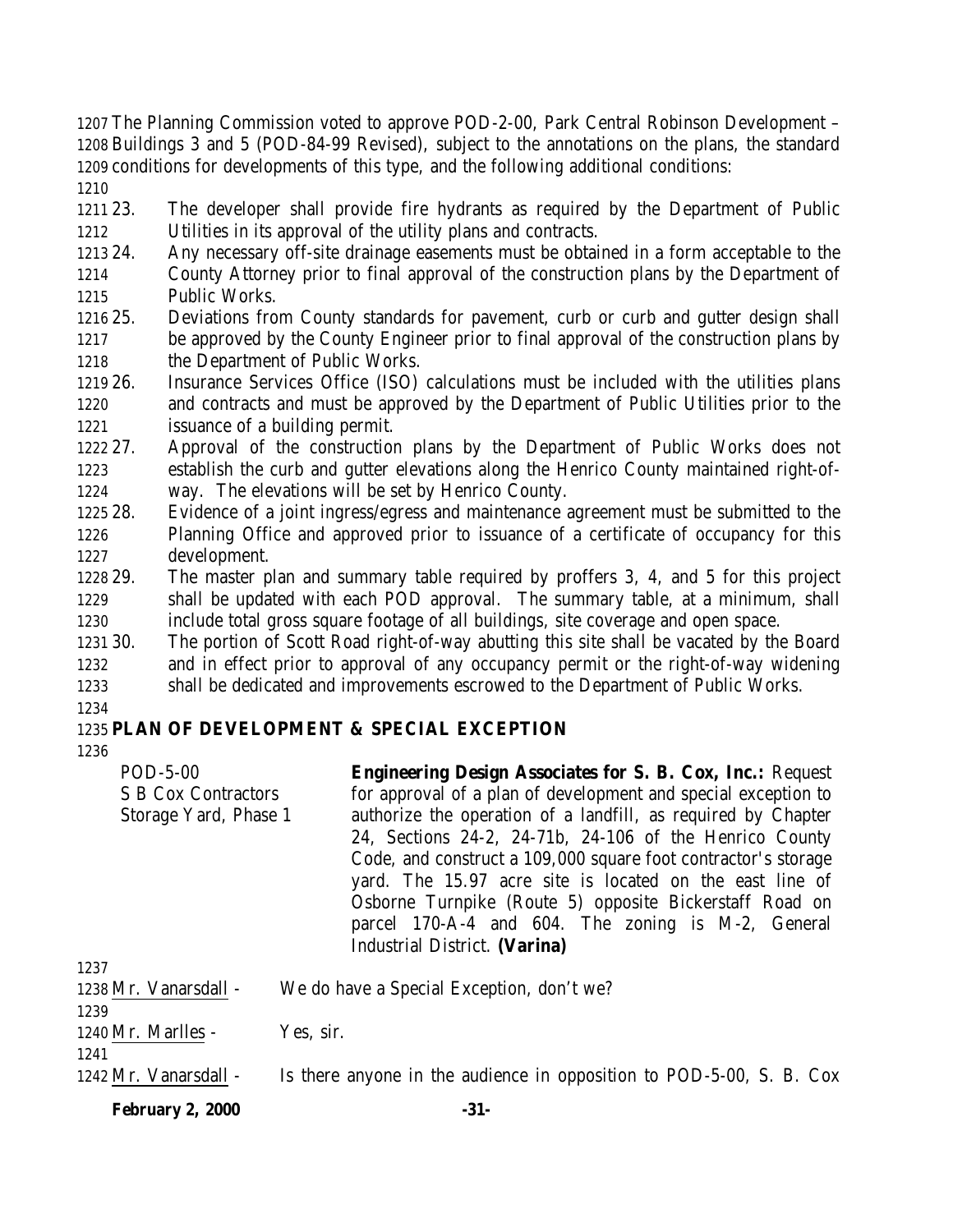Contractors Storage Yard, Phase I? Mr. Kennedy. 

 Mr. Kennedy - Ladies and gentlemen, this is a bit unusual circumstances. Special Exceptions of this sort normally go to the Board of Zoning Appeals. The Board of Zoning Appeals normally takes the precedence, however, in this case the property is located on a State Route, so the POD takes precedence. Therefore, you are hearing the special exception and a special exception requires a separate motion and there needs to be a presentation by the applicant. Generally, staff does not make a specific recommendation on behalf of a special exception. But we have had is a lot of public input on this from both the Varina Beautification Committee and the Varina Environmental Group. We have also had a lot of public participation in this. Because of the circumstances of the special exception, we have asked the applicant to answer certain questions so staff can make recommendations to the Commission and explain the 9 sets to those groups and to the public at large. The applicant has responded to those questions and a copy of those questions and answers has been provided to you, and that is part of the public record for the special exception itself. Basically, the issue is the contractor's yard is a permitted use. The filling of the site, basically putting crushed concrete in a land fill there, is not a permitted use except by special exception, because there is no future permitted use proposed, so as a principal use that filling operation requires a special exception. We have asked the applicant to specify the type of fill that will be placed there and what their actual intent is. Those questions kind of answer those things. What we have provided for you is the same kind of recommendation as far as conditions, which are typically provided to the Board of Zoning Appeals. One thing I'd like to draw your attention to on those conditions is they need to provide monthly reports to the Director of Planning and the Director of Public Works, on the type of fill and type of compaction, so we can make sure there is ongoing monitoring of the fill and that they have a superintendent on site for that purpose. The fill itself, they are processing it there, as part of their contractor's yard. And on that processing, we put some limitations on uncrushed materials, so that the material is limited to 2,000 cubic yards is one of those conditions we are recommending. What they will have is a limited amount of a working stock pile, so we don't have a large debris stock pile there, and so that they are processing all other material and any refuse that they would have coming out of that debris, they would remove on a daily basis. There are some other conditions having to do with prevention, other dumping, no trespassing, and there is a completion bond required that would actually make sure that the land would be restored at the end. The applicant has discussed these conditions with staff. The applicant is not happy with them, but feels generally acceptable of them. As far as the public input, the Varina Environmental Group, their representative, Marilyn Paschke, is not able to come here today. She requested it be deferred. She still had some additional concerns. Basically she is concerned about the length of time this land fill would be in operation there. This is on the Route 5 Corridor and this ongoing use is inconsistent with the Route 5 Corridor plan. Therefore staff has come up with an additional recommended condition that is not contained in the original list, the proposed recommendation would be that "Filling operations shall be discontinued on the site within two years after the approval date and restoration accomplished, not later than three years of the approval date unless a new permit is applied for not later than 60 days before the expiration of this permit, and is subsequently granted by the Planning Commission." Basically, what this does is it gives them a time limit. Every two years they would have to come back to the

**February 2, 2000 -32-**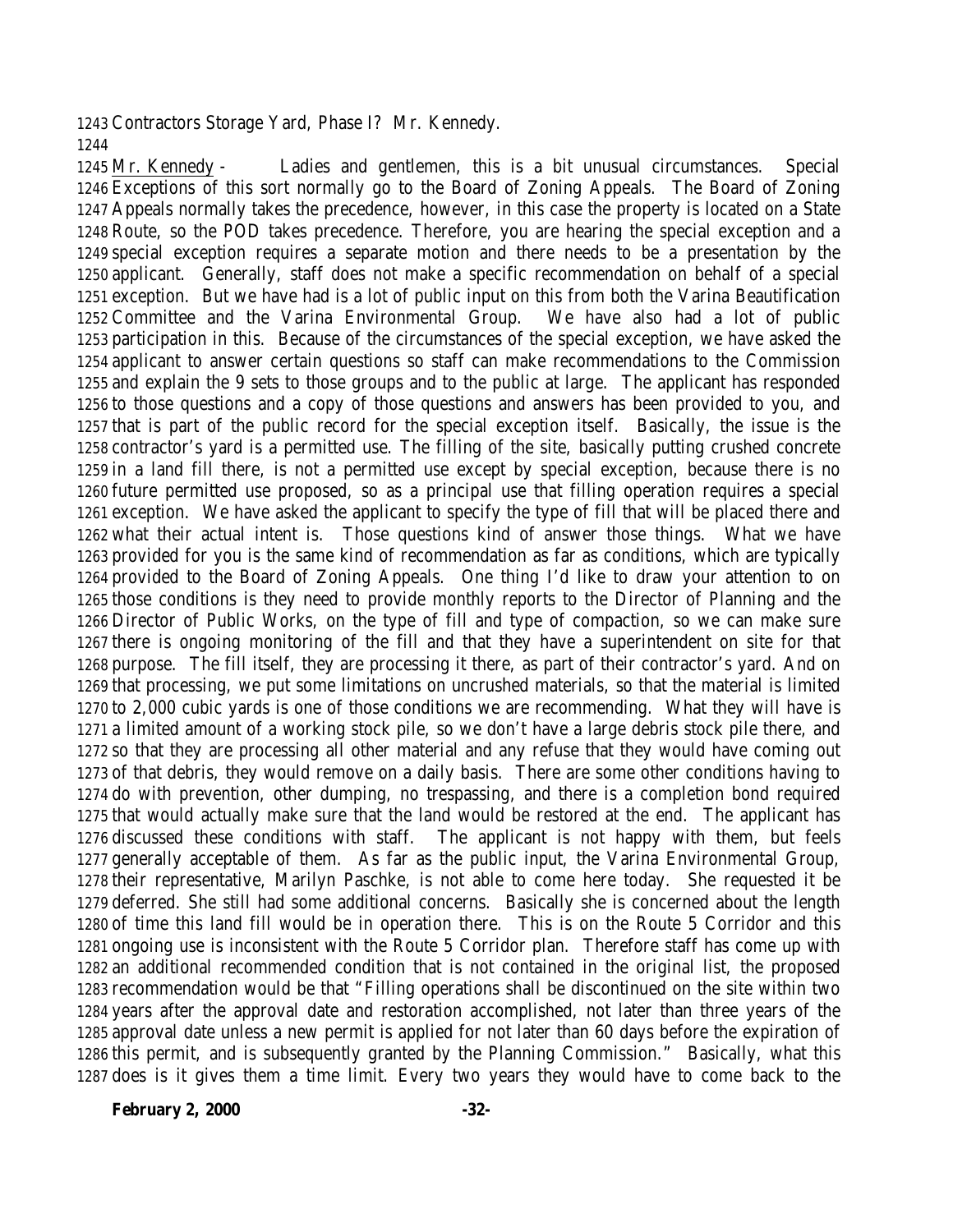Planning Commission to recertify this Special Exception, so it does not say they can't come back. It just gives it an additional review and makes sure they maintain compliance, and I think that addresses the concerns of the Varina Environmental Group that we would have an ability to keep a tight rein on them. Staff feels that a monthly report gives us the ability to monitor them and we feel that given those conditions that there is a reason you may consider granting the Special Exception. Ms. Larraine Isaac will make the presentation for the applicant for that purpose. There were two additional conditions we have for the POD which are on your Addendum Agenda and that you would take up after that. One of the additional conditions staff is recommending is No.9 Amended so that the landscape plan does come back to the Commission. That is kind of unusual, too, but because of the interest in the Route 5 Corridor, we felt it would be appropriate for staff to recommend that. The other thing is a right of way request from VDOT because of the Route 5 Corridor.

# 

 Mr. Marlles - I am sure Ms. Isaac is going to cover this, but just for the benefit of the Commission and members who may not be familiar with this particular proposal, I know there was some concern on the part of the applicant that the landfill use category may not be accurate, but just for the benefit of the Commission, I'd like to clarify that this is not a sanitary landfill, but again I am sure Ms. Isaac will touch on that. 

 Mr. Kennedy - Right, and the basis of it is the questions we asked for testimony, that basically defines what this landfill can be used for, and basically what their representation is that it is a clean fill. It will be crushed granular material, which is for the purpose of creating a future building site. Basically this site was used by the railroad. There is an old rail yard across the street which is basically being abandoned. As you can see, the rail lines being retained are further away. There used to be a big rail yard there on the plan. I think I can explain it right here (pointing to location on plan). All of this has been abandoned. There was a warehouse at this location with two rail lines, actually, spurs that ran along the warehouse. The railroad spurs have been abandoned and the warehouse is no longer there. Basically they are trying to fill this site up to grade, out of the floodplain and so there is some future development potential. The conditions actually just make sure that they are using the right fill, that we have control and it does not become a dump. And now I am going to turn it over to Ms. Larraine Isaac to let her make her presentation.

 Ms. Dwyer - Who in the County will monitor this fill and how frequently will they monitor it and will it just be on a complaint basis?

 Mr. Kennedy - Basically what they are required to do is just require them to have a superintendent on site with a daily log, so all materials coming in have to go through the superintendent, and they must give us monthly reports. So we will be able to monitor it on a monthly basis and if the reports are inappropriate, we will be able to monitor that and how it will be done by Planning staff as well as by Public Works. Public Works will have field staff continuously monitoring the site. The environmental inspectors will be there doing their inspections because it is still in the flood plain and also a fill site dealing with erosion, so every time there is a storm they will be doing a regular inspection of the site or in the course of their regular duties. So there will be regular inspections by Public Works.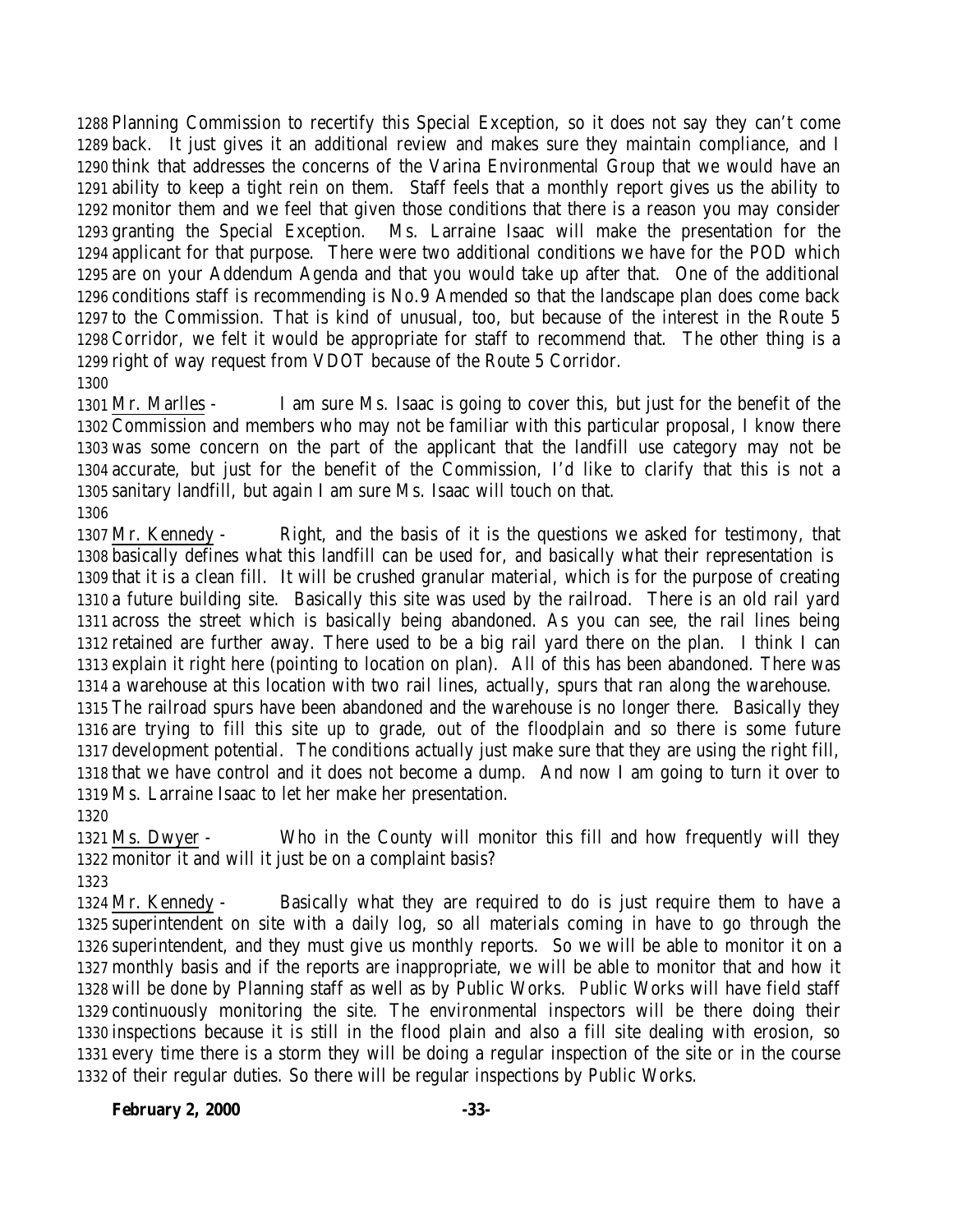Ms. Dwyer - When will public works staff inspect the site? 

 Mr. Kennedy - Basically whenever there is a storm, they will be inspecting. Basically when there is a significant rainfall, they do an inspection of the sediment traps, so this will be a regular inspection by Public Works. So, Public Works whose got a significant concern about that, they actually had to approve the specific permit to filling in this location, so they are interested in the fact that the fill is the correct type of fill and it does not become a flood hazard.

 Ms. Dwyer - What is a significant rainfall and what will Public Work staff be inspecting?

Mr. Kennedy - That would best be answered by Public Works staff.

 Mr. Vanarsdall - Jeff, we'd like to get you on tape, as it is an important question. Now, who would monitor the fill and when?

 Mr. Perry - The requirements we would do this as any other site. We would not inspect the fill but inspect them for erosion control. The way that works by law, we have to review it at least once every two weeks within 48 hours of a significant rainfall and to answer your question, significant rainfall is obviously something more than a 1/10 of an inch. That is a judgment call there, somewhat. As far as the material going in, that is not something we normally would inspect. Certainly I would hope that if one of my inspectors noticed something while he was out, he would call it to our attention, but certainly we do not get into types of material in this type of operation and obviously we know about biodegradable. We would not have people putting in logs and things like that. From what I understand, our design division would review a report and would require a certified engineer to stamp, I guess, the report that would come in saying the material was compacted appropriately. We would require that an engineer go out there and certify he did inspect it.

 Ms. Dwyer - You wouldn't be looking at the type of fill that they are placing on the site?

 Mr. Perry – Again, the problem that I have in answering that question somewhat is when we are out there once every two weeks, it certainly is hard to certify what went into the ground. Again, my inspectors know what is accepted and not accepted and if they are out there and they notice it, they would report it, but they wouldn't be going out there on a daily basis or an hourly basis…

Ms. Dwyer - Once every two weeks…

Mr. Perry - Once every two weeks would be considered a minimum.

 Ms. Dwyer - Thank you. One other question. You mention that their licensed engineer would be certifying that it was being compacted. Could the fill support a building?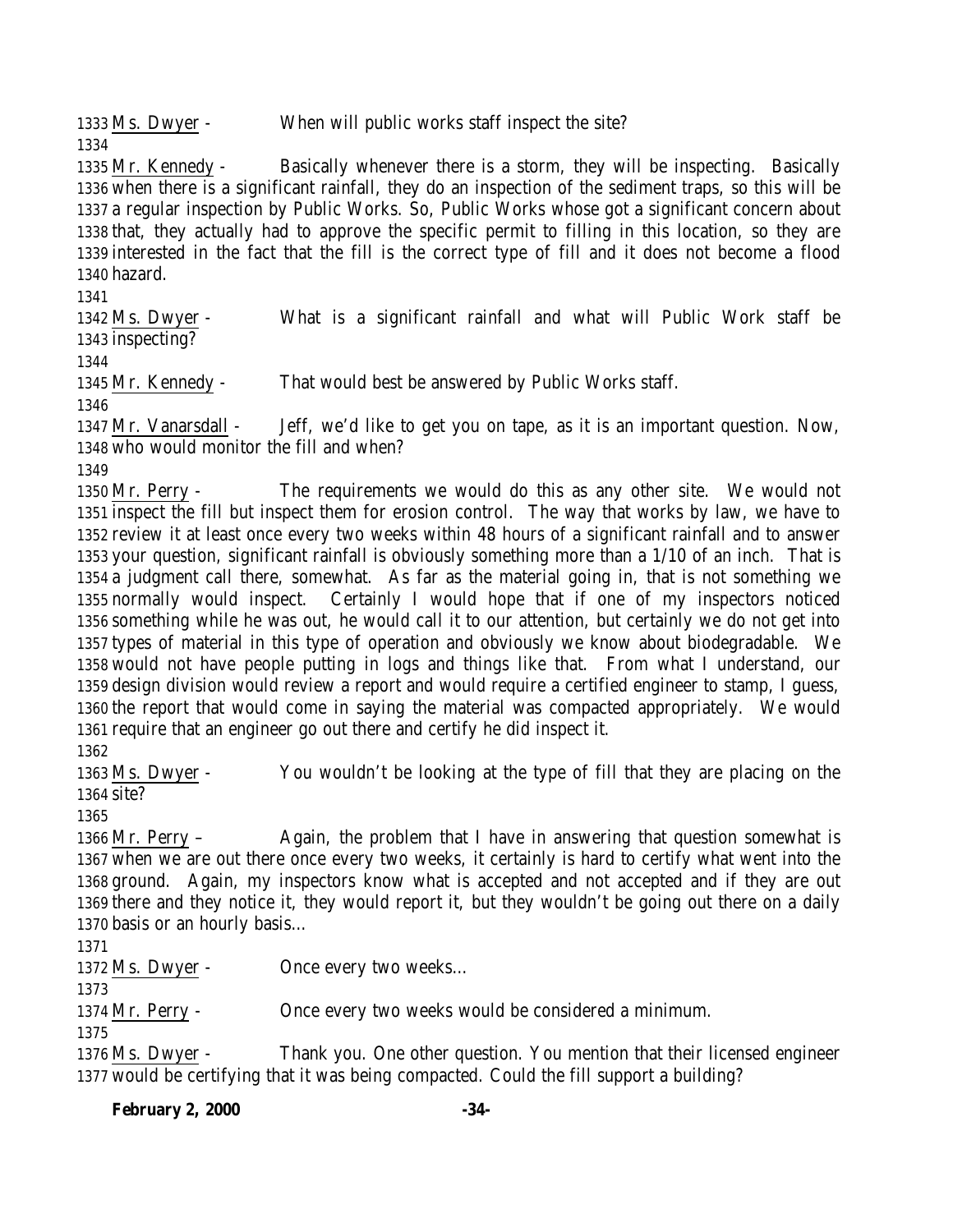Mr. Perry - Their intention is to be able to support a building. In fact, one of them will have geo-technical standards and compaction rates and basically at levels so that basically it could support a building in the future. Ms. Dwyer - I'm look for some confirmation that it could support a building in the future. Mr. Taylor - There has been extensive discussion on this and Mrs. Quesinberry asked me if I would oversee this case today and I have a question now as to how many conditions do we have now? Do we have 31 now? Mr. Kennedy - We have 31 on the plan of development and 13 on the special exception. Mr. Vanarsdall - Mr. Taylor, you do remember No. 9 Amended means that it will come back for a detailed landscaped plan to the Commission and that will involve another public hearing to see that you get your landscaping properly. Mr. Kennedy - Landscaping was a concern of the Varina Beautification Committee that the appearance of Osborne Turnpike be appropriate. Mr. Taylor - Are we going to hear from someone from Engineering Design Associates? Mr. Kennedy - Yes, they need to make a presentation for the Special Exception. They are required to do that. Mr. Taylor - I will wait to make my comments until after the presentation by Engineering Design Associates. 1407 Mr. Vanarsdall - That is fine. Ms. Isaac - My name is Larraine Isaac with Engineering Design Associates. I would like to restate that this is not a sanitary landfill. It is a private filling operation. I think that any property on the James River has to be considered unique. In most cases these properties are highly desirable. This site can be made highly desirable but it needs work. The proposed filling operating will create a much more level site and will actually reduce pollutants at the river. Not only is the site located in an M-2 District, but it is surrounded by M-2 and M-3 properties. I do not foresee any adverse impacts on these surrounding properties. As I submitted answers to questions by the Planning Office that I hope covered the more technical aspects of this site. We are bringing clean fill into this site, filtered, concrete bricks only building materials. We are not allowed, under state law, to put any biodegradable materials

 into the ground. We can't put stumps, we can't put leaves, we can't put paper. Those materials have to go into a sanitary landfill. So what we are proposing is to bring clean fill in, fill the site and once the fill is done, top soil an organic material can be put on top of it to provide cover. I'll be happy to answer any questions.

**February 2, 2000 -35-**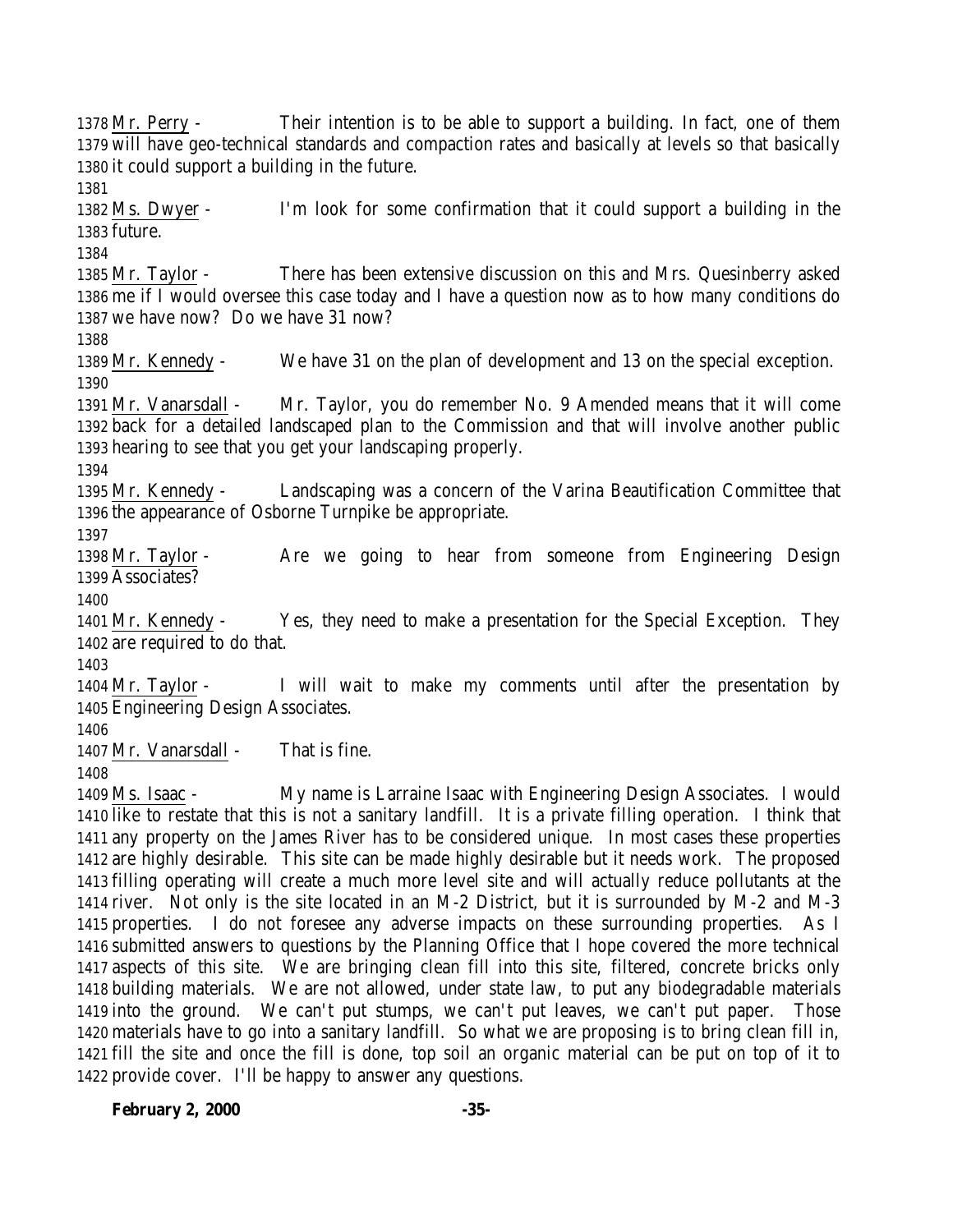Mr. Vanarsdall - Are there any questions by the Commission members? 

 Ms. Dwyer - My question is about the level of compaction, will this be planned for a building site or something else?

 Ms. Isaac - Eventually, we would like to have a building site. Not knowing the size of a future building, the compaction is being done for paving driveways. And once a building, a size and type is determined, then more information will be needed as to whether a special design needs to be done for the operatives and foundations for that building.

 Ms. Dwyer - I'm not familiar this because I'm not an engineer, I'm just wondering if there are different levels of compaction depending on what they will use, for instance if it is a parking lot then it would be one specification for compacting the material and if you want a useable building there would be more stringent level with compaction required.

 Ms. Isaac - Not being an engineer myself, I think that the compaction is based upon a standard basis. And so we are assuming asphalt pavement in the future needs to hold that, and then if you do more, then it's a design problem.

 Ms. Dwyer - I'm just wondering if it would make sense to compact it to a building standard, since we know now it's possibility, rather than possibly creating a problem in the future for development of this site.

 Mr. Taylor - Perhaps I can help you with this. Because we have discussed this, in fact, there was a question asked in the letter, an answer that was sent back, and the question was describe how the fill would be place to assure that a future building site will be developed? The answer is fill will generally be compacted as if the area is to be used for parking and driving. Any future buildings on the area fill will need a separate geo-technical study and appropriate footings. So, initially, when they start they are going to put in clean construction fill and it will compact it either by roller compaction or whatever so that they can use it in subsequent lifts to get up to elevation. And when they are all finished, it will depend on how well they have compacted it, what it is that's in there, and how it's treated as to whether or not it will bear a load and that will require completely separate engineering geo- technical studies and analysis on it and then appropriate footing designs which could be, if it was not really good fill you could build a building on that, if we were able to put in piles or some other special foundation. I think the general thought is that this is adjacent to the river allows this to be used for some kind of paved area or storage area and probably would not be buildings, but the geo-technical design might indicate what footing would be needed before it's all done.

 Ms. Isaac - Well, in a future building all studies would have to be directed to that building. 1466 Mr. Taylor - A specific design. 

**February 2, 2000 -36-**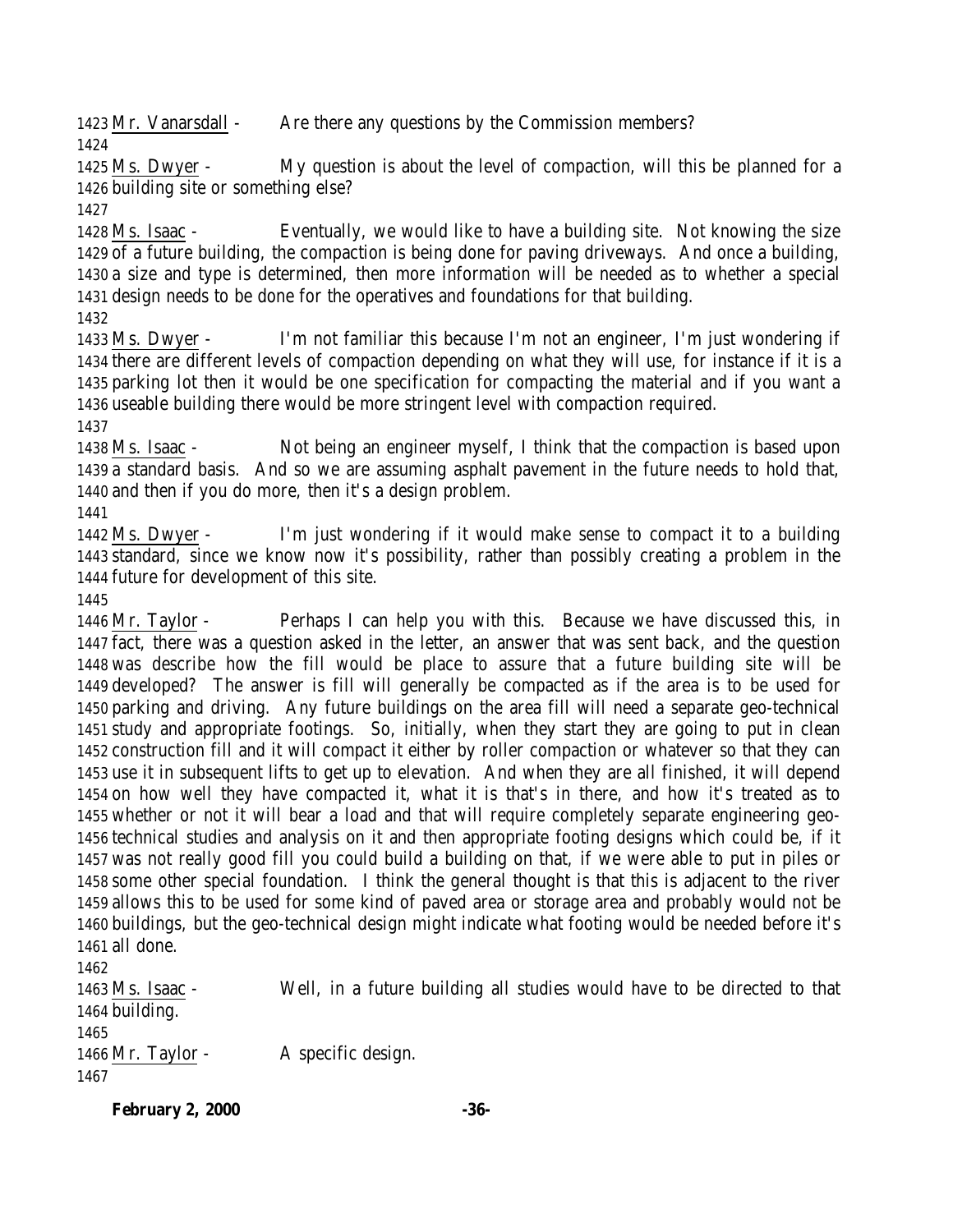1468 Ms. Isaac - A specific design, right.

 Ms. Dwyer - So, I guess, let me rephrase that question. I read basically the same thing that you just referred to, Mr. Taylor. I guess I was just wondering, at this point, should we insure that this property will be able to support a building in the future rather than just leaving it up to chance, maybe it will, maybe it won't, depending on how it's going now. Maybe it is our job to determine that it's done now so that it can support a building in the future and we know that now. That's my question.

 Mr. Taylor - I guess the answer to that is, you can build a building on almost any subsoil depending on what you are willing to put into the foundation design at the time you can figure out what kind of a building you need.

 Ms. Dwyer - Well, certainly, but if you have got 30 feet of fill and it's not done so that it can't support a building then perhaps it less likely that it would be economically feasible in the future to the design coordinated to support a building whereas perhaps it's something that we could do now to make sure that we are not creating a problem in the future in order to use this piece of property for a structure.

 Mr. Taylor - That's a good answer or that's a good question. And the answer, I think has to depend on exactly what material is going to be place in that area and how well it's compacted over time. As I understand it, the only material that would go in that landfill is owner-provided materials. Is that correct?

 Ms. Isaac - It will be owner-provided materials or owner that he request be brought in. As far as he may not be generating materials at that time and may request that someone else bring materials in for him.

 Mr. Taylor - Now, are any of the materials brought in, as I understand it, have to be good geo-technical materials such as, rocks, sand, gravel, absolutely no compressible, depressible, materials only strictly granular type foundation materials.

1500  $\text{Ms}$ . Isaac - Yes.

 Mr. Taylor - With the granular fill that's being brought in, concrete, gravel, whatever, that really would be choice sub-base sort of type fill instead of the geological conditions for a building. So, there won't be anything in there that we don't want to be…. We don't want to put anything in there other than granular geological materials.

Ms. Isaac - Right.

Ms. Dwyer - I understand that but isn't the method of compaction also a factor?

 Mr. Taylor - Yes, it is. That is something that could be done continually by rollers and I understand that there will be a full time supervisor and this will be watched, I presume at

**February 2, 2000 -37-**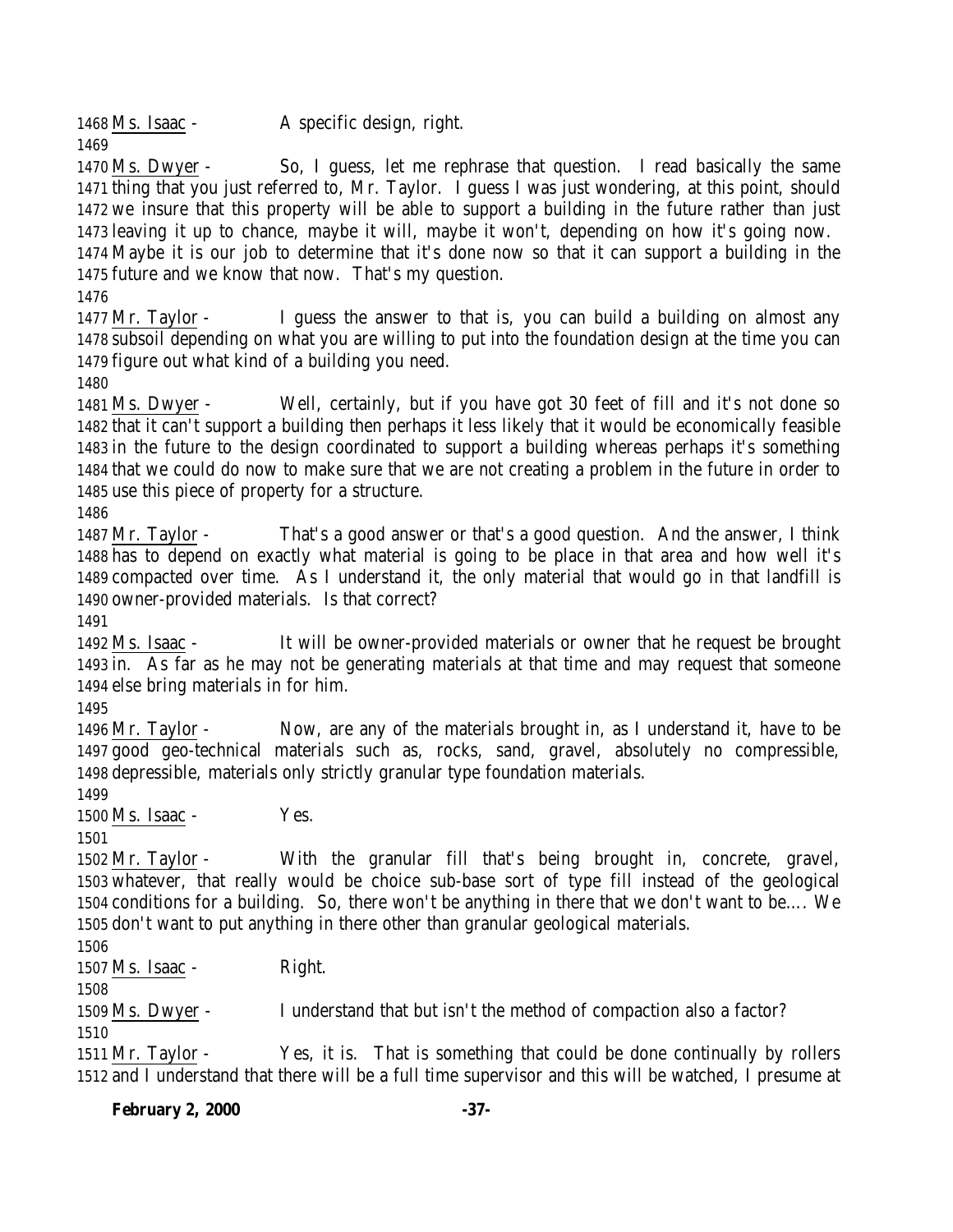night so that you don't getting any illegal dumping.

 Ms. Isaac - Right. They absolutely don't want people to have free access to this site. They will control what is going on.

 Mr. Taylor - And I understand you are going to use 100-foot buffers between any fills here or in the river.

 Ms. Isaac - Yes. We are required to have a 100-foot buffer in there. We have been asked by Public Works to go in and do a little seeding and kind of enhance that area. There are some areas where it's been denuded, and we have agreed to do the seeding in that area.

 Mr. Taylor - Have you made a forecast of how long this would take to develop compact and consolidate it?

 Ms. Isaac - Base upon the condition that was added this morning, we would like to do it in two years. Originally, we were shooting for two years to have this completed but at this time it is really hard to say, since the project isn't even underway. But, two years is the term I've heard. Of course, if it's not done we will be coming back.

 Mr. Taylor - Now, I got a call last evening from Mrs. Paschke from the Varina Beautification Committee, who unfortunately could not be here today. I talked to her about the condition that you have in the letter, that you sent back, and I would like to make this letter, a copy of this letter a part of the record, if we could.

Mr. Marlles - We can do that, Mr. Taylor.

 Mr. Taylor - Because I assured her that, looking at the conditions here and the fact that you also have operating permit from the Department of Public Works, is that correct? 

 Ms. Isaac - We have to send the plans back in for signature and along with that we will submit a bond letter for the erosion control and that is when Public Works will give us the go ahead to do the work.

 Mr. Taylor - In talking with Mr. Kennedy, there will be periodic inspections by Public Works.

Ms. Isaac - Yes.

 Mr. Taylor - And also from my past in the Coast Guard, there must be an understanding by Mr. Cox here, the river at all cost really ought to be protected by run off. And with a 100-foot buffer it would appear that we were able to do that. But I still think you are going to have to pay very careful attention to slopes and run offs and the impacts of storms and inspect it actively after every event. 

**February 2, 2000 -38-**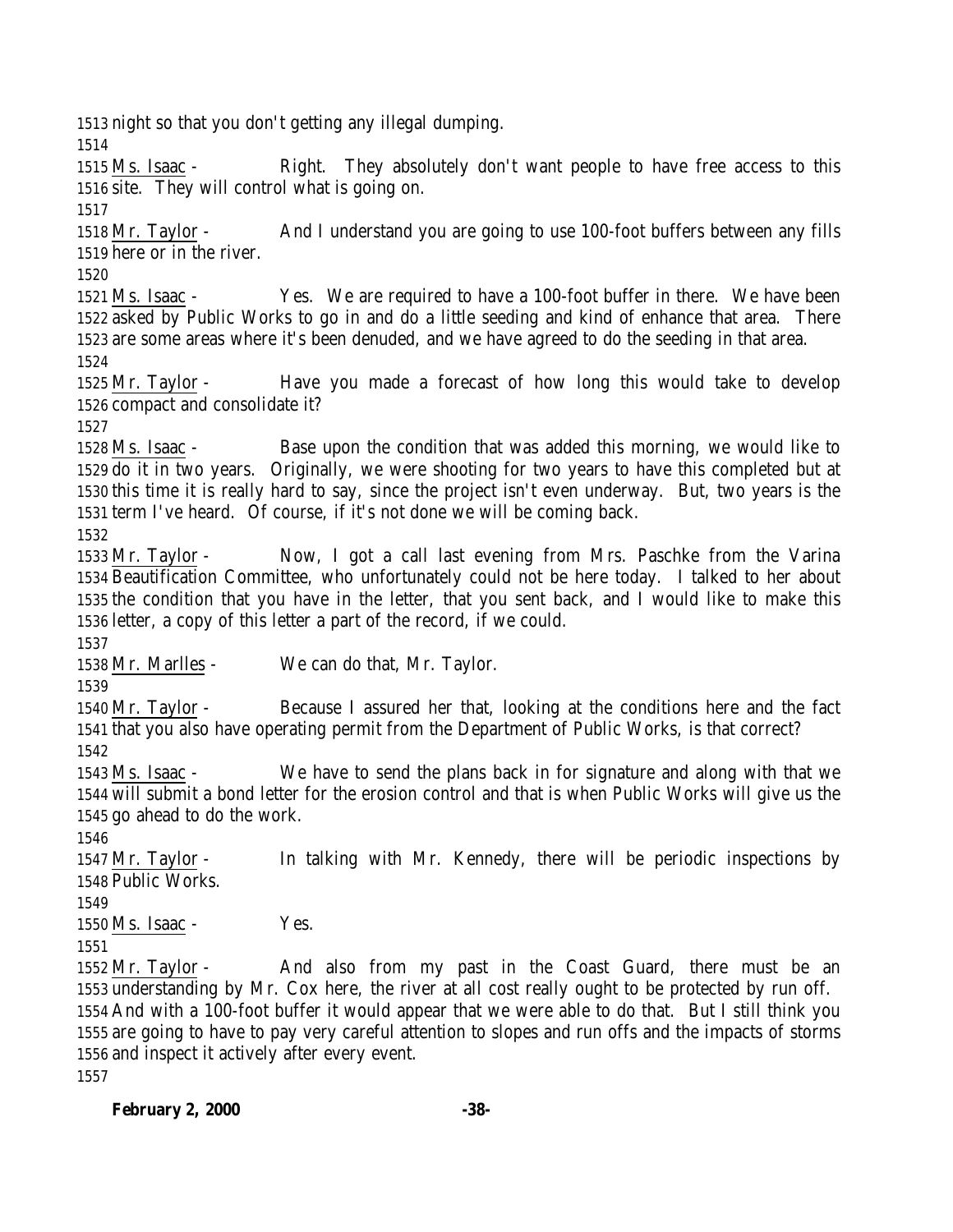Ms. Isaac - That is one reason the Department of Public Works requires this to be bonded. All erosion control is bonded at 100% of the estimated cost to install it. As I stated earlier, I think that with what we will design and what Public Works will approve, that we are going to have a better situation from this site than we do now. Right now, there is no erosion control and pollutants are free to enter in the water right now. And with the installation of the required erosion control, inspections by Public Works, I can assure you that we are going to do everything we can to maintain a site that is functioning.

 Mr. Taylor - And it is my belief that it is well designed, well administered, well inspected, that will be so. This actually will be a benefit to the river. But it is going to take some continued diligence both operationally from the engineer standpoint to make that happen, and I think that you can rest assure that it's going to be very active interest for inspection and review.

Ms. Isaac - Yes.

 Mr. Taylor - I also want to point out that this would be require to be operated in accordance with all the regulations and all the permits required by DEQ waste management, the Commonwealth of Virginia. That's item No. 6, but further that the provisions of the Federal Water Pollution Control Act would control with, the Corps of Engineers, the Coast Guard or DEQ will still apply controls to eliminate impacts on the river by storm events for runoff for and hazards materials with regard to the Comprehensive Plan.

 Ms. Isaac - Yes. We will comply with all state, federal and local requirements based upon how the site is being developed.

 Mr. Taylor - Those are really very serious federal laws. And I just want to make sure that's understood. I have no further questions, Mr. Chairman.

1587 Mr. Vanarsdall - Are there any further questions by Commission members? 

 Ms. Dwyer - Yes. I just want to make sure that I understand what we are voting on in terms of the questions that I asked before. What we are agreeing to here is that this soil will be compacted with clean fill materials and using a procedure that will assure us that this site could be used for a driveway or parking lot but does not give us any assurance that it can be used for any other structure in the future? In other words, your response said that the fill will be compacted so that the area can be used for parking and driveways, period.

 Ms. Isaac - Technically, yes. In order to put a building further information is going to be needed at the time.

 Ms. Dwyer - But, we are not doing anything now to assure that a building could be place there in the future, we are just building to standard that would accept a driveway or parking lot.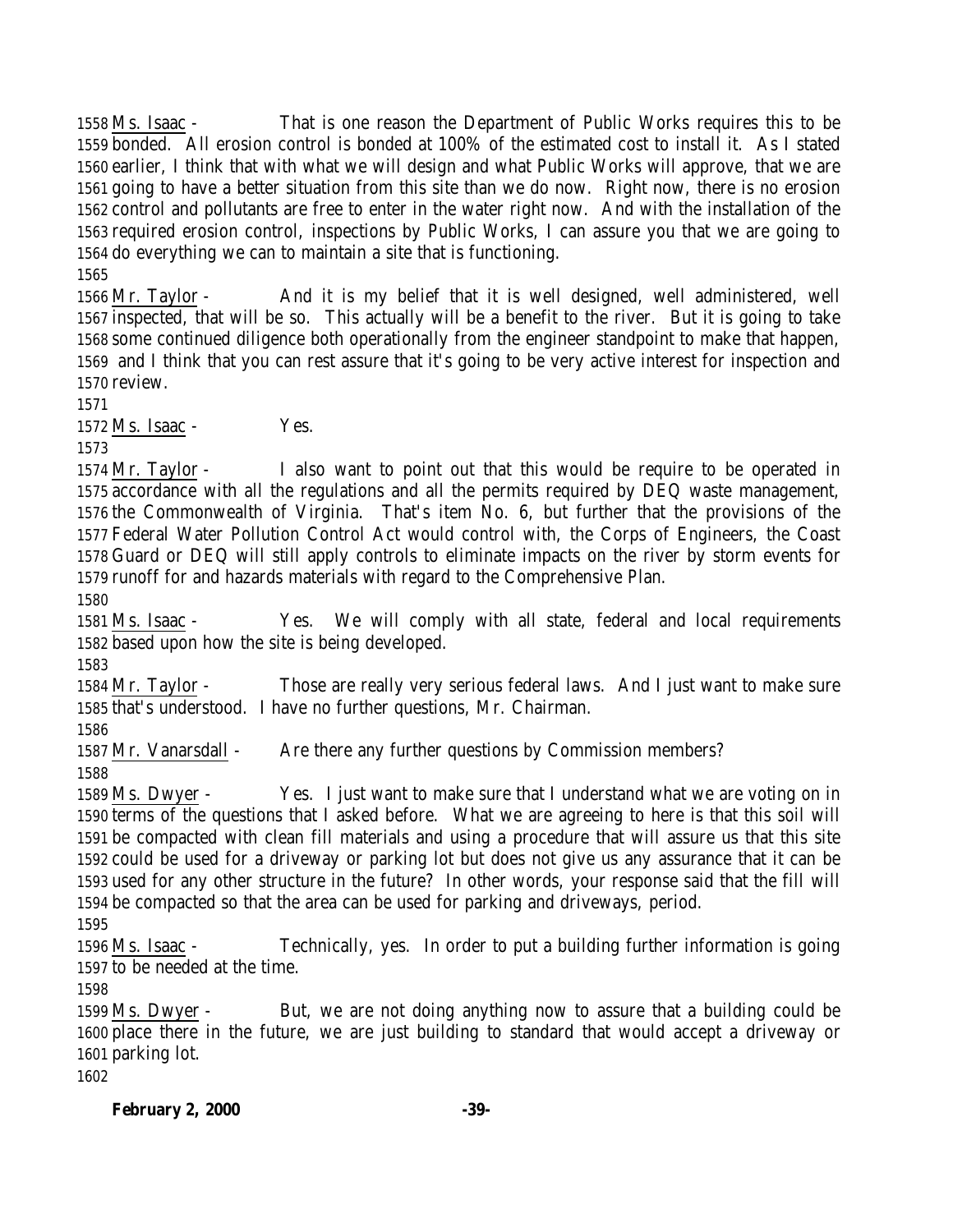Ms. Isaac - Right now we are using it as a crushing operation. It does have a use on it, which is an equipment storage yard that is the use that we are asking to be approved. No building is necessary at this time. I would also like to add that there is no sewer in the vicinity of this site. Sewer is to the south at Almond Creek, and in order to get sewer we are going to have to get offsite easements. And that could prove hard. It's also going to be expensive to get sewer. And until sewer can be found, putting a building on this site is out of the question. Ms. Dwyer - Okay. I just wanted to be clear on that. Thank you. Mr. Vanarsdall - Mr. Secretary has a suggestion. Mr. Marlles - Mr. Taylor, I think because of the number of conditions and the complexity, staff would recommend that you make two separate motions referring to the appropriate conditions with each action. Mr. Taylor - Am I correct, there are 31 conditions for the plan of development and 13 for the special exception? Mr. Marlles - Correct. Mr. Taylor - Okay. We will take the special exception first. Can we include this letter as a part of the package? Mr. Kennedy - Yes, you can take the special exception first, sir. And the letter can be a part of the record. Mr. Taylor - All right. Mr. Chairman, I will recommend that the special exceptions for POD-5-00, S B Cox Contractors Storage Yard, Phase 1, with 13 amendments be accepted as offered. That's for the special exception. Ms. Dwyer - Second. Mr. Vanarsdall - The motion was made by Mr. Taylor and Ms. Dwyer all in favor say aye…all opposed say nay. The motion carried. The Planning Commission approved the special exceptions for POD-5-00, S B Cox Contractors Storage Yard, Phase 1 with the following special exception conditions. Mrs. O'Bannon was absent. 1. The only material permitted to be deposited in the landfill shall be select graded clean fill material consisting of crushed concrete and other similar non-compressible materials. No hazardous or contaminated materials shall be permitted. No biodegradable or hydraulic fill shall be permitted. 2. Graded clean fill material shall be deposited in lifts and compacted under the supervision of an engineer licensed in the Commonwealth of Virginia. All materials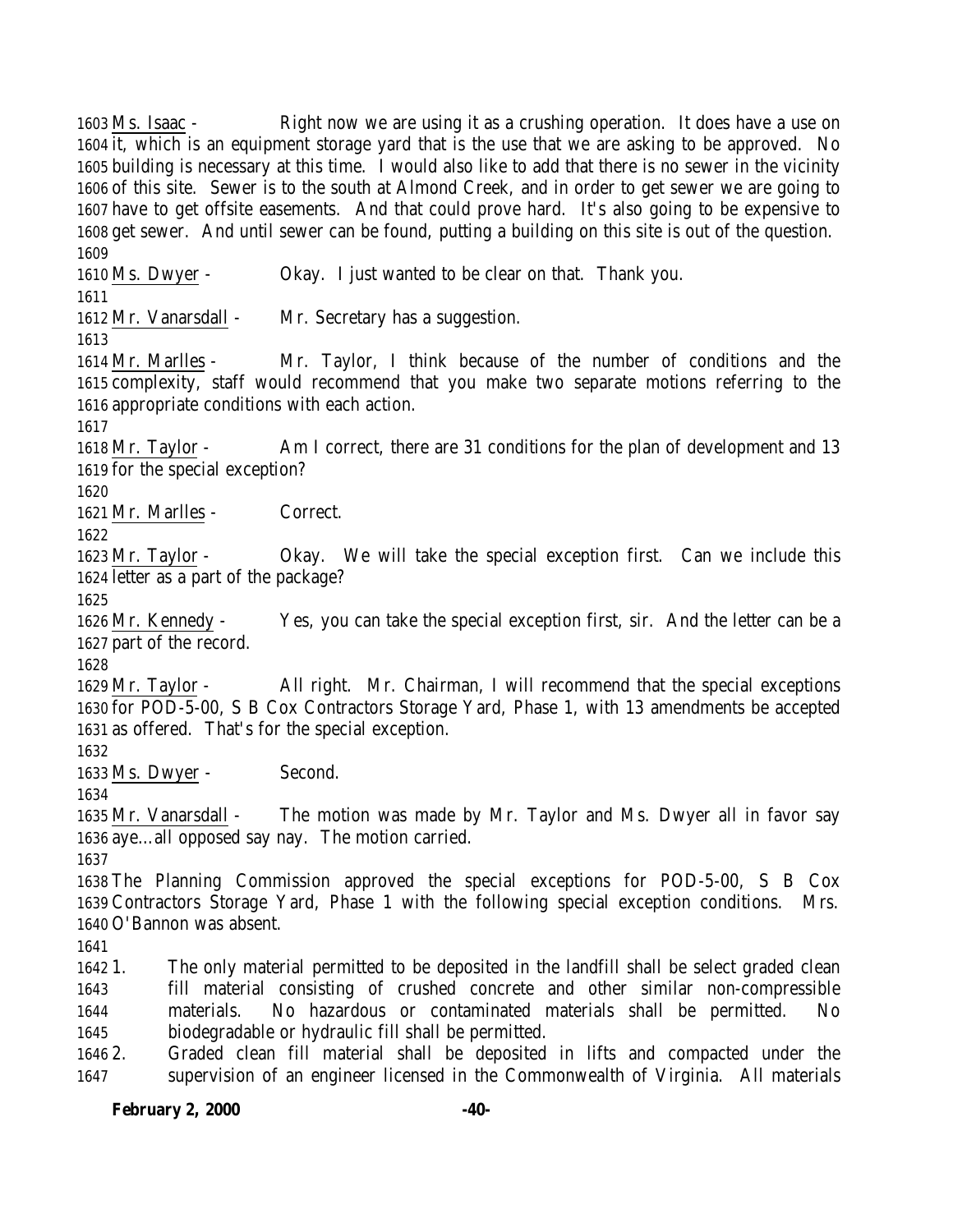shall be deposited and compacted in accordance with the applicable state regulations and geo-technical guidelines established by the engineer. Said guidelines shall be submitted for review and approval by the Director of Public Works prior to any activity on the site.

- 3. A superintendent who is familiar with all terms and conditions of the Plan of Development and other applicable permits shall be present at when ever materials are received. The superintendent shall be responsible to insure that the terms and conditions of such Plan of Development and other permits are satisfied and shall maintain a daily log indicating the source of all materials received, processed, deposited and compacted in accordance with the geo-technical guidelines, as well as refuse materials hauled off site. Copies of said log shall be forwarded to the Directors of Public Works and Planning on a monthly basis.
- 4. The facility shall be operated as a private facility for the applicant, except that other contract haulers licensed in the State of Virginia may be permitted to deposit approved materials. This facility shall not be open to the general public. No fill material shall originate outside of the Commonwealth of Virginia.
- 5. Uncrushed material stockpiles shall be limited to the amount that may be processed within one week (or 2,000 cubic yards) with a maximum height of 20 feet. All refuse materials shall be hauled offsite on a daily basis.
- 6. The facility shall be operated in accordance with all regulations and have all permits required by the Departments of Environmental Quality and Waste Management or otherwise required by the Commonwealth of Virginia.
- 7. A permanent gate shall be erected and maintained at each vehicular entrance to the property. The gates shall not be opened except when a superintendent is on site to control the filling on the property as permitted under these conditions.
- 8. "No Trespassing" signs shall be posted and maintained on the property to warn against use of the property by unauthorized persons. The sighs shall have a minimum letter height of three (3) inches and shall be posed every 250 feet along the perimeter of the property. The applicant shall furnish the Chief of Police a letter authorizing enforcement by the County Police Officers of the "No Trespassing" regulations and agreeing to send a representative to court for purposes of testimony whenever required or requested by the Division of Police.
- 9. Fill slopes that are less than a 3:1 ratio shall not exceed a height of six (6) feet and slopes that exceed ten (10) feet in height shall have a bench that is five (5) feet in width every ten (10) feet in height.
- 10. That a suitable completion bond, with a surety satisfactory to the County Attorney, or certified check, be posted with the Director of Planning, in an amount of \$1,000.00 per acre for each acre of land included in the Plan of Development, for a total of \$15,000.00, guaranteeing compliance with the terms of the Plan of Development and that the land will be restored in accordance with plans approved by the Director of Public Works. The completion bond may provide for termination of obligation of the surety on such bond by the surety giving a 90-day notice in writing to the principal and obligee of the bond, of its intention so to do. Such notice shall be served upon the principal and upon the obligee as provided by law for the service of notices. At the termination of the aforesaid 90-day notice to the principal, all authority of the principal

**February 2, 2000 -41-**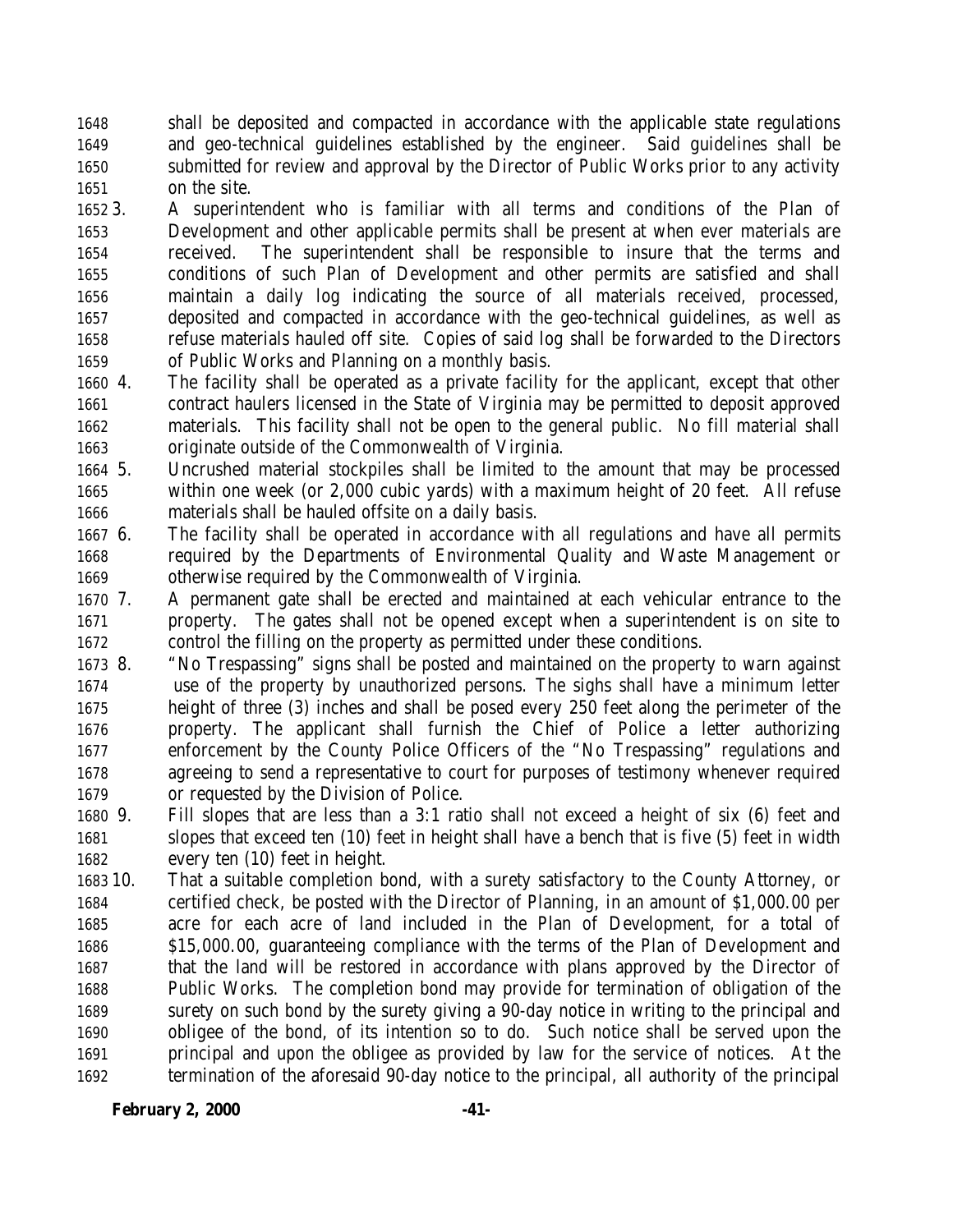under the plan of Development shall cease, provided the applicant has not furnished another bond suitable to the County within said 90 days. The principal shall be required to complete restoration of the land as provided for under the terms of this Plan of Development prior to the termination of its authority under this Plan of Development. A notice of termination by such surety shall in no event relieve the surety of its obligation to indemnify the County of Henrico for a breach of conditions of this Plan of Development.

 The applicant shall furnish a certification from his bonding company each year, verifying that the bond is in effect, premiums have been paid, and the bonding company reaffirms its responsibility under the terms of the Plan of Development. This 1704 certification shall be submitted to the Director of Planning by April  $1<sup>st</sup>$  of each year.

 11. No trucks or trailers shall be staged within the public right-of-way. A fire lane shall be maintained along all entrance drives. All trucks and trailers shall be suitably covered to insure that fill material or debris is not deposited on the adjoining public right-of-way.

 The applicant will remove any mud, dust, fill material or debris from the adjoining public right-of-way located within 2,000 feet of the property on a daily basis.

 12. No material will be delivered to or hauled from the site by way of the James River, unless a revised Plan of Development is submitted for review and is approved by the Planning Commission.

 13. Filling operations shall be discontinued on said site by February 2, 2002 (two years after the approval date), and restoration accomplished by not later than February 2, 2003 (three years after the approval date), unless a new permit is applied for not later than 60 days before the expiration of the permit, and is subsequent granted by the Planning Commission.

- Mr. Vanarsdall Now we will have the rest of it.
- 

 Mr. Taylor - All right, Mr. Chairman. I move also approval of the plan of development, POD-5-00, S B Cox Contractor Storage Yard, Phase 1, with No. 9 amended, and the additional conditions Nos. 23 through 30 as listed on the agenda and No. 31 from the addendum.

1726 Ms. Dwyer - Second.

 Mr. Vanarsdall - The motion was made by Mr. Taylor and seconded by Ms. Dwyer. All in favor say aye…all opposed say nay. The motion passes.

 The Planning Commission approved POD-5-00, S B Cox Contractors Storage Yard, Phase 1, subject to the standard conditions attached to these minutes, the annotations on the plans and the following additional conditions. Mrs. O'Bannon was absent.

 **9. AMENDED -** A detailed landscaping plan shall be submitted to the Planning Office for review and Planning Commission approval prior to the issuance of any occupancy permits.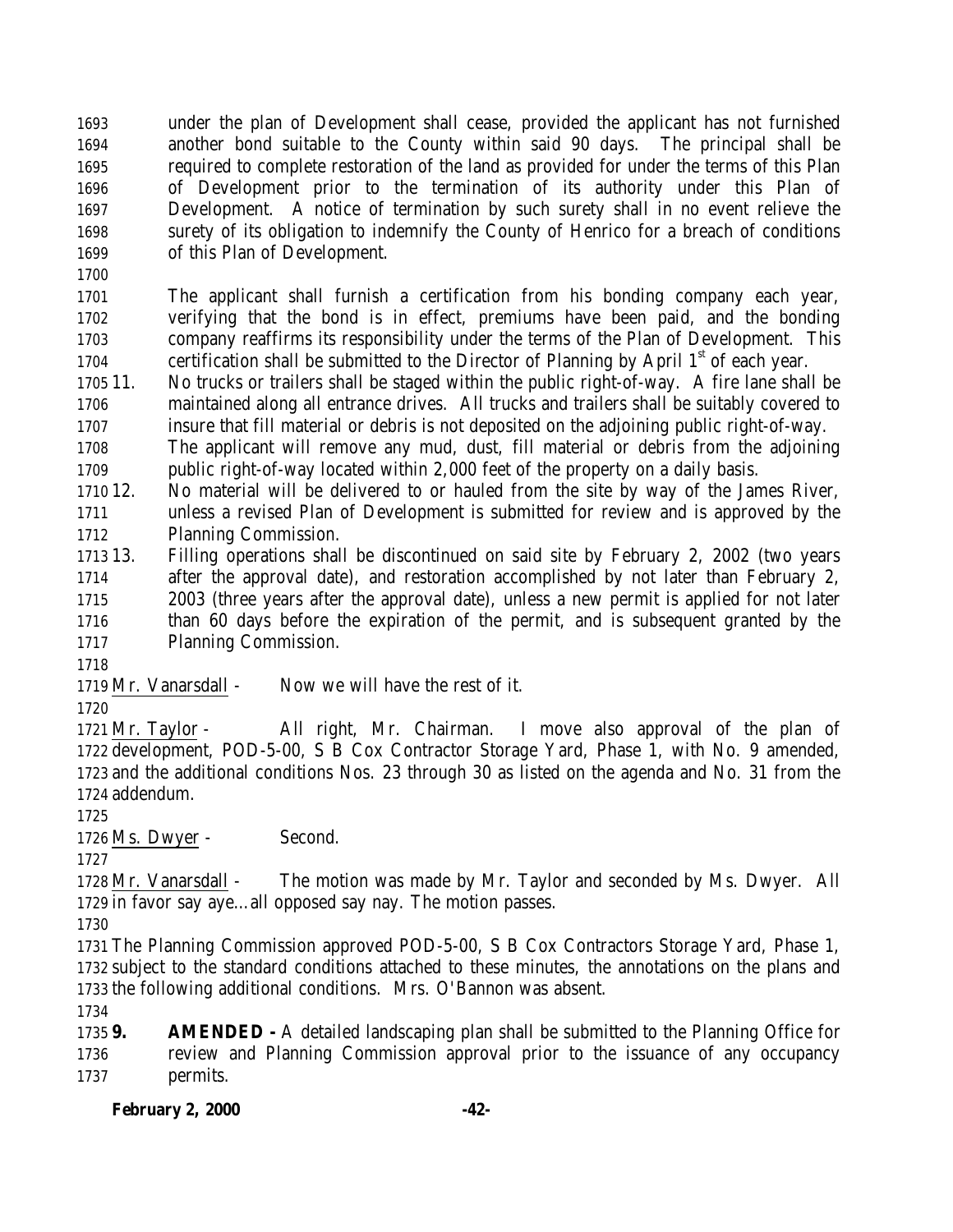23. The limits and elevations of the 100-year frequency flood shall be conspicuously noted on the plan "Limits of 100 Year Floodplain." In addition, the delineated 100-year floodplain must be labeled "Variable Width Drainage and Utility Easement." The easement shall be granted to the County prior to the issuance of any occupancy permits. 24. The entrances and drainage facilities on Old Osborne Turnpike (State Route 5) shall be

approved by the Virginia Department of Transportation and the County.

 25. A notice of completion form, certifying that the requirements of the Virginia Department of Transportation entrances permit have been completed, shall be submitted to the Planning Office prior to any occupancy permits being issued

- 26. The temporary parking areas shall be properly compacted and maintained at all times.
- 27. Approval of the construction plans by the Department of Public Works does not establish the curb and gutter elevations along the Virginia Department of Transportation maintained right-of-way. The elevations will be set by the contractor and approved by the Virginia Department of Transportation.

 28. A 50-foot-wide landscape buffer shall be provided along Old Osborne Turnpike (State Route 5) outside of the ultimate right-of-way. The landscape buffer shall be planted in accordance with a landscape plan to be approved by the Planning Commission.

- 29. The owners shall not begin clearing of the site until the following conditions have been met:
- (a) The site engineer shall conspicuously illustrate on the plan of development and the Erosion and Sediment Control Plan, the limits of the areas to be cleared and the methods of protecting the required buffer areas. The location of utility lines, drainage structures and easements shall be shown.
- (b) After the Erosion and Sediment Control Plan has been approved but prior to any clearing or grading operations of the site, the owner shall have the limits of clearing delineated with approved methods such as flagging, silt fencing or 1764 temporary fencing.
- (c) The site engineer shall certify in writing to the owner that the limits of clearing have been staked in accordance with the approved plans. A copy of this letter shall be sent to the Planning Office and the Department of Public Works.
- (d) The owner shall be responsible for the protection of the buffer areas and for replanting and/or supplemental planting and other necessary improvements to the buffer as may be appropriate or required to correct problems. The details shall be included on the landscape plans for Planning Commission approval.

 30. Evidence of a joint ingress/egress and maintenance agreement must be submitted to the Planning Office and approved prior to issuance of a certificate of occupancy for this development.

 31. Right-of-way shall be dedicated to the County of Henrico 60 feet from the existing centerline of Old Osborne Turnpike (Route 5). The right-of-way dedication plat and any other required information shall be submitted to the County Real Property Agent and VDOT for review at least sixty (60) days prior to recordation. After recordation, a copy of the deed along with deed book and page numbers shall be submitted to VDOT for file purposes. The deed shall be recorded prior to any entrance permit being issued by VDOT.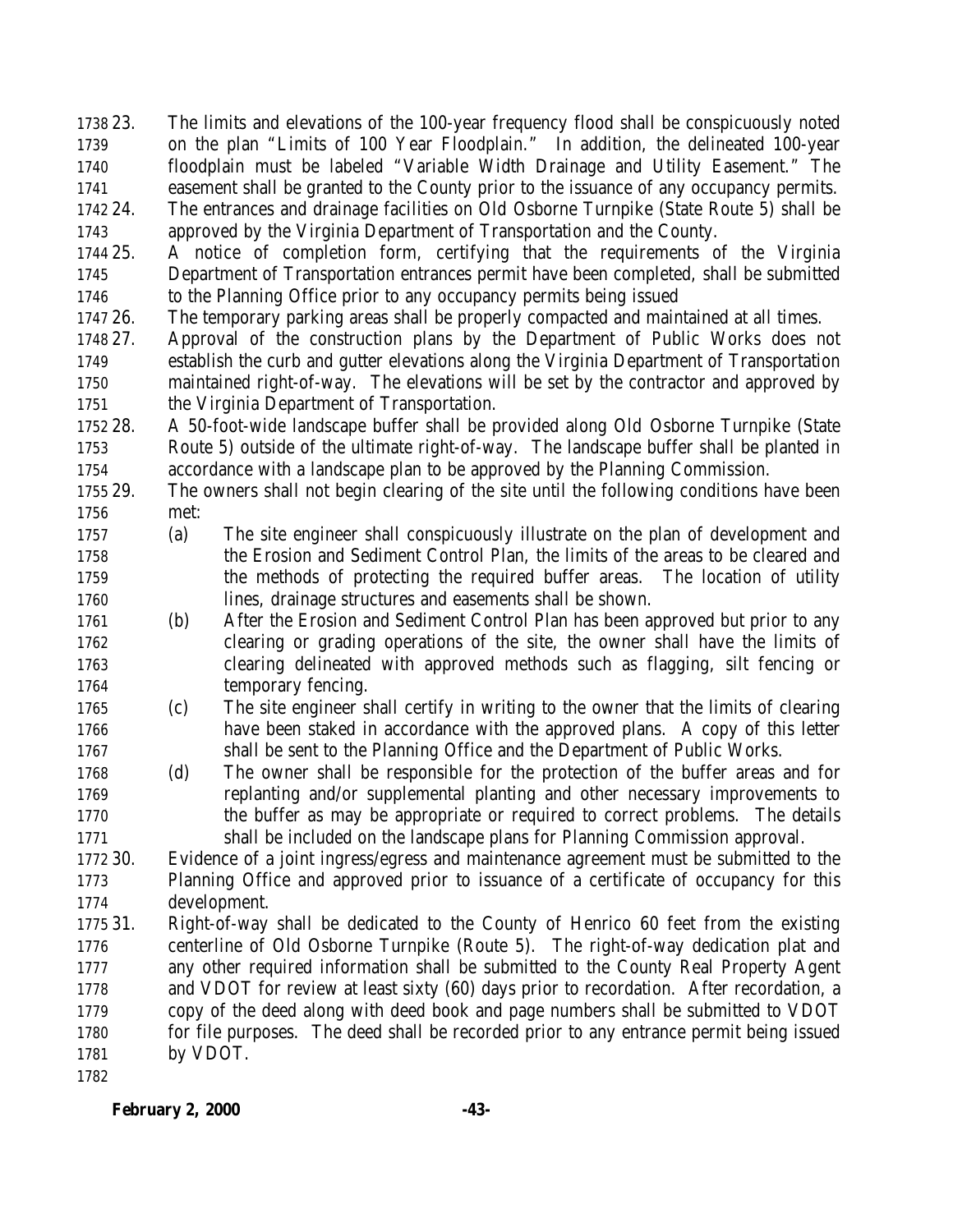Mr. Vanarsdall - The Commission will now take a break.

## **THE PLANNING COMMISSION TOOK A BREAK AT THIS TIME.**

# **LANDSCAPE & LIGHTING PLAN**

LP/POD-82-97 Blue & Gray Self Storage - Gayton Center Drive **Ed Pawloski:** Request for approval of a landscape and lighting plan as required by Chapter 24, Sections 24-106 and 24-106.2 of the Henrico County Code. The 3.0 acre site is located on the west side of Gayton Center Drive, approximately 450 feet south of Ridgefield Parkway on part of parcel 55-A-1ZB. The zoning is B-3, Business District. **(Tuckahoe)**

 Mr. Vanarsdall - Is there anyone in the audience in opposition to landscape and lighting plan, LP/POD-82-97, Blue & Gray Self Storage? No opposition. Mr. Strauss. 

 Mr. Strauss **-** The applicant is requesting approval of a landscape and lighting plan as required by standard conditions Nos. 9 and 11 amended of the approved plan of development. The project is zoned B-3 unconditional, however, there are some landscape conditions which apply from a provisional use permit (P-4-97) approved in June 1997. Conditions Nos. 2 and 3 require a 40' transitional buffer along the south and west boundary with a berm, supplemented with evergreen plantings on top of the berm. Staff has recommended that the evergreen plantings be a minimum of 5 - 6' in height and that they be extended for the entire length of the berm as shown on the annotated plan in this morning's addendum. The applicant has agreed with the staff's recommendation and staff can recommend approval of this landscape and lighting plan. I can answer any additional questions you may have, and Mr. Pawloski who has been patiently waiting today, is here representing the applicant.

| ,,,,,,,                                       |                                                                            |
|-----------------------------------------------|----------------------------------------------------------------------------|
| 1805 Mr. Vanarsdall -                         | Are there any questions by Commission members of Mr. Strauss?              |
| 1806                                          |                                                                            |
| 1807                                          |                                                                            |
| 1808 Ms. Dwyer -                              | Yes. Jim, I just want it stated for the record that the wall packs will in |
| 1809 fact be shielded.                        |                                                                            |
| 1810                                          |                                                                            |
| 1811 Mr. Strauss -                            | Yes, ma'am. They are a shielded wall pack. It's a full "cut off" type.     |
| 1812 They are 70-watt metal halide I believe. |                                                                            |
| 1813                                          |                                                                            |
| 1814 Ms. Dwyer -                              | And they are shielded how.                                                 |
| 1815                                          |                                                                            |
| 1816 Mr. Strauss -                            | They are shielded with a bronze visor over the top.                        |
| 1817                                          |                                                                            |
| 1818 Ms. Dwyer -                              | Does the visor comes down over the whole light or a part of the light?     |
| 1819                                          |                                                                            |
| 1820 Mr. Strauss -                            | With the exception of the very bottom.                                     |
| 1821                                          |                                                                            |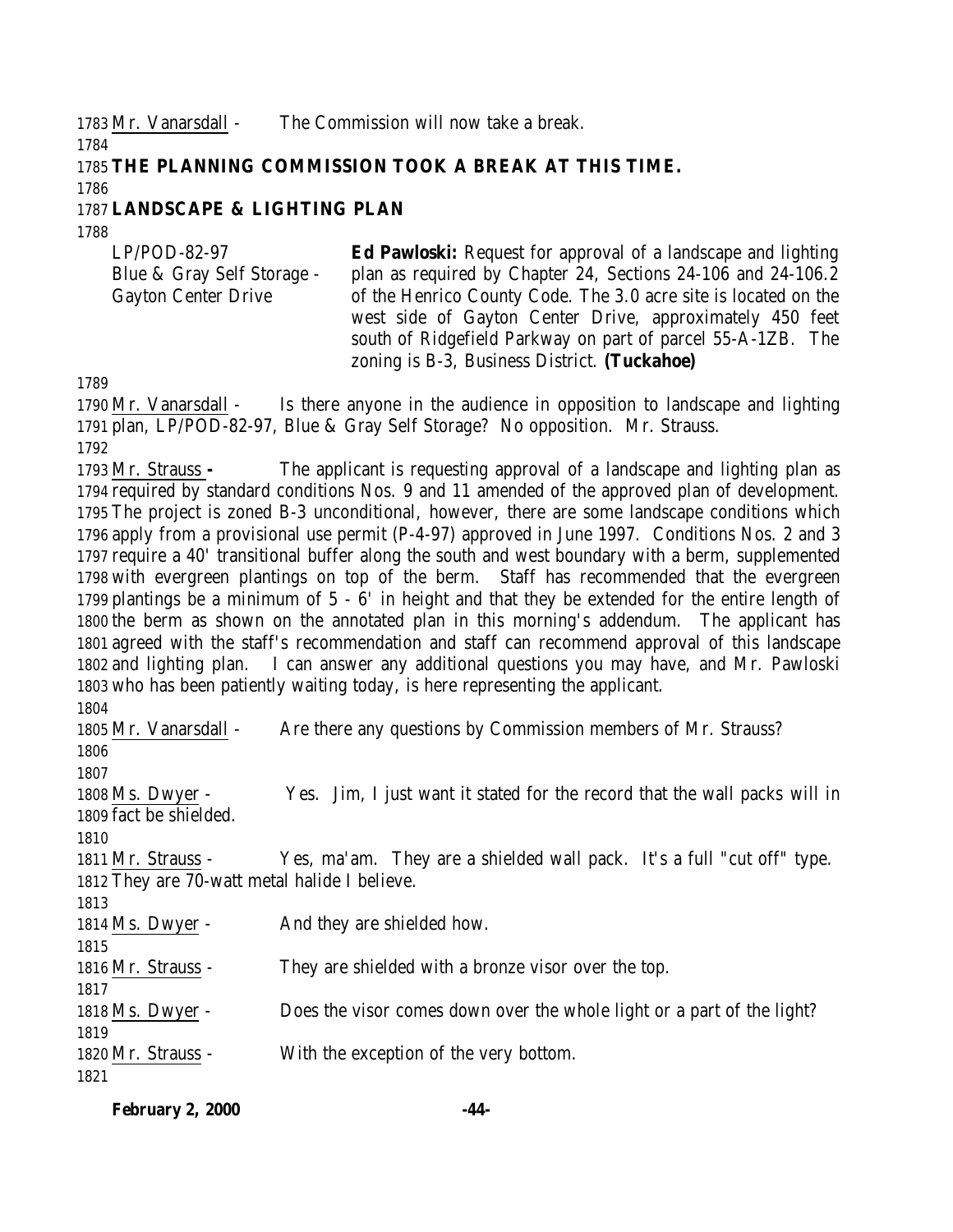Ms. Dwyer - And that's acceptable by our standards? Mr. Strauss - Yes. Particularly this in this circumstance, where we have significant berming and landscaping around the site where the residential condominiums are. Ms. Dwyer - Of course those trees are there, we hope, that nothing will be visible. Mr. Strauss - That's why we asked for the minimum height for that planting. Ms. Dwyer - Would these be five-foot center or is that just up to the…. Mr. Strauss - Apparently, the neighbors had discussed the landscaping previously in past meetings, and they required this tight spacing, which is a little tighter than staff normally requests, but we will defer to the opinion of the neighbors. They wanted this tight five-foot on center spacing. Ms. Dwyer - Is it necessary, we talked yesterday about rounding on the north/west corner, rounding those Leylands around the corner. You have your arrow going to the edge. Mr. Strauss - It's possible. I'll just defer that additional comment to the applicant. I discussed extending planting from end to end. This could add a few additional trees, if he's willing to do that, I think that would be fine. Ms. Dwyer - If he's going to curve it around? Mr. Strauss - I would like for him to answer that question though. 1849 Mr. Vanarsdall - Are there any more questions? Mr. Pawloski - For the record, I'm Ed Pawloski and I do represent the Blue & Gray Self Storage. If you want to round the shrubbery around the northwest corner that's fine with us. Ms. Dwyer - When I visited the site from the perspective of (unintelligible) there is a direct line of sight through that corner to the building. The berm does slip down a little bit. Mr. Pawloski - Yes, the berm does start to drop away. Ms. Dwyer - That would be terrific. That's all I have. Mr. Vanarsdall - All right. If there aren't any more questions, entertain a motion, Ms. Dwyer. Ms. Dwyer - I move that LP/POD-82-97 landscape and lighting plan for Blue & Gray Self Storage, be approved subject to the annotations on the plans, the standard conditions for

landscape and lighting plans, including the plan annotated as staff plan February 2, 2000.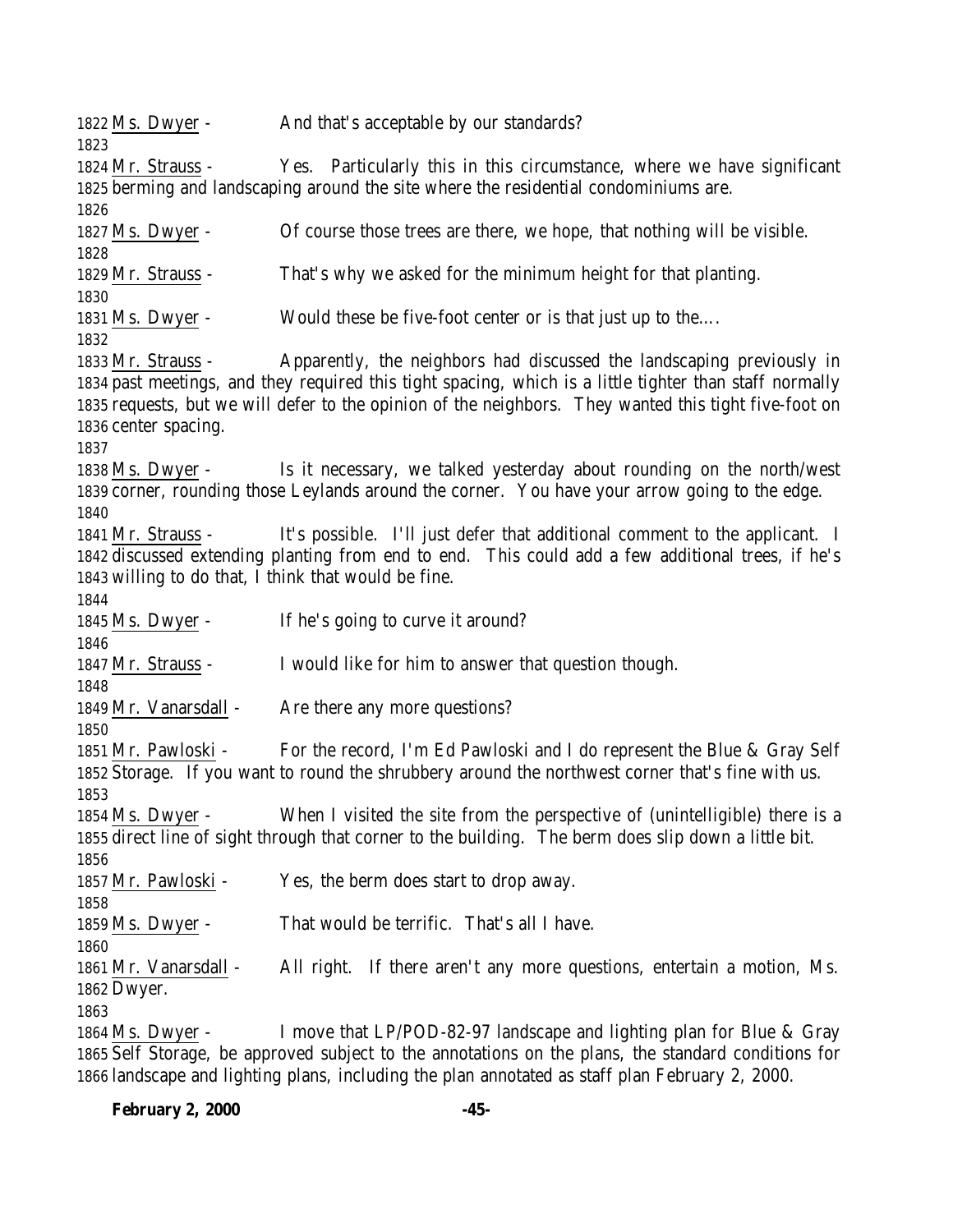1867 Mr. Archer - Second.

Townes @ Shady Grove (January 2000 Plan)

 Mr. Vanarsdall - The motion was made by Ms. Dwyer and seconded by Mr. Archer. All in favor say aye…all opposed say nay. The motion carries. 

 The Planning Commission approved the landscape and lighting plan for LP/POD-82-97, Blue & Gray Self Storage, subject to the standard conditions for landscape and lighting plans and the annotations on the plan.

#### **SUBDIVISION**

**Bay Design Group, P.C. for Shady Grove Associates and Wilton Real Estate & Development Corporation:** The 12.653 acre site is located at the northeast corner of Shady Grove Road and Old Nuckols Road on parcel 10-A-19. The zoning is RTHC, Residential Townhouse District (Conditional). County water and sewer. **(Three Chopt) 68 Lots**

 Mr. Vanarsdall - Is there anyone in the audience in opposition to subdivision Townes @ Shady Grove? No opposition. Mr. Wilhite.

 Mr. Wilhite - This is a request for subdivision approval for 68 townhouse units on the site. The next item that appears on your agenda is the plan of development, also for this site as well. In your packets there was already provided a revised site plan for this development and the site plan was not reviewed at the time it was inserted into your packets, however, the staff has completed its review at this time. Basically, it addresses a couple of concerns that the staff had with the original layout. First of all, due to some traffic concerns, this traffic circle at the top has been eliminated (referring to map on screen) and instead provides a continuous island all the way through. Also, down at the southern portion of the site, the connections to those two parking areas and drives have been eliminated. As you can tell from the plan submitted in the packet, the drive isles have been eliminated at that point to try to reduce the amount of traffic conflicts that were determined by the Traffic Engineer. Also, the pond that is existing on the property has been altered to remove the boundaries of that so that it does not intrude into the lots and does allow for common area access around all sides of the pond. With that, staff recommends approval of the revised subdivision layout with the standard conditions for townhouse developments.

 1898 Mr. Vanarsdall - Are there any questions of Mr. Wilhite by Commission members? Would you like to hear from the applicant, Mr. Taylor?

 Mr. Taylor - Is he present? Mr. Wilhite - Yes. 

**February 2, 2000 -46-**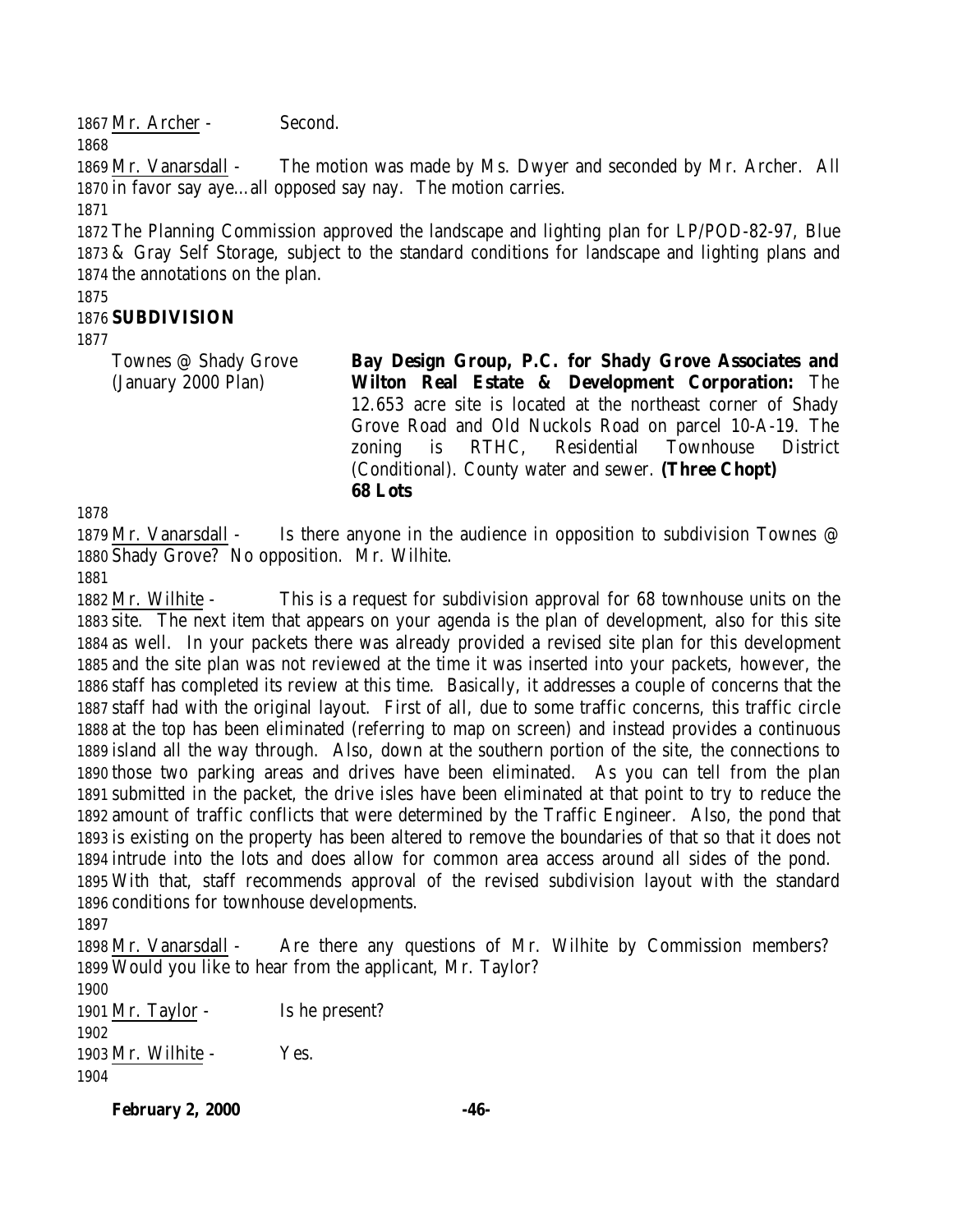1905 Mr. Taylor - Please.

 Mr.? - I don't have anything to say. I agree with the annotations on the plan. I'm okay with everything.

Mr. Taylor - Thank you.

Mr. Vanarsdall - If there are not further questions, I'll entertain a motion.

 Mr. Taylor - Mr. Chairman, I make a motion that subdivision Townes @ Shady Grove (January 2000 Plan) be approved as submitted with no amendments. (See the comments made by Ms. Dwyer after the POD approval for Townes @ Shady Grove for clarification of this motion)

1919 Ms. Dwyer - Second.

 Mr. Vanarsdall - The motion was made by Mr. Taylor and seconded by Ms. Dwyer. All in favor say aye…all opposed say nay. The motion carries.

 The Planning Commission granted conditional approval to subdivision Townes @ Shady Grove (January 2000 Plan) subject to the standard conditions for subdivision served by public utilities.

## **PLAN OF DEVELOPMENT**

| POD-90-99                | Bay Design Group, P.C. for Shady Grove Associates and         |
|--------------------------|---------------------------------------------------------------|
| Townes at Shady Grove -  | Wilton Real Estate & Development Corporation: Request         |
| Shady Grove Road and Old | for approval of a plan of development as required by Chapter  |
| Nuckols Road             | 24, Section 24-106 of the Henrico County Code to construct    |
|                          | 68, two-story residential townhouses for sale. The 12.65 acre |
|                          | site is located at the northeast intersection of Shady Grove  |
|                          | Road and Old Nuckols Road on parcel 10-A-19. The zoning is    |
|                          | RTHC, Residential Townhouse District (Conditional). County    |
|                          | water and sewer. (Three Chopt)                                |
|                          |                                                               |

1931 Mr. Vanarsdall - Is there anyone in the audience in opposition to POD-90-99, Townes @ Shady Grove? No opposition. Mr. Wilhite.

 Mr. Wilhite - As with the subdivision plan, there is a revised site plan in your packet that addresses the revisions to the traffic circulation and also the pond on the property. This site plan is in substantial conformance with the site plan shown with zoning case C-28C-99. On page five of your addendum, there is an additional condition No. 33 which addresses a sidewalk to be constructed along the east side of Shady Grove Road. Staff is making this a

 part of the recommendation due to the construction of the new public school to the south of here, approximately a half a mile. Also, as a part of the proffered conditions, there was a

**February 2, 2000 -47-**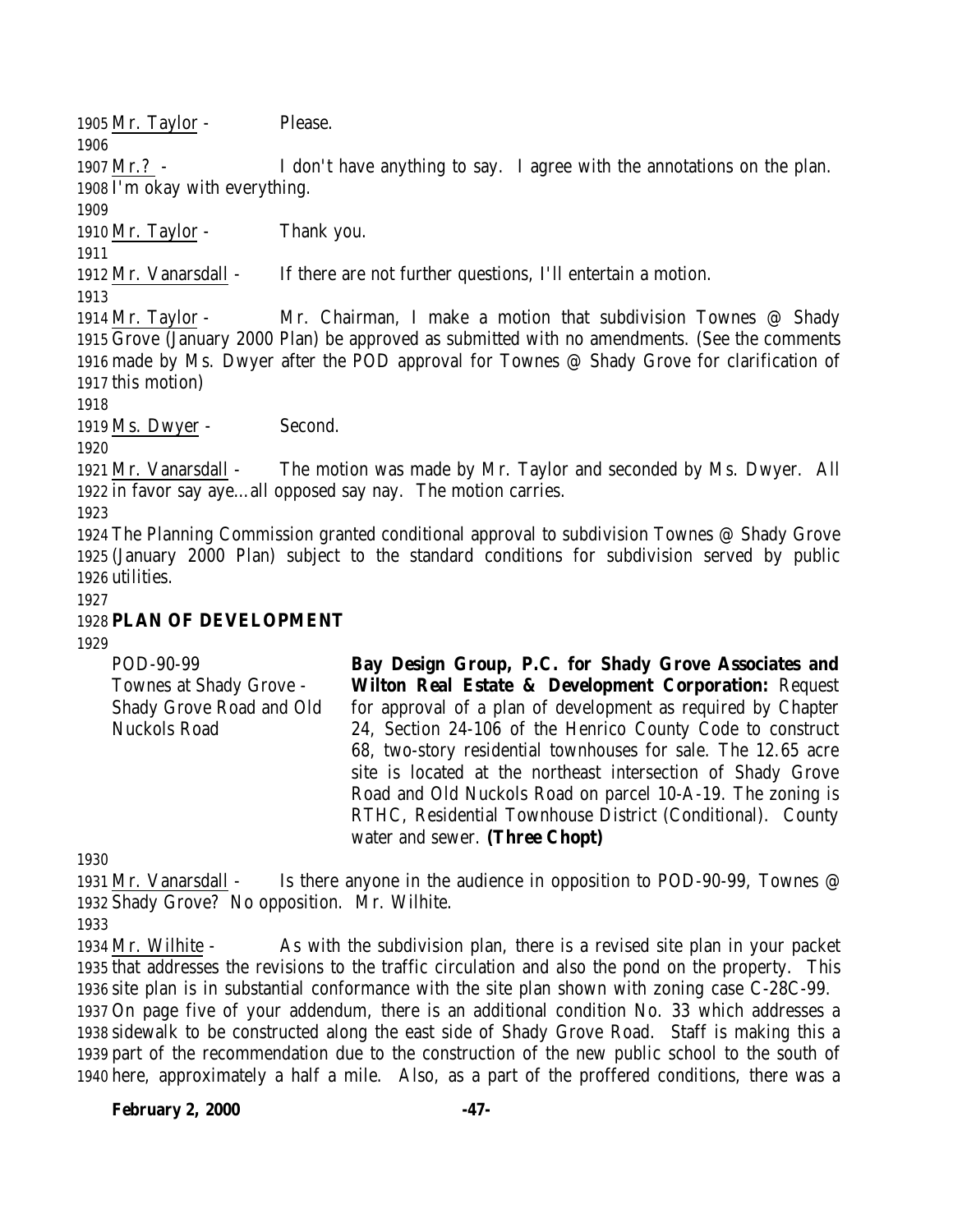requirement that the applicant provide a buffer adjacent to this A-1 property. The width will be determined by the Planning Commission at the time of POD approval. What the applicant is proposing is a 10-foot-wide buffer area. There are existing cedars that are there now, which they would retain. Staff would also recommend that this area be supplemented by evergreen planting as well, once the site is cleared. I would point out that the adjacent property to the east and to the north, which is zoned A-1, here on your cover map, the applicant has filed a rezoning case to rezone this property also to RTHC as an extension of this proposed development. Staff is recommending that, if that is the case, that he address the removal of that proffered buffer with that zoning application so that the drive can be extended through there and the need for the buffer would disappear at that point. With that, staff recommends approval with the revised plan, the standard conditions, the annotations and conditions Nos. 23 through 32 as they appear on your agenda.

 Mr. Vanarsdall - Are there any questions of Mr. Wilhite by Commission members? Mr. Taylor - Mr. Wilhite, did you say conditions No. 32 or 33? Mr. Wilhite - Numbers 23 through 32. Number 33 is on the addendum. Mr. Taylor - Okay. Mr. Chairman, I would move that POD-90-99, Townes at Shady Grove, be approved in addition to the standard conditions for developments of this type, and the following additional conditions Nos. 23 to 33. Mr. Archer - I'll second, but before I do. Mr. Wilhite, you mentioned having to approve a buffer site, have we done that? Mr. Wilhite - What staff is recommending is that the 10-foot buffer offered by the applicant be applied to this property. It would be done through an annotation on the plan. Mr. Archer - Okay. I'll second the motion, Mr. Chairman. Mr. Vanarsdall - All right. The motion was made by Mr. Taylor and seconded by Mr. Archer. All in favor say aye…all opposed say nay. The motion carries. Ms. Dwyer - Mr. Secretary, before you proceed, if we could go back to the subdivision for this development. I think I seconded it but I have second thoughts about the motion. I think Mr. Taylor said "no revisions." I think I know what you meant, Mr. Taylor, but I just want to clarify that changes on the plan, revisions to the plan and the revised plan, might be considered changes or revisions so we didn't mean to exclude those in the motion. Mr. Wilhite - If I can clarify it, yes, staff is recommending approval of the revised plan in the packet with the original annotations and the standard conditions for townhouse developments. Ms. Dwyer - And that's my understanding of what the motion was designed to

**February 2, 2000 -48-**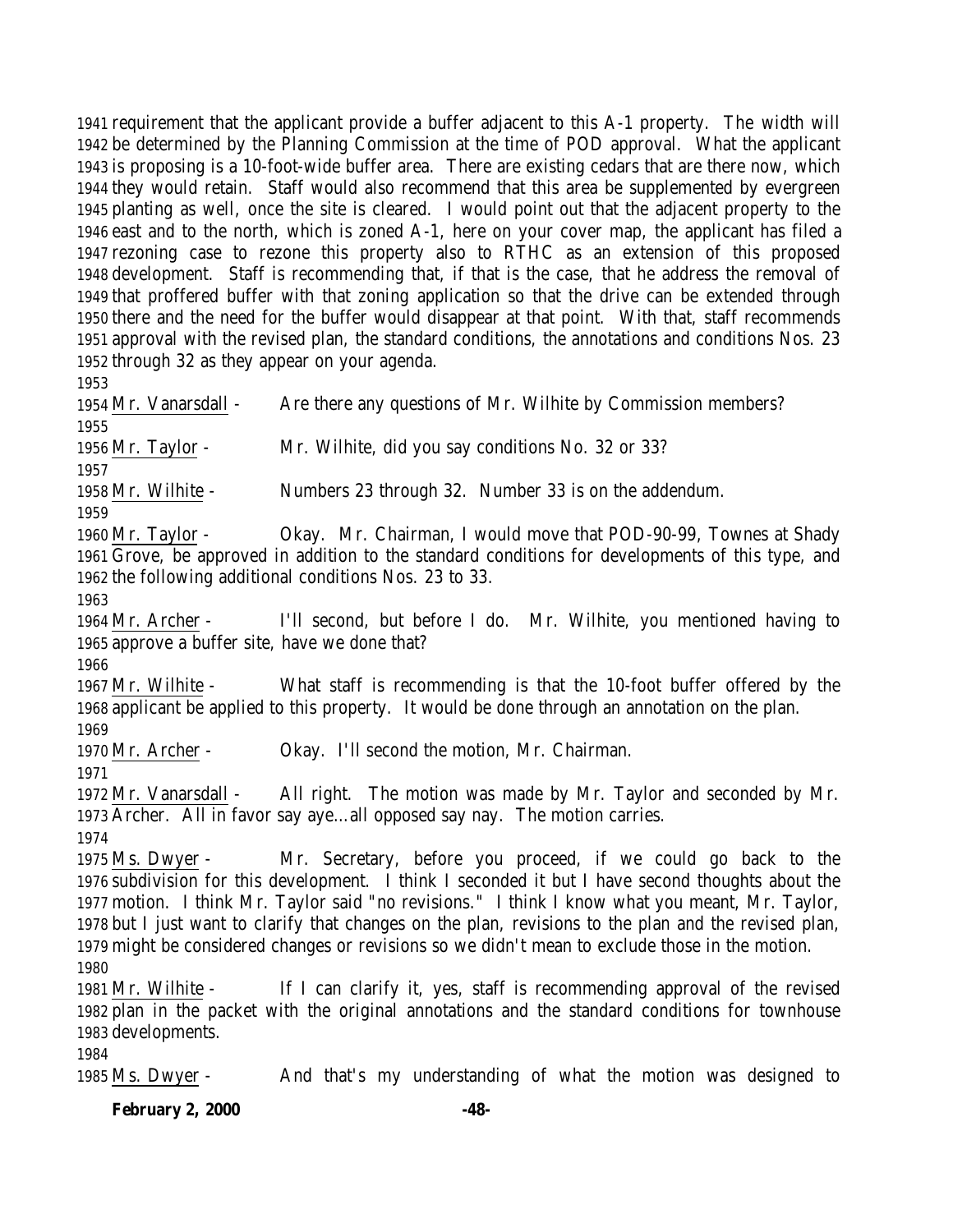approve.

Mr. Marlles - And that is the Secretary's understanding also.

 The Planning Commission approved POD-90-99, Townes @ Shady Grove - Shady Grove Road and Old Nuckols Road, subject to the standard conditions attached to these minutes, the annotations on the plan and the following additional conditions:

23. The unit house numbers shall be visible from the parking areas and drives.

- The names of streets, drives, courts and parking areas shall be approved by the Richmond Regional Planning District Commission and such names shall be included on the construction plans prior to their approval.
- 24. The standard street name signs shall be ordered from the County and installed prior to any occupancy permit approval.

 25. The subdivision plat for The Townes at Shady Grove shall be recorded before any building permits are issued.

- 26. The easements for drainage and utilities as shown on approved plans shall be granted to the County in a form acceptable to the County Attorney prior to any occupancy permits being issued. The easement plats and any other required information shall be submitted to the County Real Property Agent at least sixty (60) days prior to requesting occupancy permits.
- 27. The developer shall provide fire hydrants as required by the Department of Public Utilities in its approval of the utility plans and contracts.
- 28. Any necessary off-site drainage easements must be obtained in a form acceptable to the County Attorney prior to final approval of the construction plans by the Department of Public Works.
- 29. Deviations from County standards for pavement, curb or curb and gutter design shall be approved by the County Engineer prior to final approval of the construction plans by the Department of Public Works.
- 30. The pavement shall be of an S-5 type and shall be constructed in accordance with County standard and specifications. The developer shall post a defect bond for all pavement with the Planning Office - the exact type, amount and implementation shall be determined by the Director of Planning, to protect the interest of the members of the Homeowners Association. The bond shall become effective as of the date that the Homeowners Association assumes responsibility for the common areas.
- 31. Insurance Services Office (ISO) calculations must be included with the utilities plans and contracts and must be approved by the Department of Public Utilities prior to the issuance of a building permit.
- 32. Approval of the construction plans by the Department of Public Works does not establish the curb and gutter elevations along the Henrico County maintained right-of-way. The elevations will be set by Henrico County.
- 33. Final subdivision approval shall be granted prior to Planning Office approval of the construction plans.
- 34. A standard concrete sidewalk shall be provided along the east side of Shady Grove Road.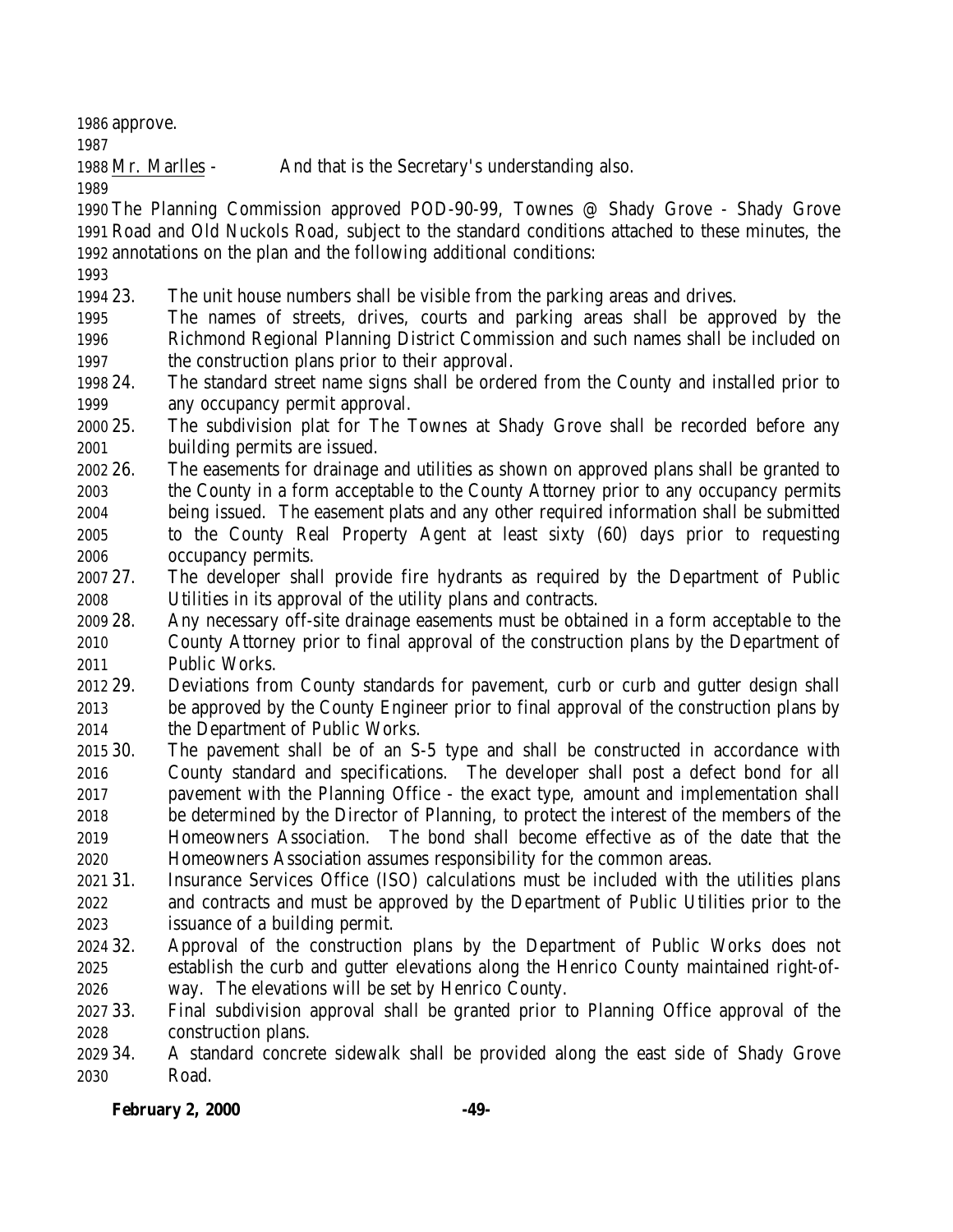**SUBDIVISION** 

> **Carrington** (January 2000 Plan)

**QMT for Robert P. Bain:** The 28.7 acre site is located at the northwest intersection of Springfield and Old Springfield Roads on parcel 20-A-15. The zoning is R-2AC, One-Family Residence District Conditional. County water and sewer. **(Three Chopt) 35 Lots**

 Mr. Vanarsdall - Is there anyone in the audience in opposition to Carrington (January 2000 Plan) subdivision? And we also have Carrington North subdivision, next. No opposition. All right. Mr. Whitney.

 Mr. Whitney - Thank you, Mr. Chairman. I'm glad you mentioned that the next case is Carrington North. Staff has been given the information that these two subdivisions will be developed under one entity in the future, but for now, for conditional approval, we are going to approve them separately. However, when we do a final plan for this, more than likely it will be done as one section. And with that in mind, on your screen would be the overall plan for the two subdivisions. As far as Carrington subdivision, we have two issues that I need to bring to your attention, one is staff is recommending a sidewalk as fitting the policy for being near a public facility, this case being Echo Lake Park. The sidewalk being on the north side of Springfield Road. The applicant has asked that we look at another option. The first option being providing a sidewalk from the subdivision entrance at Old Springfield Road, across to this location, adjacent, or approximate entrance to Echo Lake Ridge subdivision. On Echo Lake Ridge subdivision, a sidewalk was recommended along the entire length of Springfield Road. However, the Planning Commission approved a sidewalk just from the entrance westerly to Echo Lake Park boundary. That being option one, the applicant feels that there will be a natural place for a crosswalk there for people to get from his subdivision, across Springfield Road, and then to Echo Lake Park. Option two, then, would be to provide sidewalk from the entrance at Old Springfield Road all the way across, ending, and having a crosswalk at the entrance to the park itself. The other item I need to mention is that with Meredith Branch being on the westerly boundary of this subdivision, there is floodplain and RPA associated with this. The final line of the floodplain and the RPA have not been determined. That will come with the construction plans during final approval. The applicant realizes that these lines may change and there maybe fewer lots that are developable than are approved here. There will be a pump station on this subdivision, which was an issue during the rezoning of these two subdivisions. The location of that is near Lot 16. Public Works has made a comment that the pump station has to be out of the RPA. Therefore, if the RPA line moves up, closer to Lot 16, Lot 16 may not be a buildable lot. With the determination of the location of the sidewalk, staff can recommend approval of this subdivision. And I'll take any questions you may have. 

 Mr. Vanarsdall - Are there any questions of Mr. Whitney by Commission members? Ms. Dwyer - Could you show us, using your little blue dot, the two sidewalk options? 

**February 2, 2000 -50-**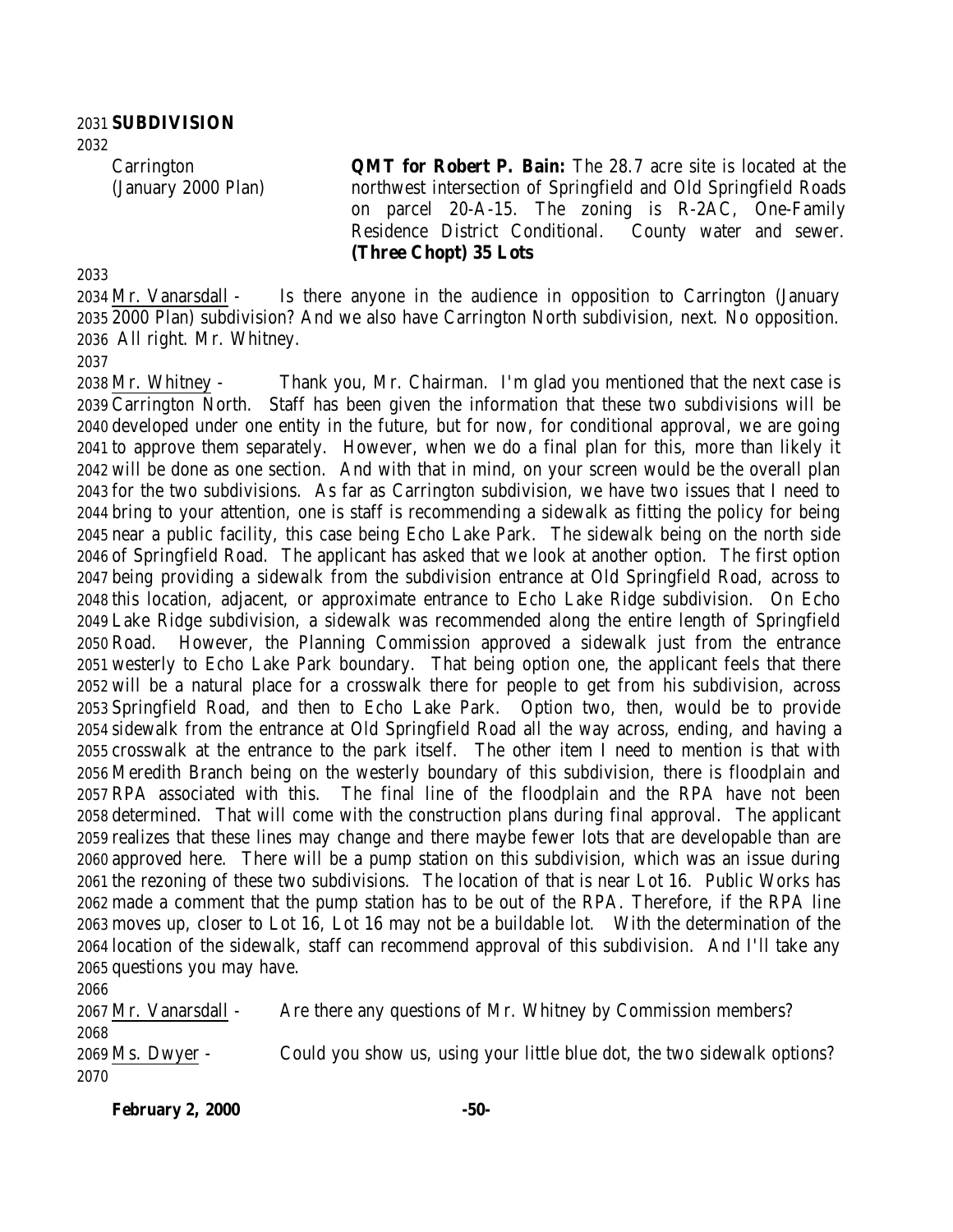Mr. Whitney - Option one would be from the subdivision entrance, Old Springfield Road, westerly, stopping at the entrance to Echo Lake Ridge Subdivision. Ms. Dwyer - And then he would cross the street and into the park using Echo Lake Ridge sidewalk? Mr. Whitney - That is correct. Ms. Dwyer - Or just having a sidewalk on Carrington side all the way to the park entrance. Mr. Whitney - That would be option 2, yes. Ms. Dwyer - Thank you. Mr. Whitney - Traffic Engineering is here if you have any questions as far as pedestrian safety in that area, and we have spoken to VDOT about that issue as well. Mr. Vanarsdall - Are there any other questions by Commission members? Mr. Taylor. Mr. Taylor - I make a motion that the subdivision plan for Carrington as recommended by the staff and the conditional approval subject to the annotations on the plans, the standard conditions for subdivisions served by public utilities and conditions Nos. 12 through 15 be approved by the Board (sic). Mr. Vanarsdall - Mr. Taylor, did you want to hear from the applicant? Mr. Taylor - I thought we were going to handle each of these separately. Mr. Vanarsdall - Yes. But, do you want to hear from the applicant on this case? Ms. Dwyer - I would like to hear about the sidewalk issue as well. Mr. Taylor - All right. Let's hear from the applicant on the sidewalk issue. Mr. Mawby - My name is Doug Mawby and I work for Balzer & Associates. We will be doing the engineering for both subdivisions. Your agenda says QMT, but we are going to be doing the whole thing as one subdivision. The request for the side walk, as he stated, we

 would like to build the sidewalk to tie in across the road with the sidewalk as being proposed by, or it's being required of the Echo Ridge subdivision. We feel that having sidewalks on both sides of the road is somewhat redundant in this area as the people have to cross the road to get to the park so they might as well do it where the side walk ends on the other side. People who have been out there, including myself, have noted that people come down the hill from the north rather fast and further away from that intersection of that corner, that crosswalk, or location for crossing would be a little bit safer.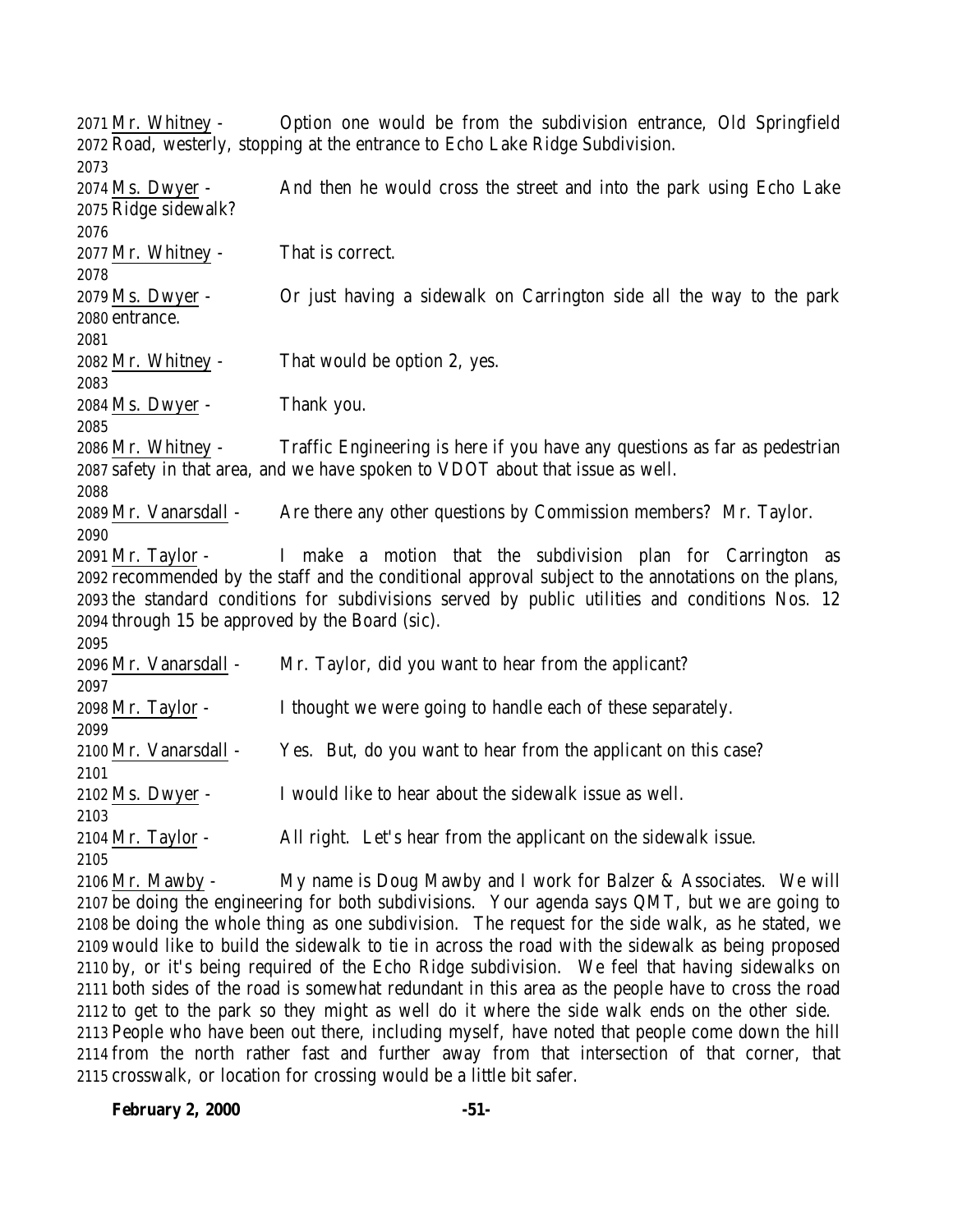| 2116 Ms. Dwyer -         | What does the traffic engineer have to say about that?                                                   |
|--------------------------|----------------------------------------------------------------------------------------------------------|
| 2117                     | He has told me that he would approve what we would like to do.                                           |
| 2118 Mr. Mawby -<br>2119 |                                                                                                          |
| 2120 Ms. Dwyer -         | Either one?                                                                                              |
| 2121                     |                                                                                                          |
| 2122 Mr. Mawby -         | Yes. I think he would approve either one.                                                                |
| 2123                     |                                                                                                          |
| 2124 Mr. Taylor -        | I saw on one diagram, right across from the entrance to Echo, correct?                                   |
| 2125                     |                                                                                                          |
| $2126$ Mr. Mawby -       | Yes. They wanted Carrington to provide a sidewalk along the entire                                       |
|                          | 2127 frontage of that subdivision, our subdivision to the entrance to the park. The owner of the         |
|                          | 2128 property, his contention was that since there will be sidewalk on the other side of the road that   |
|                          | 2129 he should only need to build sidewalk to match up with already is going to be there. As I said,     |
|                          | 2130 again, because people are going to have to cross the road anyway, to get to the park they are       |
|                          | 2131 going to have to cross the road, so they might as well utilize the sidewalk that's in existence.    |
| 2132                     |                                                                                                          |
| 2133 Mr. Taylor -        | Can we see that on the plan? So the sidewalk would go from Old                                           |
|                          | 2134 Springfield Road all the way down to the entrance to Echo Lake?                                     |
| 2135                     |                                                                                                          |
| 2136 Mr. Mawby -         | That's correct.                                                                                          |
| 2137                     |                                                                                                          |
| 2138 Mr. Taylor -        | And that's acceptable to staff?                                                                          |
| 2139                     |                                                                                                          |
| 2140 Mr. Mawby -         | That's Echo Ridge Park.                                                                                  |
| 2141                     |                                                                                                          |
| $2142$ Mr. Taylor -      | I mean Echo Ridge Park.                                                                                  |
| 2143                     |                                                                                                          |
| 2144 Mr. Whitney -       | Mr. Taylor, what is your question?                                                                       |
| 2145                     |                                                                                                          |
| 2146 Mr. Taylor -        | Is that the one we want, that's acceptable, to go through Echo Lake                                      |
| 2147 entrance?           |                                                                                                          |
| 2148                     |                                                                                                          |
|                          | 2149 Mr. Whitney - I don't have an opinion on either one. Of the two options, the                        |
|                          | 2150 Commission can decide on which one is best, with Traffic Engineering input.                         |
| 2151                     |                                                                                                          |
| 2152 Mr. Taylor -        | Is Traffic Engineering here?                                                                             |
| 2153                     |                                                                                                          |
| 2154 Mr. Eure -          | I'm Todd Eure, assistant traffic engineer. Yes, both alternatives are                                    |
|                          | 2155 acceptable to us. As far as the proposed alternative that the developer wants to do with ending     |
|                          | 2156 the sidewalk across from the entrance to Echo Ridge subdivision, that's probably of the two         |
|                          | 2157 points, the safest place across because in order to get approval of that entrance at that location, |
|                          | 2158 they are going to have to meet minimum sight distance requirements. Minimum sight distance          |
|                          | 2159 requirements for an intersection are pretty much the same as they are for a crosswalk. So,          |

there would be adequate visibility for pedestrian to cross at that point. As far as crossing them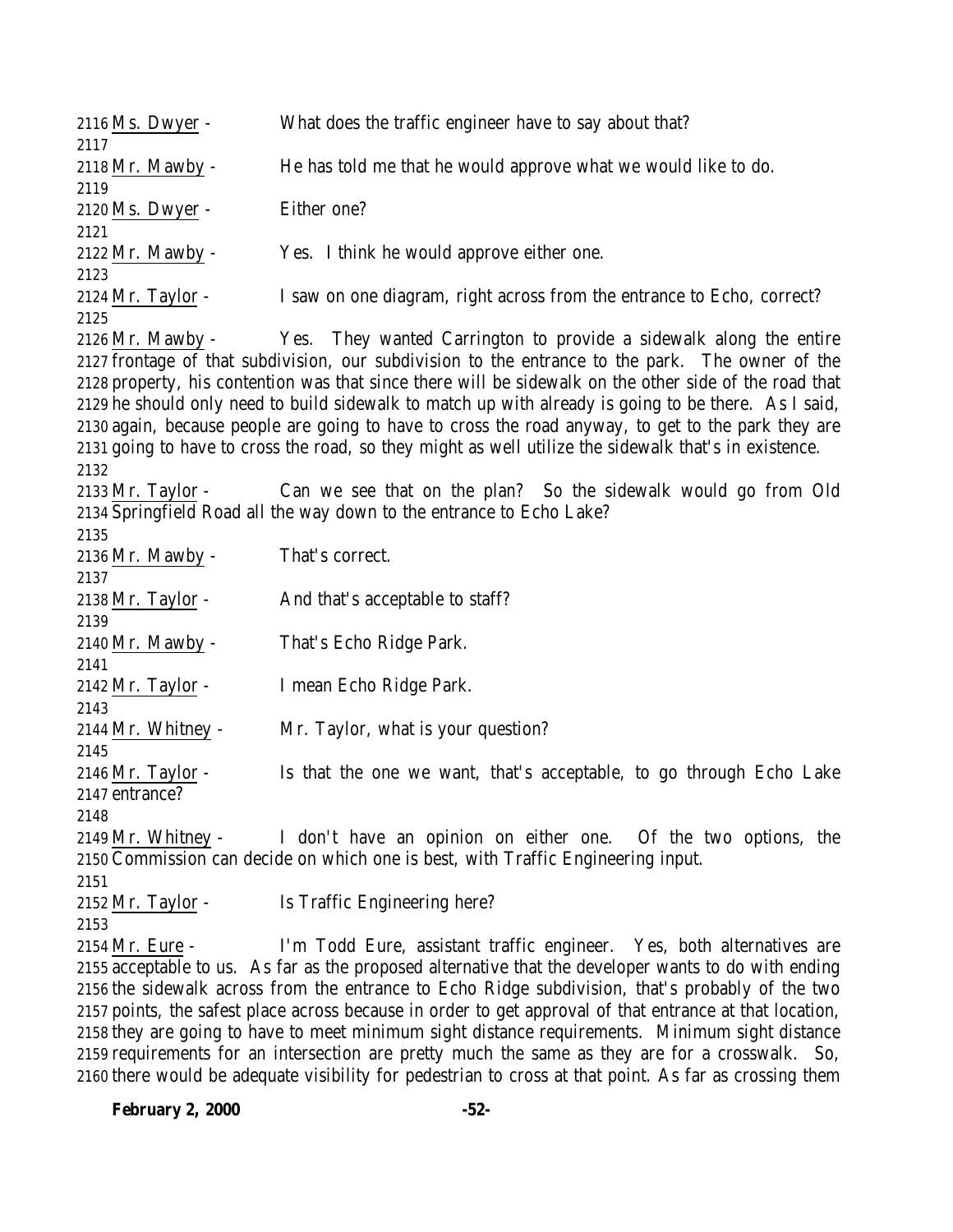at the entrance at Echo Lake Park, I'm not sure what our sight distance is there, it's pretty close to the sharp curb to the west. So, based on what I've seen, it's probably more desirable to have them cross at Echo Ridge subdivision. Of course, one other thing, I mean, if you do extend the sidewalk all the way down, then certainly people would still have the option of crossing at Echo Ridge subdivision, so that's why we are saying that either one is acceptable to us. And, in my conservation with Mr. Melvin Corso with VDOT yesterday, he was pretty much in agreement. He said he was fine either way. He was fine ending it at the entrance to Echo Lake Ridge or extending it. He didn't have a strong preference. 

2170 Mr. Taylor - But, in short term, are we safe with either alternative, do you think? 

 Mr. Eure - Yes, sir. There was another issue that came up, chances of that sidewalk being extended to the west or on the north side of Springfield Road are not real strong because of the wetlands. There is a bridge up there and chances of development coming in, adjacent to it and extending the sidewalk are not real good. Of course, if that portion of Springfield Road was rebuilt and realigned, it certainly would be extended but then there's the chance the road might get torn up totally and sidewalks already been built would be lost. We don't anticipate that, but it is certainly a possibility.

 Mr. Taylor - It just seems clear to me that the short term is just better than the (unintelligible).

Mr. Eure - I would agree with that.

Mr. Taylor - Now, Mr. Chairman, is that going to be condition No. 16?

 Mr. Marlles - Mr. Chairman, Mr. Taylor asked you, I believe, if it requires a separate condition to propose what the applicant is proposing as far as his proposed location for the sidewalk. Is that the question, Mr. Taylor?

2191 Mr. Taylor - Yes, sir.

 Mr. Vanarsdall - I'm sorry, I thought you were asking, Mr. Whitney. Yes, I think we should have a separate condition. I think it would be better if we put a condition on it. 

 Mr. Taylor - My thought would be to have condition No. 16 that a sidewalk would be extended from Echo Lake Park to the entrance to the subdivision.

 Mr. Whitney - Something to that effect, yes. The standard County sidewalk shall be provided on the north side of Springfield Road from Old Springfield Road to the entrance to Echo Lake Ridge subdivision.

 Mr. Vanarsdall - There are two ways you can do this, Mr. Taylor. You can annotate it on the plans but it's better to have a condition, and number the condition, if the applicant agrees with it.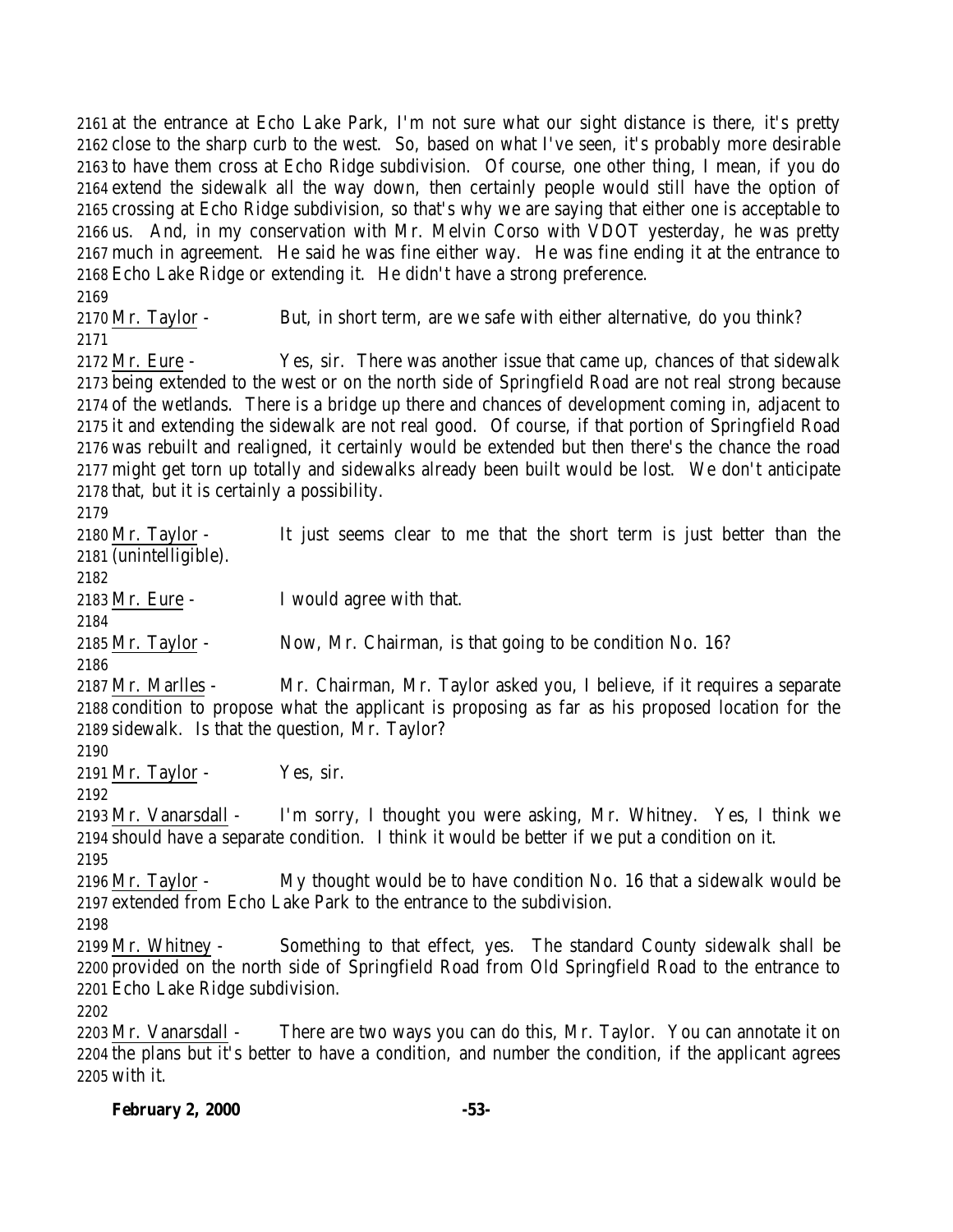Mr. Mawby - I agree we would do No. 16 if we can come up with a quick wording. Mr. Whitney - I believe the wording I just stated should be adequate. Mr. Mawby - Would you please do it again? Mr. Whitney - A standard County sidewalk shall be provided along the north side of Springfield Road from Old Springfield Road to the entrance to Echo Lake Ridge subdivision. Mr. Vanarsdall - And that will be No. 16. 2217 Mr. Taylor - With that, Mr. Chairman, I move that the subdivision for Carrington as recommended by the staff, subject to the annotations on the plans, the standard conditions for subdivisions served by public utilities and the comments Nos. 12 through 16 inclusive be adopted by the Commission. Ms. Dwyer - Second. 2224 Mr. Vanarsdall - The motion was made by Mr. Taylor and seconded by Ms. Dwyer. All in favor say aye…all opposed say nay. The motion carries. The Planning Commission granted conditional approval to Carrington (January 2000 Plan) subject to the standard conditions for subdivisions served by public utilities, the annotations on the plan and the following additional conditions: 12. The limits and elevation of the 100-year frequency flood shall be conspicuously noted on the plat and construction plans and labeled "Limits of 100-Year Floodplain." Dedicate floodplain as a "Variable Width Drainage & Utility Easement." 13. The detailed plant list and specifications for the landscaping to be provided within the 45-foot-wide planting strip easement along Springfield Road and within the 10-foot- wide planting strip easement along Old Springfield Road shall be submitted to the Planning Office for review and approval prior to recordation of the plat. 14. Any necessary off-site drainage easements must be obtained prior to final approval of the construction plans by the Department of Public Works.

- 15. Prior to final approval, a draft of the covenants and deed restrictions for the maintenance of the common area by a homeowners association shall be submitted to the Planning Office for review. Such covenants and restrictions shall be in form and substance satisfactory to the County Attorney and shall be recorded prior to recordation of the subdivision plat.
- 16. A standard concrete sidewalk shall be provided along the north side of Springfield Road from Old Springfield Road to the entrance to Echo Lake Ridge subdivision.
-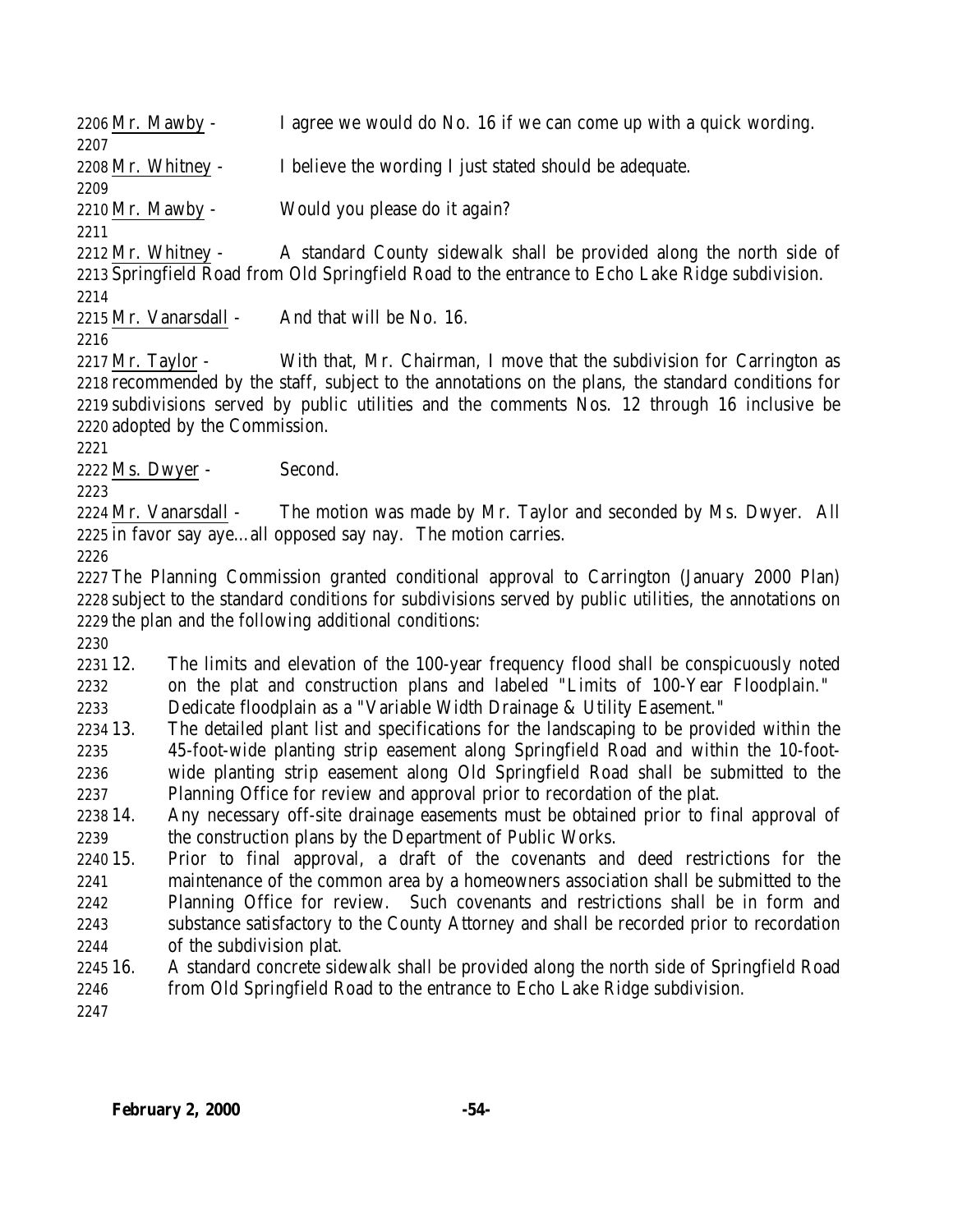Carrington North (January 2000 Plan) **Balzer & Associates for Duma & Associates:** The 62.366 acre site is located on the southwest corner of Interstate 295 and Staples Mill Road (U. S. Route 33) on parcels 20-A-12, 13, 14, 14NR, and part of 29A. The zoning is R-2C, One-Family Residence District (Conditional), R-2AC, One-Family Residence District (Conditional), A-1, Agricultural District and C-1, Conservation District. County water and sewer. **(Three Chopt) 108 Lots**

2251 Mr. Vanarsdall - Is there anyone in the audience in opposition to Carrington North? No opposition. Mr. Whitney.

 Mr. Whitney - Thank you, Mr. Chairman. As far as Carrington North, I would just like for the record to repeat what I said for the previous subdivision, that the location of the floodplain on the RPA may limit the number of lots. There won't be more than the 108 lots that are proposed in this subdivision. The applicant has agreed with all the annotations on the plan and staff can recommend approval. I'll take any questions you may have.

2260 Mr. Vanarsdall - Are there any questions of Mr. Whitney by Commission members? Mr. Taylor - I have one, if I might. This parcel adjoins, I believe, the Robins Estate, is that right? 

Mr. Whitney - Yes, it does.

2267 Mr. Taylor - On your plan, as I look at it, the southern boundary of the property is a straight line and then there is a triangular section that goes back there and there's effectively a wedge in there. My question is in between the two properties and the estate line, will there be any protective plantings or will there be a fence across there? It appears to me that estate should be probably bounded and shielded to keep it in its historic setting, which Mrs. Wade reminded me was a (unintelligible) attraction in that part of the Three Chopt District.

 Mr. Whitney - This plan doesn't reflect providing for that, but the applicant can possibly speak on that issue.

Mr. Archer - (Unintelligible)

2279 Mr. Taylor - So, my question, really, sir, is what treatment would you offer along there to keep the estate private?

 Mr. Mawby - Well, actually we hadn't considered that. I suppose that plantings would be acceptable. The property of the estate itself is zoned Office at the moment. And the property in front of the estate is zoned agricultural. We don't know at this point what there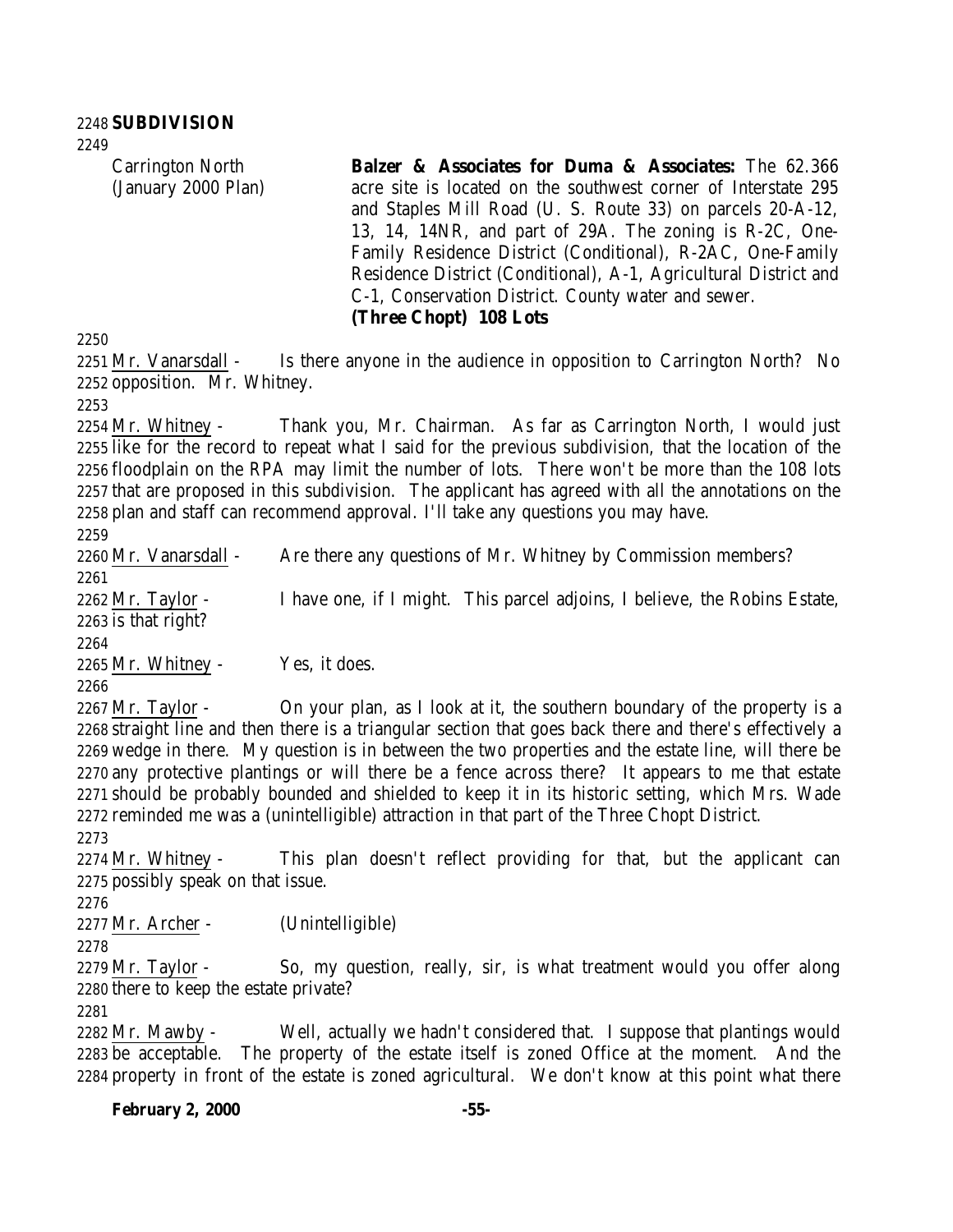plans are for the property. At such time, as any kind of use was proposed for the estate property itself, if it was going to be other than leaving it in its state if they were going to use it for a convention center or something of that sort, I would imagine at that point that landscaping would then be required, buffering would definitely be required between the subdivision and a business or commercial type of use. And it is the same owner at the moment. I understand your concern about shielding the estate from the subdivision, I guess is what you are looking at.

Mr. Taylor - Some are retaining the integrity or identity of the Robin's Estate.

 Mr. Mawby - Of course, Mr. Bain is the representative and he's not able to be here today because of an accident.

2298 Mr. Taylor - We probably can't solve that here but I would appreciate it if you would give some thought to that.

Mr. Mawbry - Oh, yes, we certainly will.

 Mr. Taylor - Mr. Chairman, I'm now ready to make a motion.

2305 Mr. Vanarsdall - Are there any other questions? All right, Mr. Taylor.

 Mr. Taylor - I would make a motion, Mr. Chairman, that Carrington North subdivision as recommended by the staff for conditional approval subject by the annotations on the plans, the standard conditions for subdivision served by public utilities, and additional conditions Nos. 12 through 16 be approved.

Ms. Dwyer - Second.

2314 Mr. Vanarsdall - The motion was made by Mr. Taylor and seconded by Ms. Dwyer. All in favor say aye…all opposed.

 The Planning Commission granted conditional approval to Carrington North (January 2000 Plan) subject to the standard conditions for subdivisions served by public utilities, the annotations on the plan and the following additional conditions:

 12. Each lot shall contain at least 13,500 square feet in the R-2A district, exclusive of floodplain areas.

 13. The limits and elevation of the 100-year frequency flood shall be conspicuously noted on the plat and construction plans and labeled "Limits of 100-Year Floodplain." Dedicate floodplain as a "Variable Width Drainage & Utility Easement."

 14. The detailed plant list and specifications for the landscaping to be provided within the 25- foot-wide planting strip easement along I-295 and within the 15-foot-wide planting strip easement along Staples Mill Road (U.S. Route 33) shall be submitted to the Planning Office for review and approval prior to recordation of the plat.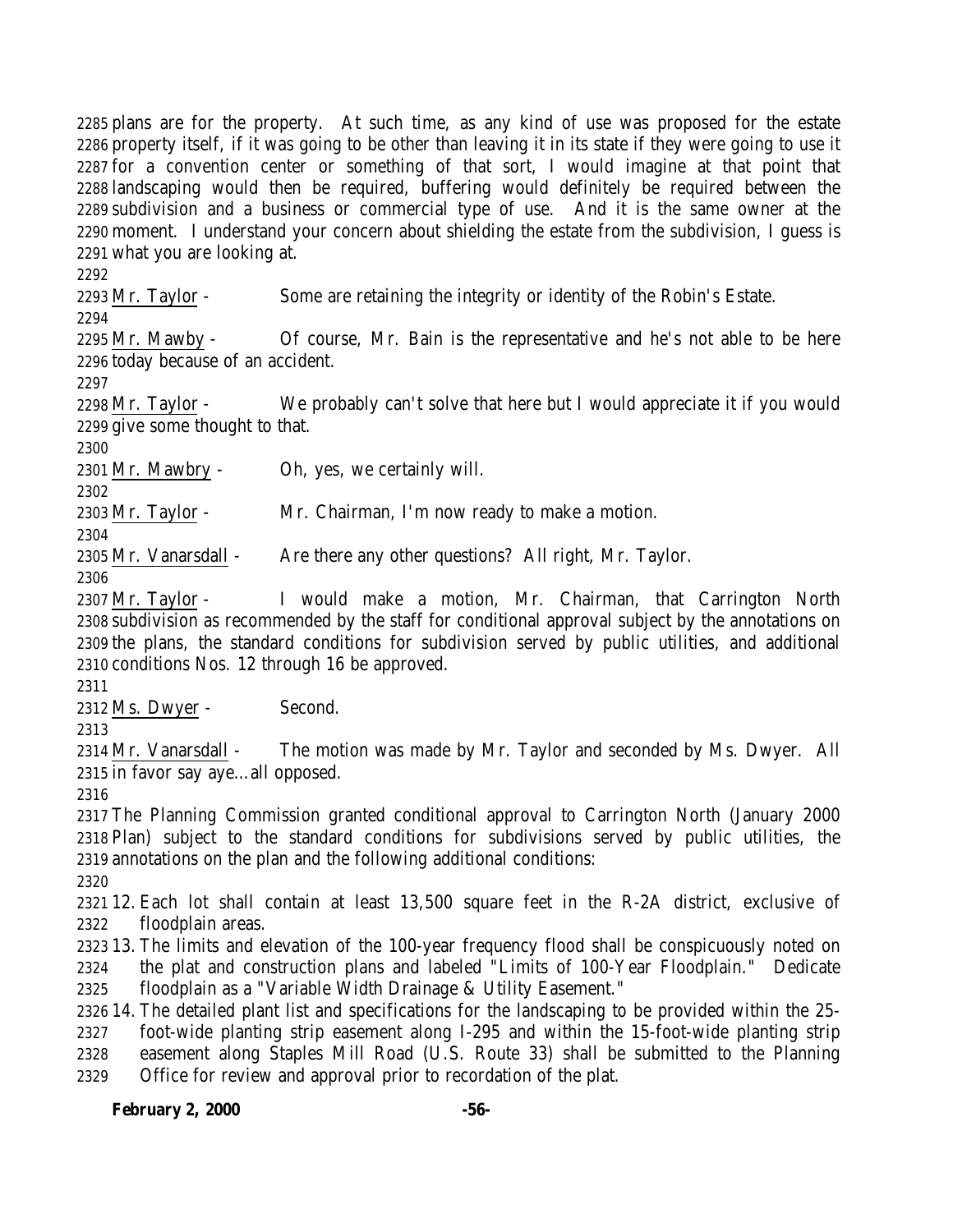15. Any necessary off-site drainage easements must be obtained prior to final approval of the construction plans by the Department of Public Works.

 16. Prior to final approval, a draft of the covenants and deed restrictions for the maintenance of the common area by a homeowners association shall be submitted to the Planning Office for review. Such covenants and restrictions shall be in form and substance satisfactory to the County Attorney and shall be recorded prior to recordation of the subdivision plat.

### **PLAN OF DEVELOPMENT**

POD-6-00 7-Eleven @ Innsbrook - Cox Road and Innslake Dr. (Formerly Great To Go Store #1) (POD-55-96 Revised)

**Grattan Associates, P.C. for 7-Eleven, Inc.:** Request for approval of a revised plan of development as required by Chapter 24, Section 24-106 of the Henrico County Code to construct a one-story, 3,248 square foot convenience store with fuel pumps. The 1.62 acre site is located at the southeast corner of Cox Road and Innslake Drive on parcel 48-5-A-2B. The zoning is B-2C, Business District (Conditional). County water and sewer. **(Three Chopt)**

2340 Mr. Vanarsdall - Is there anyone in the audience in opposition to POD-6-00, 7-Eleven @ Innsbrook (Formerly Great To Go Store #1)? No opposition. Mr. Wilhite. 

 Mr. Wilhite - This is the fourth POD submitted on the site. Originally, the property was zoned back in 1993 and it included the hotel that's been constructed next door, the Hampton Inn, this site where 7-Eleven is being proposed, and also the two parcels on Broad Street as well. POD-55-96, which was Great To Go was approved on this. What they are proposing, 7-Eleven has now brought the property. They are proposing a much smaller store. They are reducing the size from 6,500 square feet down to 3,248 square feet. The layout of the property is very similar, although there are not quite as many parking spaces being proposed at this time. Staff did have concerns about the elevations that were submitted, and we had suggested some changes to the applicant that involved matching the colors a little bit more with the existing Hampton Inn next door and also providing some more architectural detail on the buildings.

 We have a revised elevation that was submitted to us yesterday. Staff has looked at this and I think it addresses the staff's concerns. There will be a need to waive the time limits since this was just submitted yesterday afternoon.

Ms. Dwyer - Do we have copies of the revised plan?

 Mr. Wilhite - We have not gotten copies, unless the applicant has some. We do have the engineer and the representative from the architect CMSS out of Virginia Beach as well as the representative from 7-Eleven here to address any additional questions that you may have. 

 Ms. Dwyer - What are the columns on this revised plan? 

**February 2, 2000 -57-**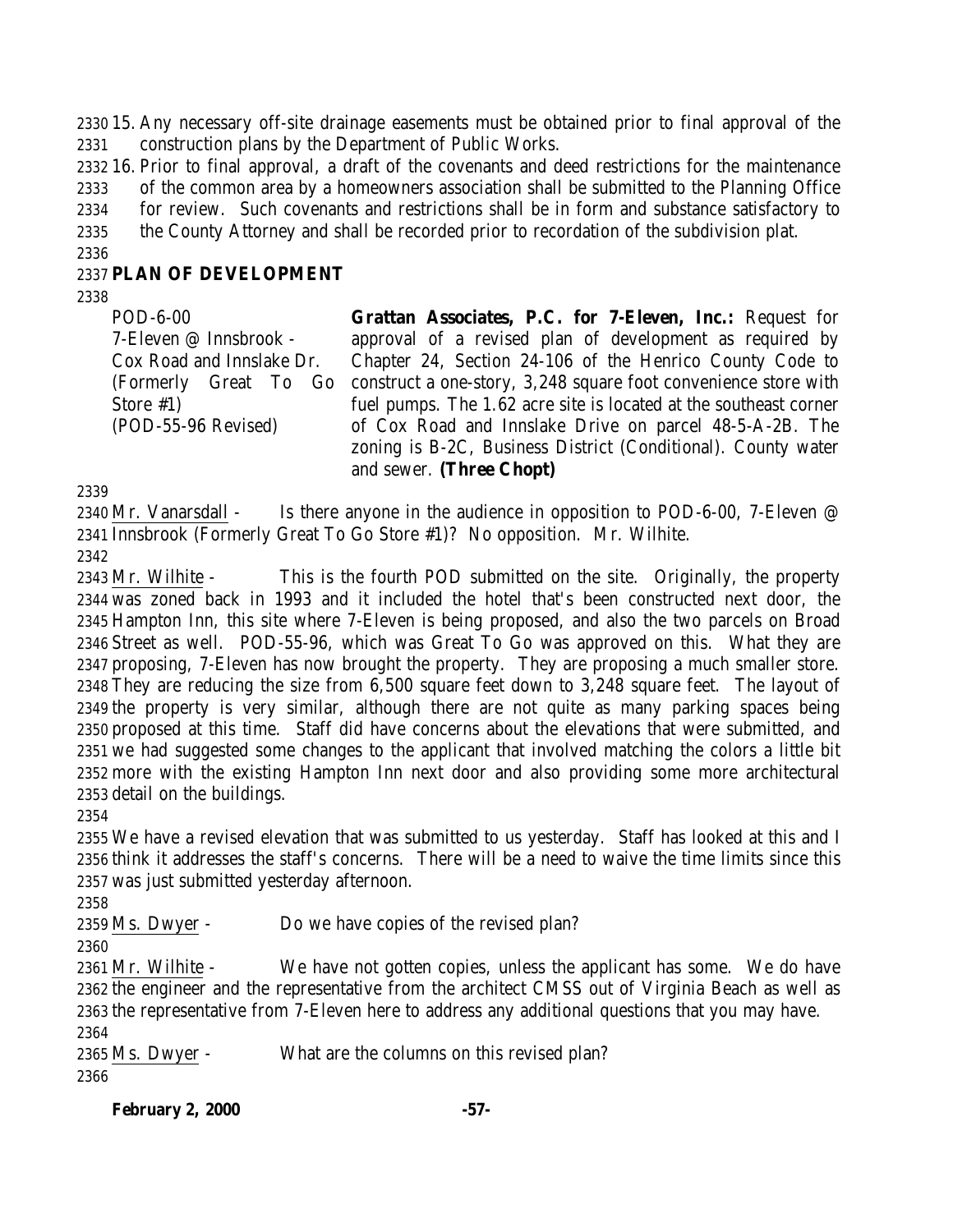2367 Mr. Wilhite - The columns are concrete and the color would be to match the existing accent brick on Hampton Inn and also it ties into the color used for the EIFS here for the 7- Eleven being proposed.

 Mr. Marlles - Mr. Wilhite, is this a similar design to the 7-Eleven at Pouncey Tract and Broad Street? It seems to share some characteristics.

 Mr. Wilhite - I would guess the size is relatively close. We tried, in this particular case, to tie into the existing building next door and also to set a trend for the two parcels on W. Broad Street. There were some proffered elevations and site plans as part of the 1993 zoning case. They have been modified over the years with every round of POD's that we have gone through at this area. But it is very similar to what was approved back in 1993. 

 Mr. Vanarsdall - Are there any more questions of Mr. Wilhite? I guess we will need to hear from Mr. Grattan. I have a question for you. Is it going to be called Great To Go 7- Eleven or will it just be 7-Eleven?

 Mr. Grattan - It will be a 7-Eleven as far as I know. I think Great to Go, on the site plan, I called it 7-Eleven at Innsbrook, Formerly Great To Go, just to help clarify some of the name callings. And incidentally, there are far more than four. I've used many names for this property, which I can't express now. If there aren't any questions, I would like to bring up one issue regarding condition No. 26. Mr. Taylor, we discussed this yesterday. That condition as I've seen it is normally imposed on restaurants. This being 7-Eleven we at this time don't plan to deviate from a normal 7-Eleven. We plan to cook hot dogs and maybe have microwave food. So, I think at this time I don't really see that that condition would apply here. I think in the future, should we expand into more cooking then there would not be a problem in keeping it on there. But, I would like, for the record to just state that the wording in there, I believe, that "adequate ventilating be provided" could be understood and accepted that "no ventilating may be adequate" if we are not cooking. And I would just like to make that point for the record.

2398 Mr. Vanarsdall - Hold your point right there for a minute and let's ask Kevin. There must be a reason No. 26 is on here. Was that left over from when they started out as a restaurant?

Mr. Wilhite - It is left over. The 7-Eleven does show a food preparation area here.

 The way the staff uses this, the Health Department regulations and the building code requirements are going to have to be met. This is something outside of the purview of the Planning Office. Staff does not see a problem with leaving No. 26 in here. It would also address any situation if they come back and do renovations and increase the intensity of food preparation, that they have that would still apply.

 Mr. Taylor - Mr. Chairman, I've looked at that and I have to agree with Mr. Wilhite. I met at the site with Mr. Grattan and it's exactly as staff indicates, adequate is a term unto itself whatever the designers feel, the code feels, is to be adequate, that's all we would want.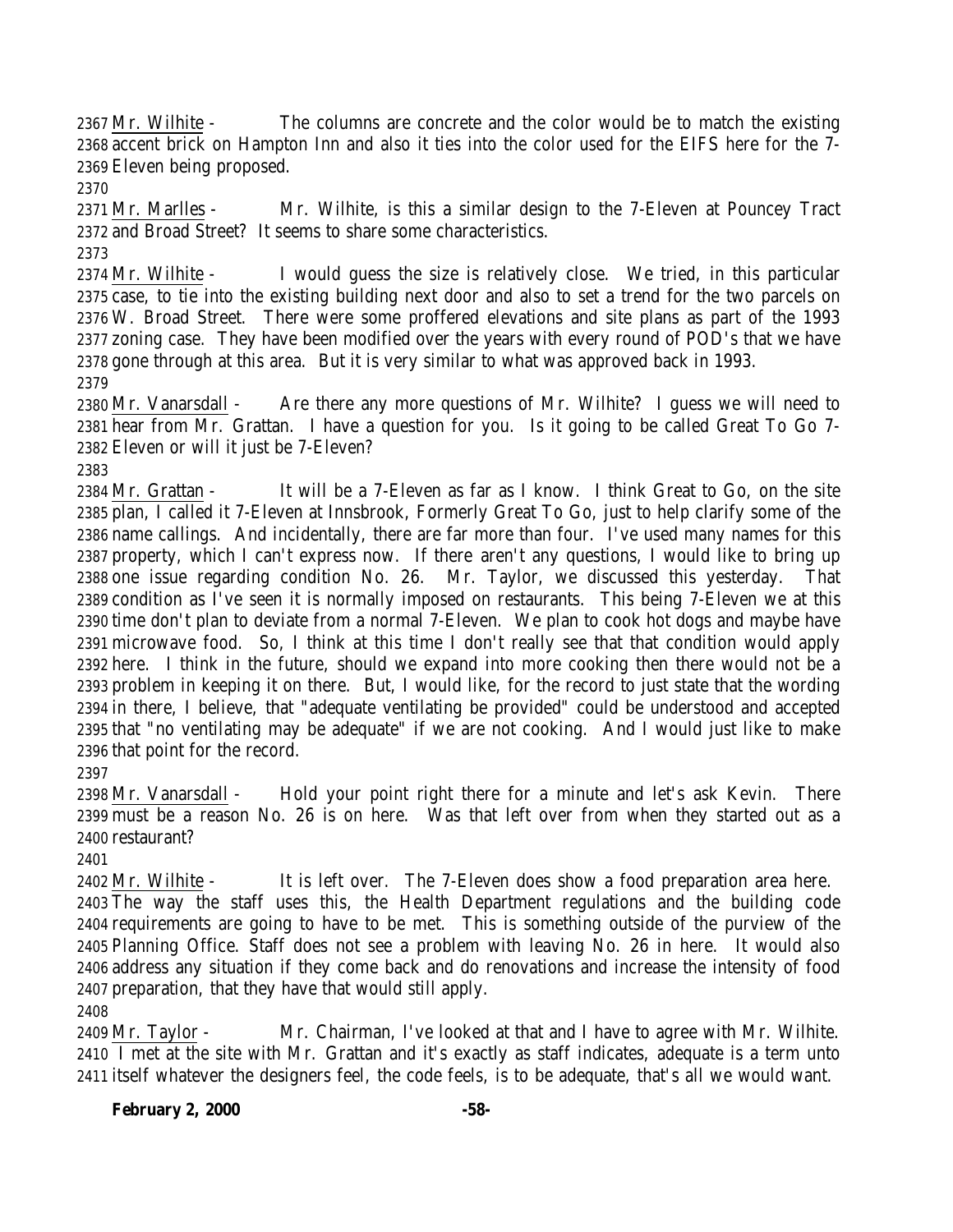Certainly for the minimized use, we wouldn't expect anything more than perhaps an ordinary kitchen fan but we will leave it to the technical designers to come up with an adequate ventilation system. Is that acceptable?

Mr. Wilhite - Yes, it is, sir.

 Ms. Dwyer - I have a question for Mr. Grattan. Are these columns are going to be a light color concrete? Would you consider a brick instead to match the building? The reason I suggest that is because from past experience white color, drivit or even concrete where there is a lot of pedestrian traffic as you have with filling stations, get dirty and become unsightly where the brick seems to minimize that unsightliness.

 Mr. Grattan - I believe to answer that I will need to defer to the architect. There is a lot of history in the architecture here. And what I do know is the color of those columns, the intent there was to match the previous plan that was approved and also tying into the columns that are on the Hampton Inn next door. But at this time I will back out and….

 Ms. Dwyer - I guess what I'm saying is that the pedestrian traffic coming in and out of the hotel is going to be a lot different, the level of activity for dirt and grime would be different from the activity around gas pumps, that might be a difference, but I would like to hear from the applicant.

 Ms. Condrut - My name is Gabriela Condrut, and I represent CMSS Architects in Virginia Beach. We would be able to provide brick cover to three foot above the finished floor in the gas station. However, we wanted to match those columns with the columns around the building. And we believe that around the building, providing the brick will not look the same.

 Ms. Dwyer - But you would want to do brick for the columns in the gas pumps. Ms. Condrut - For three feet, yes. Ms. Dwyer - Three feet? Ms. Condrut - Three foot above the finished floor. 

 Mr. Taylor - In the columns from the three-foot section up, is there a material that you might think of that would be easy to wash down but yet the same color? And it would be in the architectural, keeping of the color pattern but allow perhaps the inevitable fingerprints to be easily washed off. I'm thinking of something without surface texture of drivit but something like a modern plastic thing.

 Ms. Condrut - Well, I know that 7-Eleven does want to be able to repaint the columns so I think just having concrete in which we provide dye, the color to match, would be easier to maintain than anything else. I wouldn't recommend plastic covers or some other kind of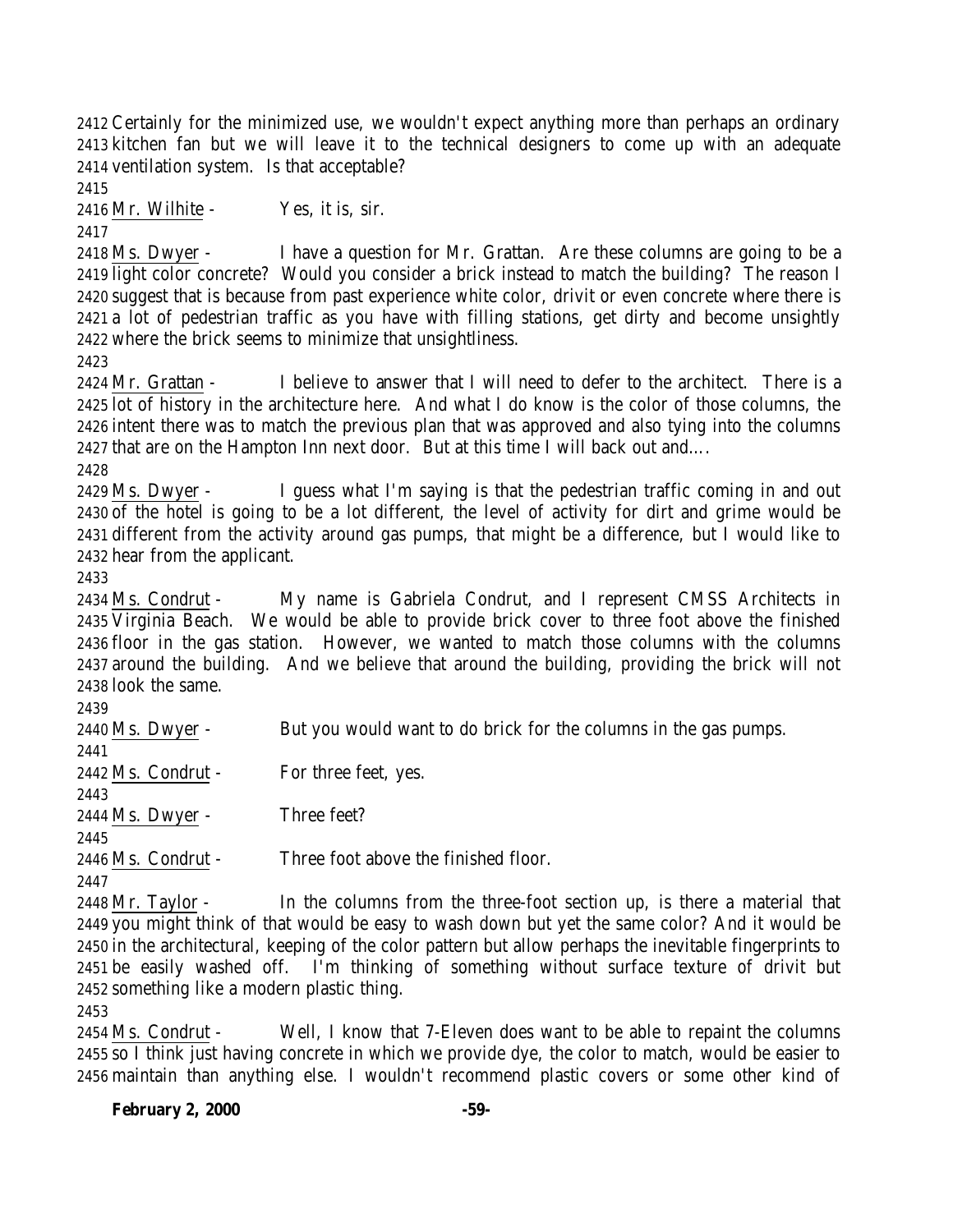material. Mr. Taylor - You would not recommend it? Ms. Condrut - No. Ms. Dwyer - I would like to see brick all the way up. There's an Exxon that I'm familiar with, that has brick columns in it and it does wear extremely well. 

 Mr. Taylor Let me talk to the architect too. Ms. Dwyer was thinking about the continued continuity of brick columns all the way up and if we did that we would have to maintain the same horizontal band in there for architectural purposes. And I would think we would want to put in the same typical (unintelligible). Actually, yesterday I met with the architect and Mr. Theobald on the site and I was very pleased with the matching architecture of the 7-Eleven as you've designed it here and the surrounding buildings. So, I want to compliment you on that. I think it's a big improvement. But, you must remember, in looking ahead, my predecessor, Mary Wade, would like to have trees so we've got to make sure we've got to have plenty of trees in honor of Mary Wade. Will you promise me that?

2476 Ms. Condrut - Yes.

 Mr. Taylor - So, I would say we will just leave it to the architect to do what they can and work in keeping with the same horizontal band that they've tried to achieve here. And I think, Kevin are you happy with that?

Ms. Condrut - I'm a bit confused.

 Ms. Dwyer - Yes, let's specify what we've… if we can reach an agreement I think that preferable.

 Mr.Grattan - The history of this architecture exceeds everyone in this room. There are zoning cases we need to tie to proffer conditions and any deviation of that would have to come back to this Commission. We also need to get approval from Innsbrook Corp., Innsbrook Owners Association, we have to get an approval from them on these elevations. So deviating from pretty much what's here, is a little more than just annotating a plan and putting a condition on this. If we go back to Innsbrook and Innsbrook says they want to change something, they want to take the dimples off, we would probably have to come back here again. That deviation of proffer requires that any deviation come back to the Commission. So, this plan we have here is approved, the idea of tying the columns in along the building, as I understand it, and Gabriel step in if I'm exceeding my engineering expertise. But the concrete columns on the building were to provide a vertical break in the expanse of brick and the intent was to carry that through to the canopy to take that theme all the way out and include the whole building. The color is from Hampton Inn. There is a whole lot of process and evolution to this thing. The columns, as we see, the concrete column with the coloring as is, I believe are identical with what's approved on the previous POD.

**February 2, 2000 -60-**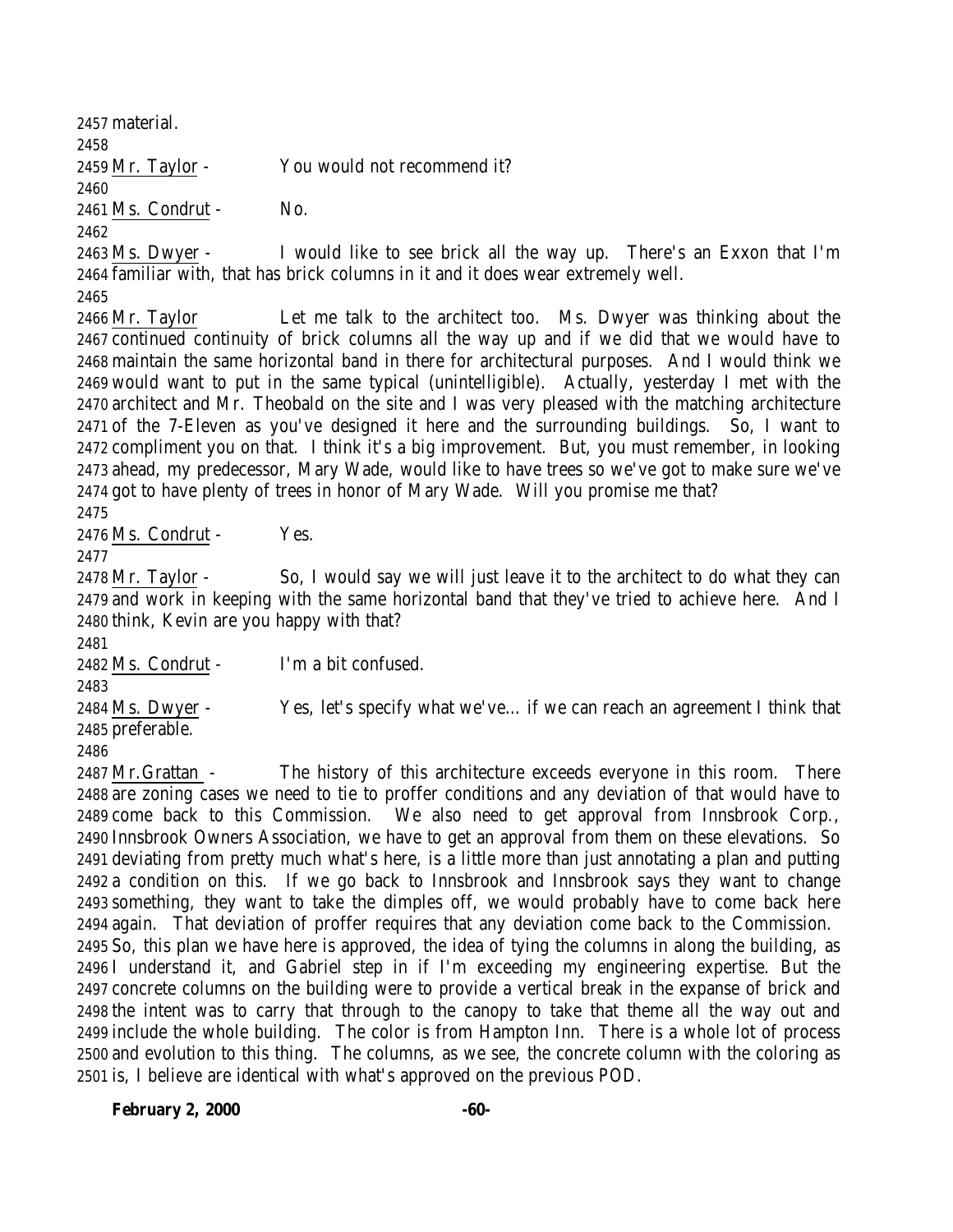We talked about in the field having these concrete columns dyed. So we didn't have the issue of having to go back and repaint and repaint and repaint. It may be in five years if there is nothing but grease on there, we would indeed have to repaint them. But the intent was, with the dye, if you get a chip it won't show years down the road. I think the paint itself may be a good solution. You know, a standard painting practice and with 7-Eleven putting this much money and effort into the architecture of the building, they are going to have an incentive to keep it cleaned and keep it maintained. I think that's a standard gas stations are setting through out.

 Ms. Dwyer - Would it violate the proffers to have brick three feet up as suggested? Mr. Grattan - No, it won't. I believe the Hampton Inn has the columns that come out of their entrance area has brick half way up the column. I don't know what the height is. Ms. Dwyer - So, that might be the best solution. Mr. Grattan - It may be. And I think that's going to keep the road debris off of it. Mr. Taylor - Ms. Dwyer, would you agree with architects and Ms. Dwyer - I think it would be better just to decide…. Mr. Grattan - We are willing to accept, just in the pump area, three-foot high brick and then the rest be the dyed concrete column. 2527 Mr. Taylor - All right. So, let it be done. I want to compliment you and the whole staff on good work. Mr. Grattan - We want to thank staff, especially Kevin, I remember calling him twice at home last week when we were snowed out trying to get this issue resolved and everyone was very amenable to all the offers set forth. Mr. Taylor - Thank you, very much. Mr. Chairman, I move as follows this being POD-6-00, 7-Eleven at Innsbrook - Cox Road and Innslake Drive, be approved as recommended by the staff and the standard conditions for developments of this type, Nos. 9 and 11 amended and additional conditions Nos. 23 through 30. Ms. Dwyer - Will the brick be annotated on the plan, Mr. Wilhite? Mr. Wilhite - We can annotate on the plan three feet from the base around all of them. Mr. Grattan - No. Just under the canopy, around the fueling pumps. Mr. Wilhite - Is that the Commission's wishes? 

| <b>February 2, 2000</b> |  | -61- |
|-------------------------|--|------|
|                         |  |      |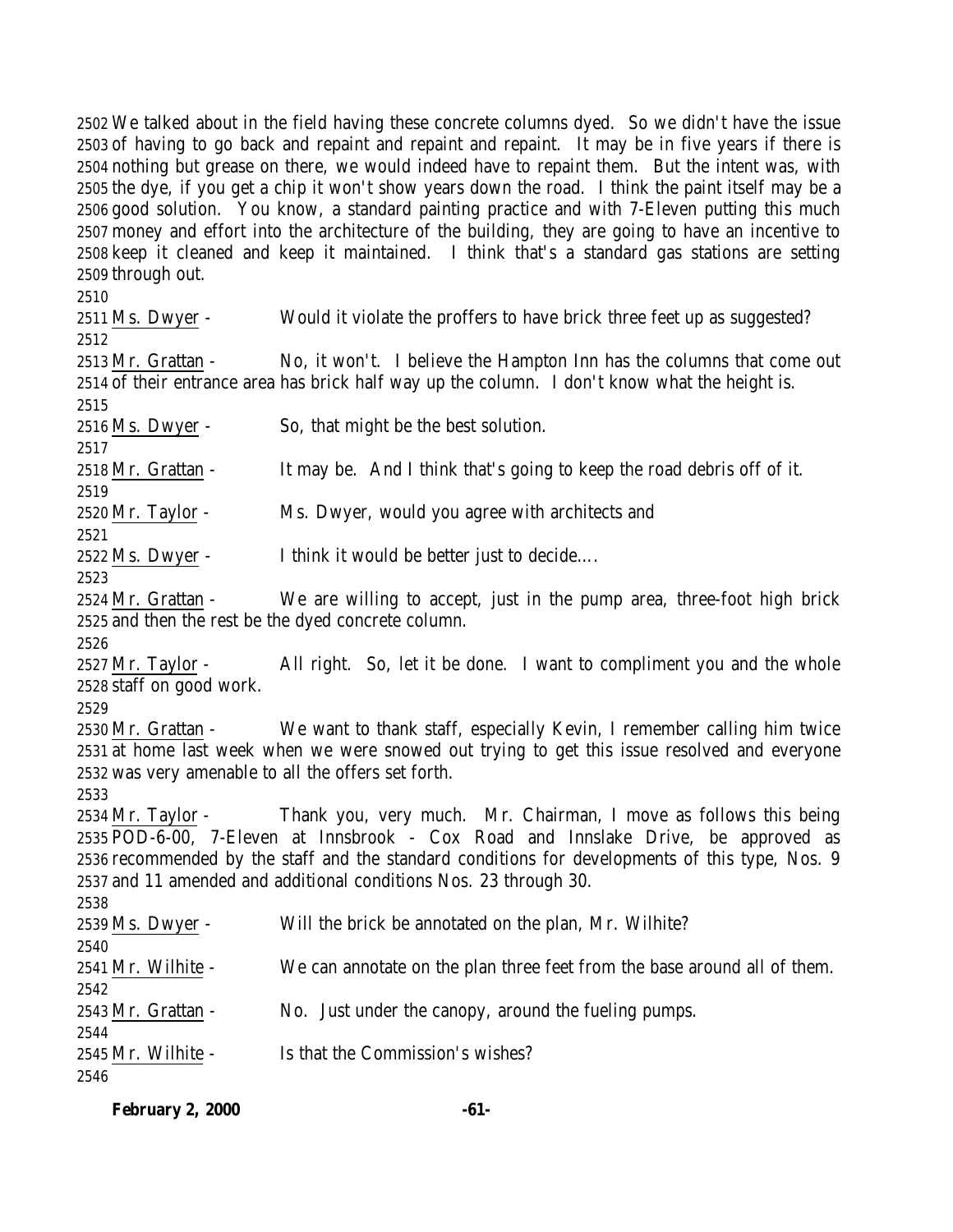| 2547 Mr. Taylor -             |                                                                                             | Yes.                                                                                             |  |
|-------------------------------|---------------------------------------------------------------------------------------------|--------------------------------------------------------------------------------------------------|--|
| 2548                          |                                                                                             |                                                                                                  |  |
| 2549 Mr. Vanarsdall -<br>2550 |                                                                                             | Mr. Taylor, you can pick up with annotations on the plan.                                        |  |
| 2551 Mr. Taylor -             |                                                                                             | Okay. With annotations on the plan as discussed with the architect.                              |  |
| 2552                          |                                                                                             |                                                                                                  |  |
| 2553 Mr. Wilhite -<br>2554    |                                                                                             | We will need a motion to waive the time limit to accept the revised plan.                        |  |
| 2555 Mr. Taylor -             |                                                                                             | And to waive the time limit to accept the approved plan.                                         |  |
| 2556                          |                                                                                             |                                                                                                  |  |
| 2557 Mr. Vanarsdall -         |                                                                                             | We need to do this separately, don't we?                                                         |  |
| 2558                          |                                                                                             |                                                                                                  |  |
|                               |                                                                                             | Yes.                                                                                             |  |
| 2559 Mr. Marlles-             |                                                                                             |                                                                                                  |  |
| 2560                          |                                                                                             |                                                                                                  |  |
| 2561 Mr. Archer -             |                                                                                             | Second.                                                                                          |  |
| 2562                          |                                                                                             |                                                                                                  |  |
| 2563 Mr. Vanarsdall -         |                                                                                             | The motion was made by Mr. Taylor and seconded by Mr. Archer. All                                |  |
|                               |                                                                                             | 2564 in favor say ayeall opposed say nay. The motion carries. Now we will have the same kind     |  |
|                               |                                                                                             | 2565 of motion to waive the time limit, Mr. Taylor.                                              |  |
| 2566                          |                                                                                             |                                                                                                  |  |
| 2567 Mr. Taylor -             |                                                                                             | I make a motion that we waive the time limit on POD-6-00, 7-Eleven @                             |  |
| 2568 Innsbrook.               |                                                                                             |                                                                                                  |  |
| 2569                          |                                                                                             |                                                                                                  |  |
| 2570 Mr. Archer-              |                                                                                             | Second.                                                                                          |  |
| 2571                          |                                                                                             |                                                                                                  |  |
| 2572 Mr. Vanarsdall -         |                                                                                             | The motion was made by Mr. Taylor and seconded by Mr. Archer to                                  |  |
|                               |                                                                                             | 2573 waive the time limit. All in favor say ayeall opposed say nay. The motion carries.          |  |
| 2574                          |                                                                                             |                                                                                                  |  |
|                               |                                                                                             | 2575 The Planning Commission approved to waive the time limit for the revised plan for POD-6-00, |  |
|                               |                                                                                             | 2576 7-Eleven @ Innsbrook - Cox Road and Innslake Drive (Formerly Great to Go Store #1) (POD-    |  |
|                               |                                                                                             | 2577 55-96 Revised). The Planning Commission also approved this plan of development subject to   |  |
|                               |                                                                                             | 2578 the standard conditions attached to these minutes, the annotations on the plans and the     |  |
|                               | 2579 following additional conditions:                                                       |                                                                                                  |  |
| 2580                          |                                                                                             |                                                                                                  |  |
| 25819.                        |                                                                                             | <b>AMENDED</b> - A detailed landscaping plan shall be submitted to the Planning Office for       |  |
| 2582                          |                                                                                             |                                                                                                  |  |
| 2583                          | review and Planning Commission approval prior to the issuance of any occupancy              |                                                                                                  |  |
| 2584 11.                      | permits.                                                                                    |                                                                                                  |  |
|                               | <b>AMENDED</b> - Prior to the installation of the site lighting equipment, a plan including |                                                                                                  |  |
| 2585                          | depictions of light spread and intensity diagrams and fixture mounting height details       |                                                                                                  |  |
| 2586                          | shall be submitted for Planning Office review and Planning Commission approval.             |                                                                                                  |  |
| 2587 23.                      | The easements for drainage and utilities as shown on approved plans shall be granted to     |                                                                                                  |  |
| 2588                          | the County in a form acceptable to the County Attorney prior to any occupancy permits       |                                                                                                  |  |
| 2589                          | being issued. The easement plats and any other required information shall be submitted      |                                                                                                  |  |
| 2590                          | to the County Real Property Agent at least sixty (60) days prior to requesting              |                                                                                                  |  |
| 2591                          | occupancy permits.                                                                          |                                                                                                  |  |
|                               |                                                                                             |                                                                                                  |  |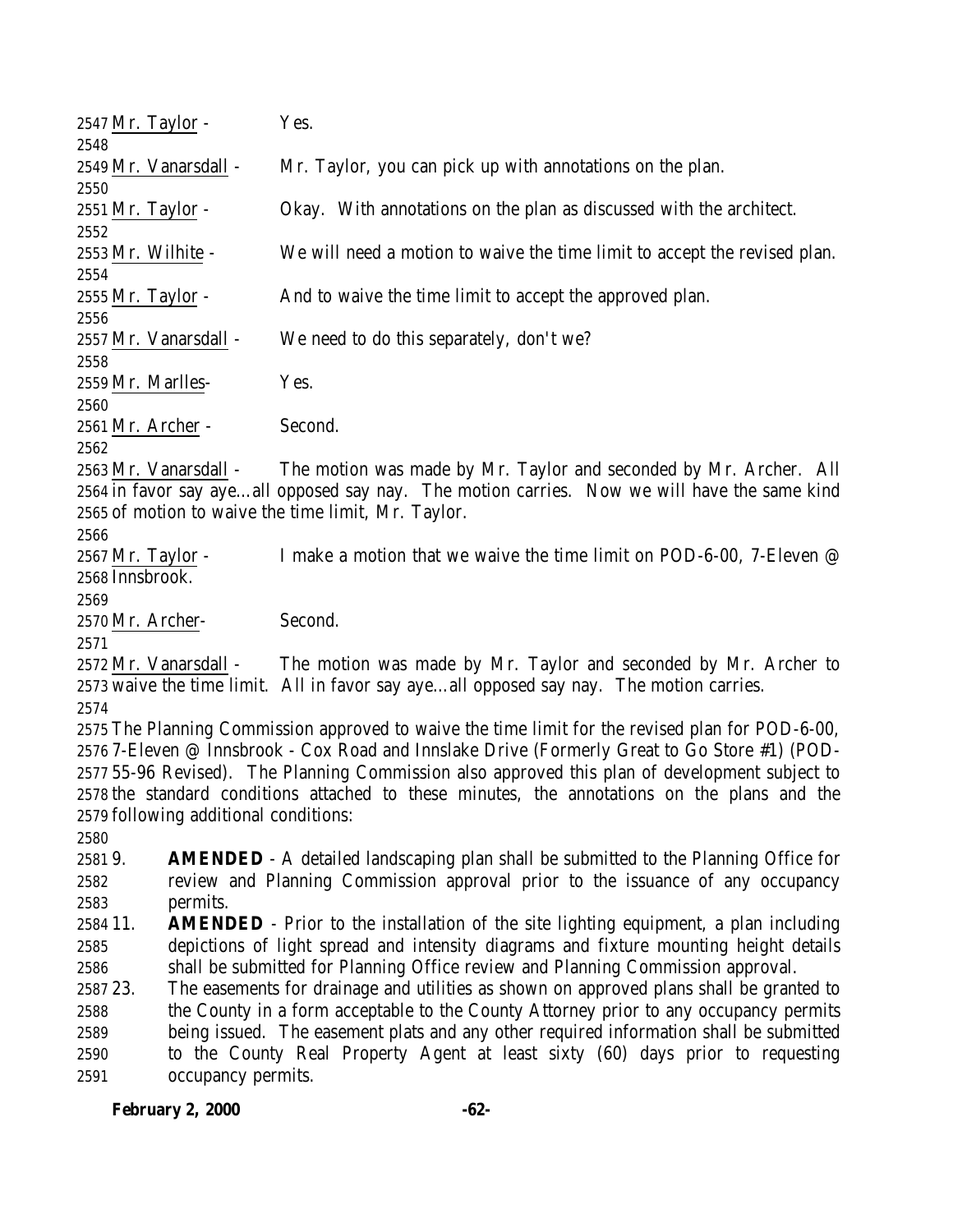24. The developer shall provide fire hydrants as required by the Department of Public Utilities in its approval of the utility plans and contracts.

 25. A five-foot sidewalk shall be provided along the east side of Cox Road and the south side of Innslake Drive.

 26. The developer shall install an adequate restaurant ventilating and exhaust system to minimize smoke, odors, and grease vapors. The plans and specifications shall be included with the building permit application for review and approval. If, in the opinion of the County, the type system provided is not effective, the Commission retains the rights to review and direct the type of system to be used.

- 27. Any necessary off-site drainage easements must be obtained in a form acceptable to the County Attorney prior to final approval of the construction plans by the Department of Public Works.
- 28. Deviations from County standards for pavement, curb or curb and gutter design shall be approved by the County Engineer prior to final approval of the construction plans by the Department of Public Works.

 29. Insurance Services Office (ISO) calculations must be included with the utilities plans and contracts and must be approved by the Department of Public Utilities prior to the issuance of a building permit.

- 30. Evidence of a joint ingress/egress and maintenance agreement must be submitted to the Planning Office and approved prior to issuance of a certificate of occupancy for this development.
- 

### **PLAN OF DEVELOPMENT**

#### 

POD-7-00 Shady Grove YMCA - Phase II (POD-43-96 Rev.) **Youngblood, Tyler & Associates, P.C. for YMCA of Greater Richmond, Inc.:** Request for approval of a plan of development as required by Chapter 24, Section 24-106 of the Henrico County Code to construct a one-story, 47,556 square foot addition and a one-story 2,760 square foot pool house and pump to an existing site. The 22.644 acre site is located on the southeast corner of intersection of Nuckols Road and Twin Hickory Road, 11255 Nuckols Road on part of parcel 18-A-39. The zoning is A-1, Agricultural District. County water and sewer. **(Three Chopt)**

 Mr. Vanarsdall - Is there anyone in the audience in opposition to POD-7-00, Shady Grove YMCA - Phase II? No opposition. Mr. Whitney.

 Mr. Whitney - Staff would like to comment on this plan regarding two issues that they brought up. Historically, there's been a question on being enough parking at the YMCA. A letter was received from the YMCA today from Mr. Luckenbaugh stating that historically with this site in being built out, that they will come up with 7.3 spaces per thousand square feet and I believe that's a mid ground that was proposed at six and staff was recommending 10. I believe that's an adequate number that we can approve. In addition, the letter also states that there is an existing bond for landscaping on the property from the previous POD. Mr.

**February 2, 2000 -63-**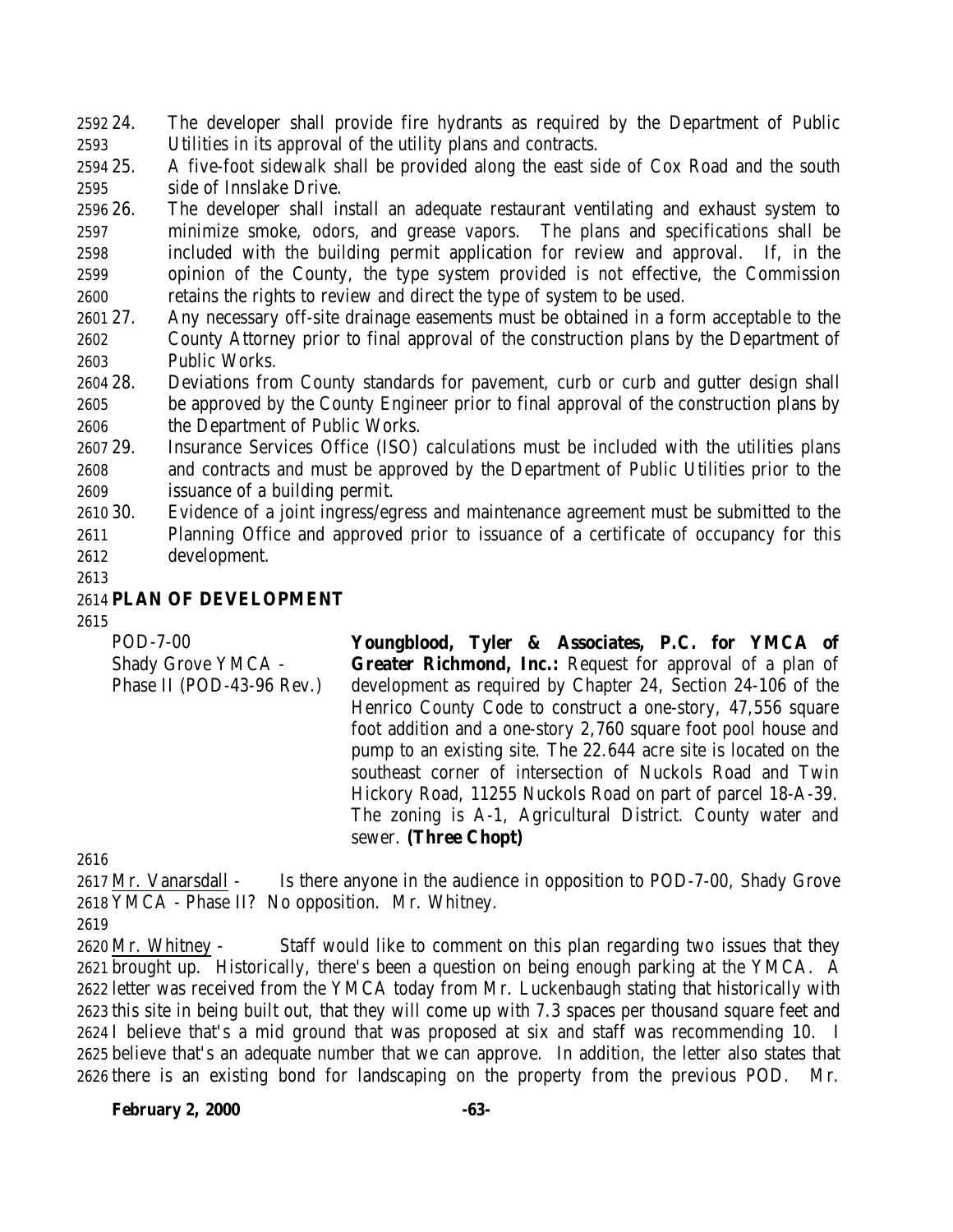Luckenbaugh has indicated that he will complete the installation of that landscaping by April 15, 2000. Mr. Webb Tyler, who is representing the YMCA for this project, has asked that condition No. 27 be amended. He would like to delete the shed from being temporary. They would like to keep that on the site permanently for maintenance operations. So, No. 27 would read " The temporary modular unit and related improvements shall be removed from the site on or before January 26, 2002." With that, staff can recommend approval, and I will take any questions you may have.

 Mr. Vanarsdall - Are there any questions by Commission members? Ms. Dwyer- Mr. Whitney, I thought you said they wanted the shed to be permanently. Mr. Whitney - Yes, I did. Ms. Dwyer - But this says that it will be removed…. Mr. Whitney - The wording "and shed" would be deleted from condition No. 27, therefore releasing it from temporary removing. 2647 Mr. Vanarsdall - Mr. Taylor, do you have any questions? Mr. Taylor - No, Mr. Chairman, I do not. Mr. Vanarsdall - Would you like to hear from Mr. Tyler? Mr. Taylor - I would enjoy hearing from Mr. Tyler. Mr. Tyler - I do need to clarify the parking requirement that Mr. Whitney was

 discussing. The County ordinance does not specify a parking requirement for a YMCA. It's an unique animal. We have provided him with a letter and has taken the position in Phase 1 and here again in Phase 2 that the parking requirements should be 6.0 spaces per thousand square feet. By means of comparison, the staff has said that they think that is a little low and has even thrown out numbers as high as 10 spaces per thousand square feet. The Shady Grove YMCA is actually providing 7.3 spaces per thousand feet. But by means of comparison, the Tuckahoe YMCA has only 4.5 spaces per thousand square feet. So, we have, and continued our position that an adequate amount of parking for a YMCA, based upon historical evidence, both comparing by existing operations at Shady Grove as well as at Tuckahoe, six spaces per thousand square feet is adequate.

 The reason I want to clarify that we are providing 7.2 spaces is to induce your favorable approval, not that we are conceding that 7.2 as our requirement. I'm a very young man, at least I like to think of myself as a young man, and ultimately this YMCA will be built out, since it's one of the fastest growing in the state of Virginia. And I fully intend to be before you in the next 10 to 15 years, building the last phase of this development and I don't want to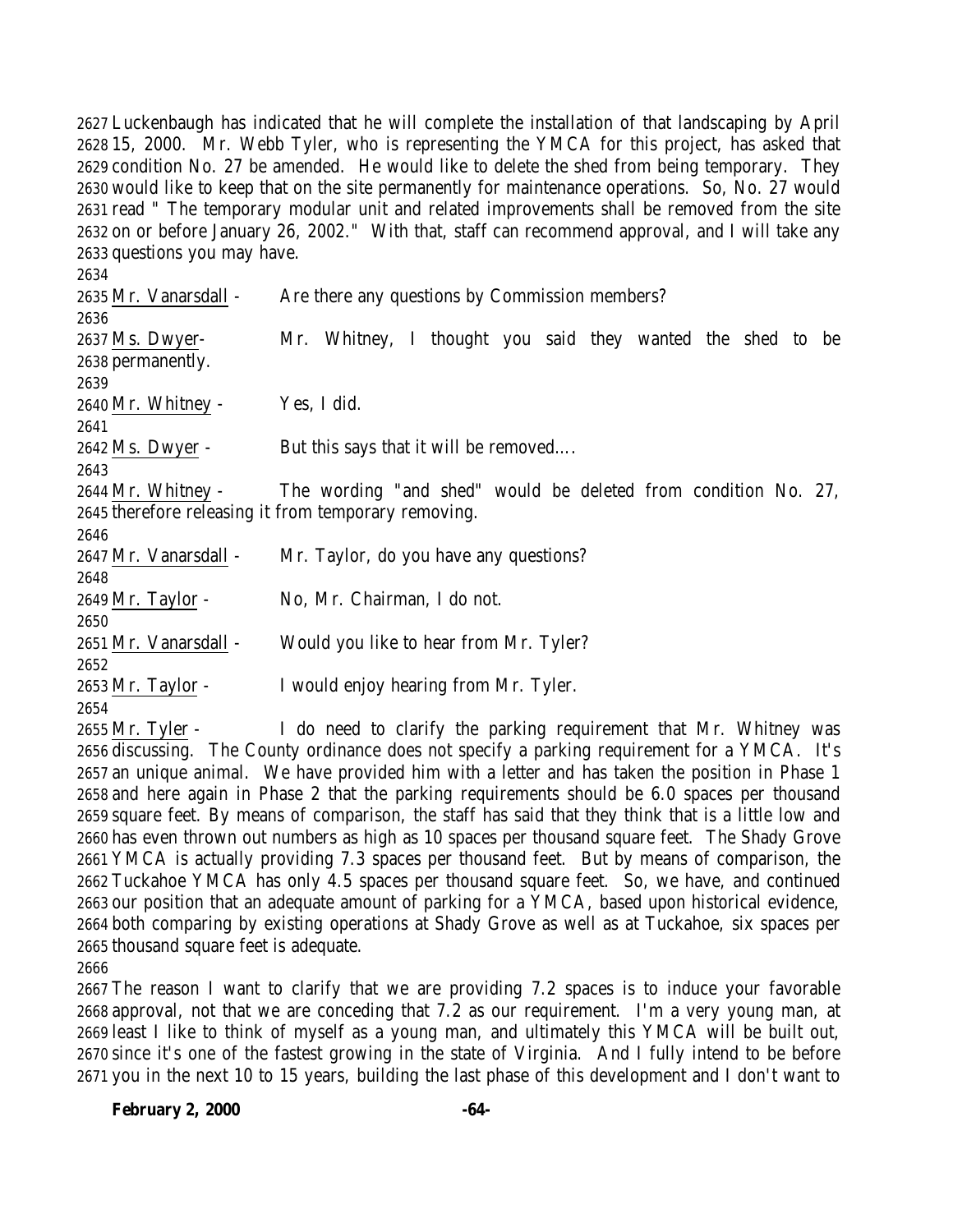misrepresent that we intend to provide 7.3 spaces per unit or per thousand square feet. Our master plan calls for us to provide six spaces per thousand square feet at ultimate build out. And, although, we are, in fact, providing additional parking, I would just like for the record, make sure that everybody understands, we believe that 6.0 spaces per thousand square feet is a reasonable number of spaces and operates quite well. Obviously, your condition with the POD says that affective use of parking, if in the opinion of the Commission is not available, that you can require us to come back and everybody knows that. 

 Ms. O'Bannon - If I could make a comment here. I know the Tuckahoe YMCA did very extensive studies. At times people would come in the morning and at noon classes and they schedule their classes around the parking. But they also ended up having remote parking with vans carrying employees over to the site and they had to come to us with some problems that they've had with parking. First, I want to say I do appreciate you having more per square foot than they do because I think that would be very important. Mr. Whitney, do you have or have examined the studies from the Tuckahoe YMCA's extensive study on parking? I know this was something we have discussed.

 Mr. Tyler - I might add that Mr. Luckenbaugh used to be with the Tuckahoe YMCA and was familiar with that and that's why that was referenced in the letter. In fact, he used to be with the YMCA for the past seven years and then he moved over to the Shady Grove YMCA. So, he is familiar with that and we have even spoken to the satellite parking at the Tuckahoe YMCA issue in the letter that we just handed Mr. Whitney this morning. That was written by Mr. Luckenbaugh who is, again, the executive director of the Shady Grove YMCA. So, his experience is not just with Shady Grove but also with the Tuckahoe YMCA. And, again, it's very difficult to plug a number as to the required parking. However, but through good management, and they've learned some additional things. For example, to space out some of their special events, not to have them overlapping but rather creating 15 to 30 minute gaps in special events that create these parking surges for them. So, it's not just good planning but it's also, in this case, through the unique multi events that occurs at the YMCA, it's also good management by the executive director and his staff in the time scheduling of these special events that brings the parking ratios down to a more reasonable level. Obviously, shopping centers are about five spaces per thousand. We are talking about something that generates, has a parking demand that's even greater than shopping centers.

 Ms. Dwyer Mr. Tyler, do I understand correctly that at full build out, according to this master plan, that you have six spaces.

Mr. Tyler - That's correct, ma'am.

 Ms. Dwyer - Do I recall some earlier POD or zoning which there was allowance for parking across the street.

 Mr. Tyler - You may have been thinking… There was some discussion about Twin Hickory Road because it was a cul-de-sac road at the time of Phase I that they would be allowed to have parking abutting the street. But, now that it is ultimately going to be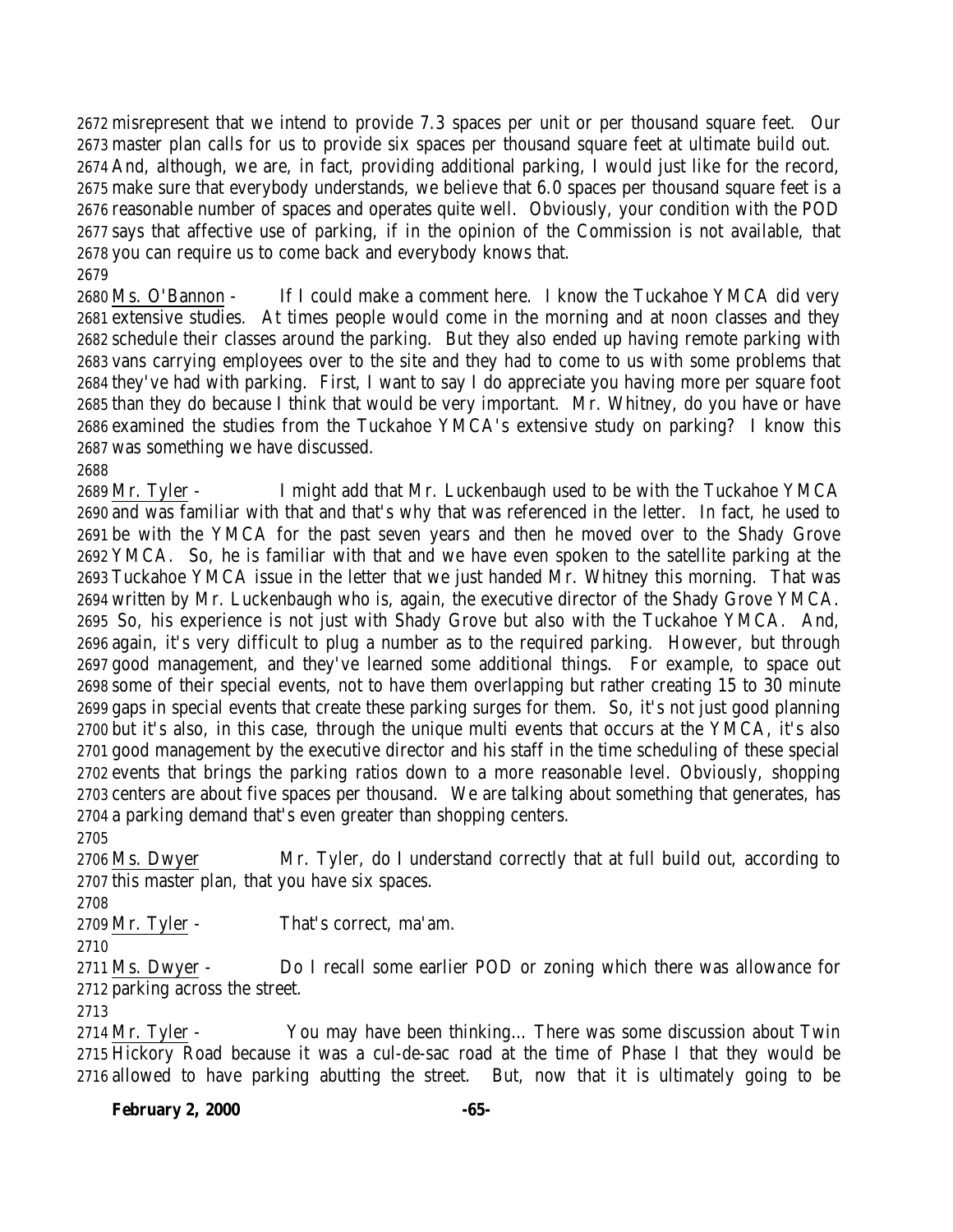connected through and it will become a thru street, then that parking is, of course, going away very quickly here this summer when Twin Hickory Road make its connection back to Shady Grove. But, even if we had a problem, we do have provisions for what we call overflow parking, which is not designated parking spaces, but specifically cleared the areas that have been graded and compacted and that we can in fact put overflow vehicles. We would of course not park on Twin Hickory Road when it makes it connection because it will be a thru road and it will be carrying rather large volumes of traffic here. We know, and we are confronting that issue.

Ms. Dwyer - Would your overflow parking be on the playing fields?

 Mr. Tyler - No, ma'am. It would be in our future expansion of the building area and effectively behind the building between, as you are standing on Twin Hickory Road, it would be behind the building. There is area that's clear that is available for overflow parking, although we don't intend to use that. But, we believe we need to build a strong history with you so that when we do come in here for the last section we can say, this is what history has (unintelligible) over many, many, many, years.

2735 Ms. Dwyer - Is the CMU painted or is it color throughout?

2737 Mr. Tyler - To the best of my knowledge, it is non-painted, it's pigment in the actual block.

 Mr. Taylor - Thank you, Mr. Tyler. In substantiation of what Mr. Tyler said, Mrs. O'Bannon, Mrs. Dwyer, I exercise fairly regularly at the Tuckahoe YMCA and I'm delighted to say rarely is there a big parking problem. One has to be a little patient and a little tolerant and a little inventive in running to a spot to put a car. But, if you are all of the above, you can usually find a spot.

 Mrs. O'Bannon - I mentioned that because they did an extensive study on what they considered the parking needs. They also have spent a lot of time because it is landlocked in trying to develop signage because they did produce parking or put parking around back and they found people weren't using it. They want to expand the YMCA and that's what I think we were getting in here. And it got to be, parking was a possible problem in the future and that's why I'm just glad that he addressed it and then of course he knows the studies that they did. The studies I think were significant in that they took place over more than a month, I think it was more than two months, or it was several weeks. Where they actually had someone go out into the parking lot at different hours or every 15 minutes or something and count the cars and so on and so forth. It's a very extensive study, but what it does show is exactly what has been pointed out here. If you schedule the events, the way you schedule the events and so on and so forth. However, when you get a facility like this, there had not been studies done before as compared to…. also we have problems with churches. I'm just telling the Planning Commission about studies that have been done and working on hopefully on church parking, we have gone over this, and parking for other types of facilities. There had been no study done of a facility such as a YMCA where people are coming in and out for exercising and

**February 2, 2000 -66-**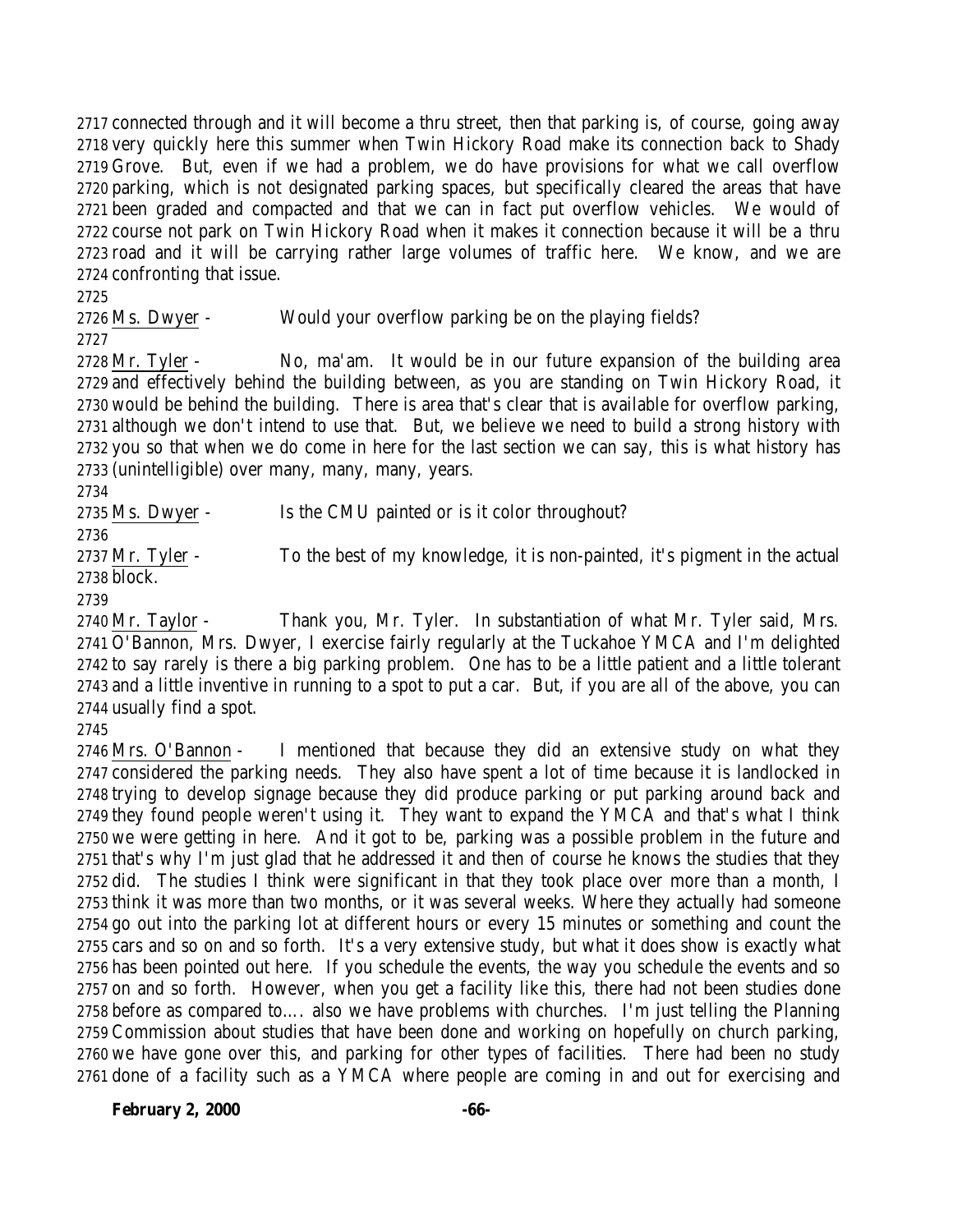aren't there all day like an office.

 Mr. Tyler- I would also like to point out one other thing. Unlike Tuckahoe which only has 17 acres and is landlocked, Shady Grove YMCA has 23 acres or six additional acres and is not landlocked, at least at this point in time. So, unlike the Tuckahoe YMCA where it has been unable to buy the adjacent properties from the Gummenlck family, this YMCA, we have tried to do a much better job as far as allowing for its future expansion.

 Ms. Dwyer - What provisions has been made for pedestrian access to the YMCA from some of the subdivisions around?

 Mr. Tyler - There is an existing pedestrian access underneath Twin Hickory Road. The YMCA participated in the expense of that. It is a lighted underpath as well as a sidewalk along Twin Hickory Road, on the residential side of Twin Hickory Road, so that the residents can ride their bicycles or walk along the sidewalk abutting Twin Hickory Road, reach the underpath and then go via underpath, via sidewalk directly to the front door of the Shady Grove YMCA. In the hope and the great expectation that the County of Henrico and their infinite wisdom will, through their own expense, build a sidewalk on Twin Hickory Road abutting the future library and high school that will allow pedestrian access for the residents of Twin Hickory to gain. And although it's been discussed that the County seeks a sidewalk abutting Twin Hickory Road, on the YMCA side, we have agreed that we would continue that discussion. But it would not be a requirement at this time due to the fact that it is just a huge expense and that people do have the ability and there still would be a gap where the R-3C is that's not presently designed or under construction. So, what we have is a good sidewalk network but it does not give an on street, at grade crossing. It requires a at grade crossing at Twin Hickory Lake Drive and Twin Hickory Road for the residents of Twin Hickory at present, but in the future we will ultimately have that. We do have a sidewalk abutting Nuckols Road, I might add.

 Ms. Dwyer - So the sidewalk will run the entire length of Twin Hickory from Nuckols all the way, how in the back?

 Mr. Tyler - The sidewalk will run, it presently runs from Twin Hickory along the Scots Glen and Avery Green side and abutting the shopping center side, all the way back to the County owned property. And what the Board of Supervisors approved on the POD for the County owned property, I would defer to Mrs. O'Bannon if she knows for sure whether or not the sidewalk is there.

 Mrs. O'Bannon - It is. Mr. Tyler - Thank you. Mr. Taylor - Thank you, Mr. Tyler, for your strong support of the Henrico YMCA system. 

**February 2, 2000 -67-**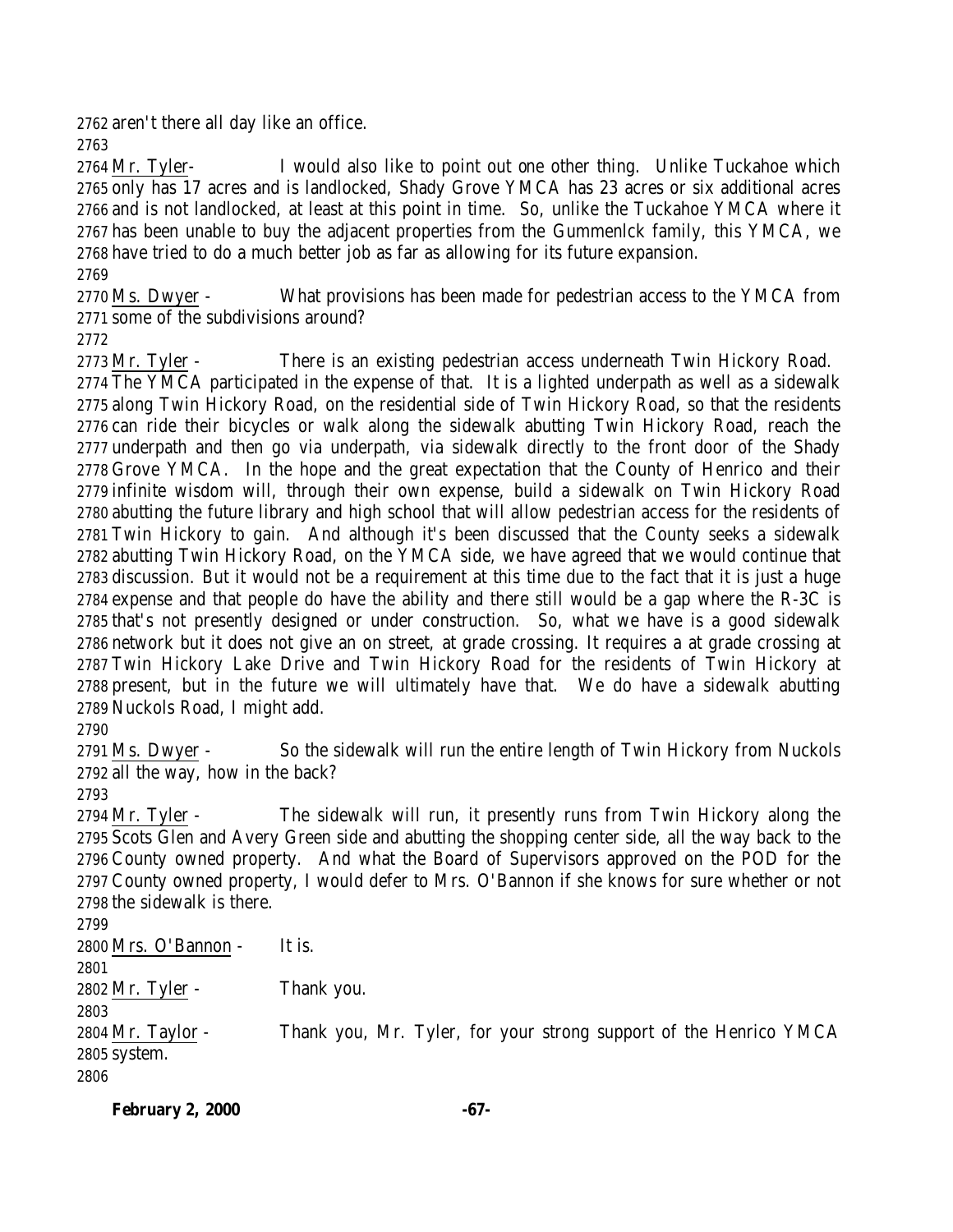Mr. Tyler - Thank you.

 Mr. Taylor - With that, Mr. Chairman, I would make a motion that POD-7-00, Shady Grove YMCA Phase II (POD-43-96 Revised) be approved subject to the annotations on the plans, the standard conditions for developments of this type and the additional conditions Nos. 23 through 30.

Ms. Dwyer - Second.

 Mr. Vanarsdall - The motion was made by Mr. Taylor and seconded by Ms. Dwyer. All in favor say aye…all opposed say nay. The motion carries.

 The Planning Commission approved POD-7-00, Shady Grove YMCA - Phase II (POD-43-96 Revised), subject to the standard conditions attached to these minutes, the annotations on the plans and the following additional conditions:

 23. The easements for drainage and utilities as shown on approved plans shall be granted to the County in a form acceptable to the County Attorney prior to any occupancy permits being issued. The easement plats and any other required information shall be submitted to the County Real Property Agent at least sixty (60) days prior to requesting occupancy permits.

- 24. The developer shall provide fire hydrants as required by the Department of Public Utilities in its approval of the utility plans and contracts.
- 25. Any necessary off-site drainage easements must be obtained in a form acceptable to the County Attorney prior to final approval of the construction plans by the Department of Public Works.
- 26. Deviations from County standards for pavement, curb or curb and gutter design shall be approved by the County Engineer prior to final approval of the construction plans by the Department of Public Works.
- 27. The temporary modular unit and related improvements shall be removed from the site on or before **January 26, 2002**.
- 28. Insurance Services Office (ISO) calculations must be included with the utilities plans and contracts and must be approved by the Department of Public Utilities prior to the issuance of a building permit.
- 29. Approval of the construction plans by the Department of Public Works does not establish the curb and gutter elevations along the Henrico County maintained right-of-way. The elevations will be set by Henrico County.
- 30. The conceptual master plan, as submitted with this application, is for planning and information purposes only. All subsequent detailed plans of development and construction plans needed to implement this conceptual plan may be administratively reviewed and approved and shall be subject to all regulations in effect at the time such subsequent plans are submitted for review/approval.
-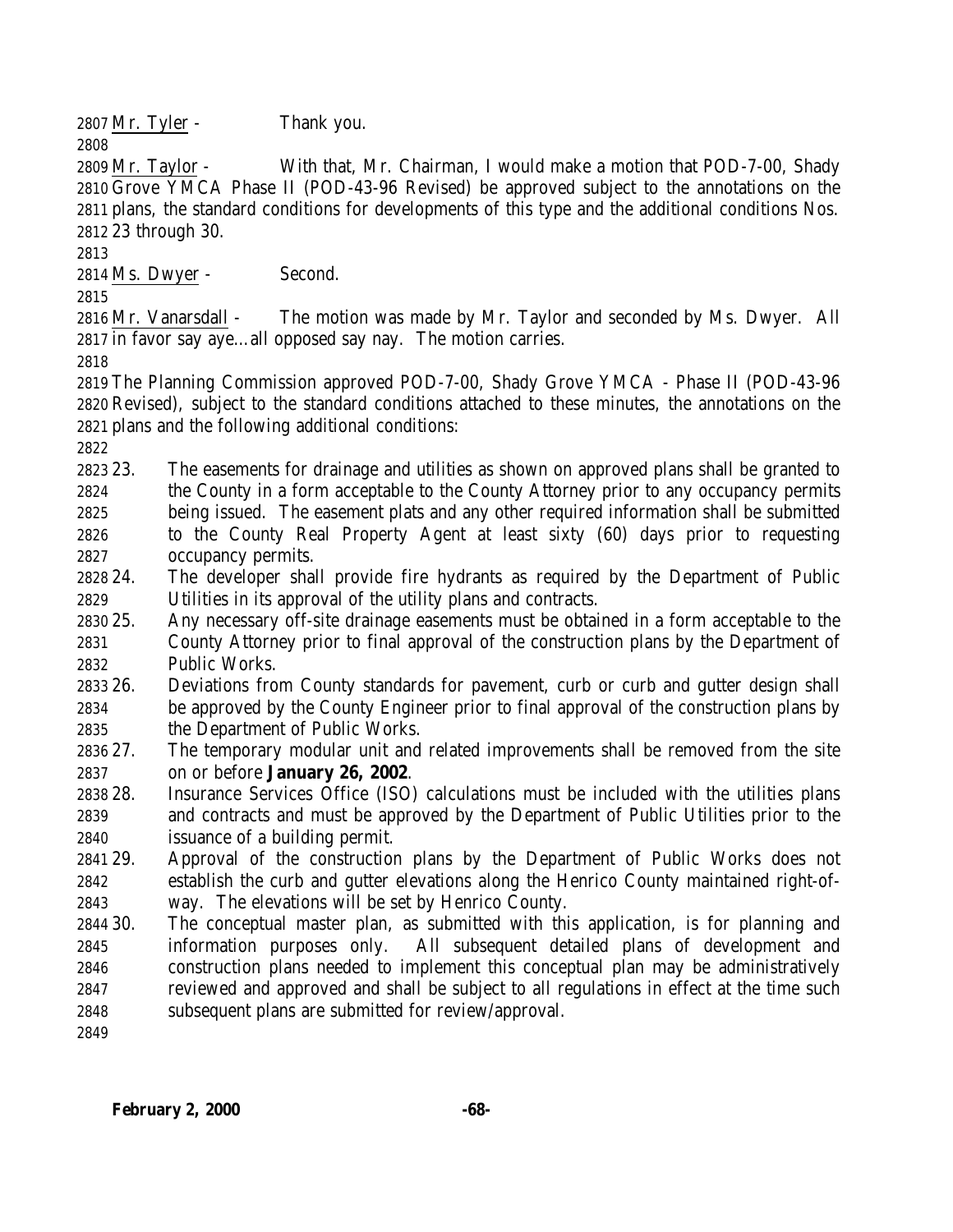#### **PLAN OF DEVELOPMENT & TRANSITIONAL BUFFER DEVIATION**

POD-8-00 West Broad Mitsubishi & Hyundai (POD-72-97 Revised) **E. D. Lewis & Associates for J & L Associates:** Request for approval of a revised plan of development and transitional buffer deviation as required by Chapter 24, Sections 24-106 and 24-106.2 of the Henrico County Code to construct a onestory, 1,310 square foot showroom and office addition to an existing site. The 2.606 acre site is located on the north side Broad Street (U.S. Route 250) at the intersection of Emerywood Parkway on parcel 81-1-D-17. The zoning is B-3, Business District and B-3C, Business District (Conditional).

County water and sewer. **(Brookland)**

 Mr. Vanarsdall - Is there anyone in the audience in opposition to POD-8-00, West Broad Mitsubishi & Hyundai? No opposition. Mr. Whitney.

 Mr. Whitney - As it's been the history on this site, a transitional buffer deviation is required next to the property owned by Roscoe Dickerson. This would be behind the Mitsubishi addition and it's been indicated that a six-foot fence will be installed as done in the past around his property to protect him from this development. The applicant has also given us a letter indicating that he will construct this building of brick and that is a part of the record in the file. With that, staff can recommend approval of this plan of development, and I will take any questions you may have.

 Mr. Vanarsdall - Are there any questions of Mr. Whitney by Commission members? All right. Thank you. I'll start first with the transitional buffer deviation. I move that the transitional buffer deviation be approved as recommended by staff for POD-8-00, West Broad Mitsubishi & Hyundai.

Mr. Taylor - Second, Mr. Chairman.

 Mr. Vanarsdall - The motion was made by Mr. Vanarsdall and seconded by Mr. Taylor to approve the transitional buffer deviation. All in favor say aye…all opposed say nay. The motion carries.

 The Planning Commission approved the transitional buffer deviation for POD-8-00, West Broad Mitsubishi & Hyundai (POD-72-97 Revised).

 Mr. Vanarsdall - Now for the POD. I recommend POD-8-00, West Broad Mitsubishi & Hyundai be approved with the standard conditions for developments of this type, the annotations on the plans and additional conditions Nos. 23 through 28.

Mr. Taylor - Second.

Mr. Vanarsdall - The motion was made by Mr. Vanarsdall and seconded by Mr. Taylor to

**February 2, 2000 -69-**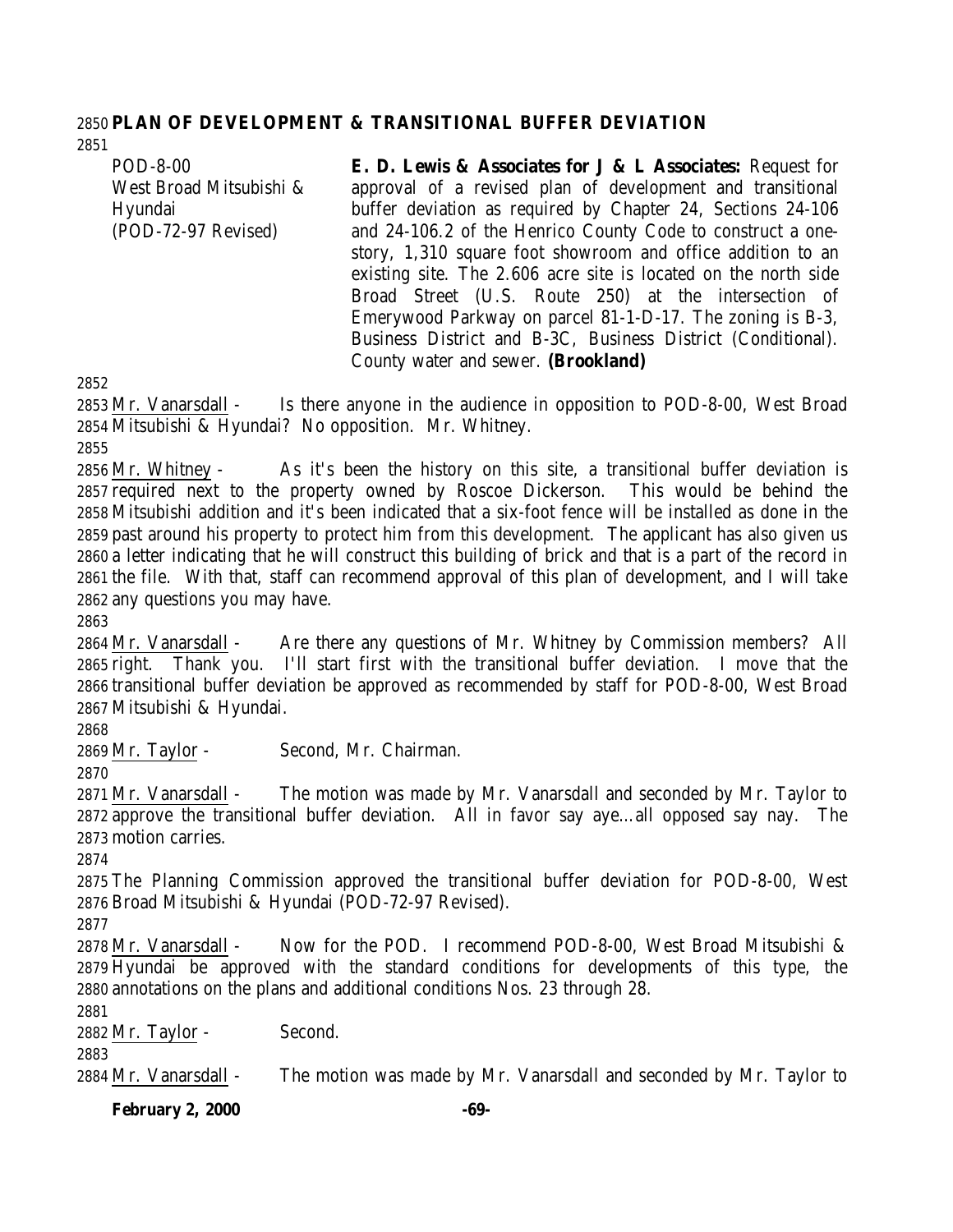approve the transitional buffer deviation. All in favor say aye…all opposed say nay. The motion carries.

 The Planning Commission approved POD-8-00, West Broad Mitsubishi & Hyundai (POD-72- 97 Revised) subject to the standard conditions attached to these minutes for developments of this type, the annotations on the plan, and the following additional conditions: 

 23. The easements for drainage and utilities as shown on approved plans shall be granted to the County in a form acceptable to the County Attorney prior to any occupancy permits being issued. The easement plats and any other required information shall be submitted to the County Real Property Agent at least sixty (60) days prior to requesting occupancy permits.

 24. The developer shall provide fire hydrants as required by the Department of Public Utilities in its approval of the utility plans and contracts.

25. All repair work shall be conducted entirely within the enclosed building.

 26. Deviations from County standards for pavement, curb or curb and gutter design shall be approved by the County Engineer prior to final approval of the construction plans by the Department of Public Works.

 27. Storm water retention, based on the 50-10 concept, shall be incorporated into the drainage plans.

 28. Insurance Services Office (ISO) calculations must be included with the utilities plans and contracts and must be approved by the Department of Public Utilities prior to the issuance of a building permit.

 Mr. Vanarsdall - We will now take the minutes starting with October 27, 1999 and we will go to November 17 and then go to December 15.

 Ms. Dwyer - I move the Commission approved the October 27, 1999 minutes as amended.

 Mr. Vanarsdall - I'll second it. The motion was made by Ms. Dwyer and seconded by Mr. Vanarsdall to approve the October 27, 1999 minutes. All in favor say aye…all opposed say nay. The motion carries.

The Planning Commission approved the October 27, 1999 minutes as amended.

 Ms. Dwyer - I move the Commission approved the November 17, 1999 minutes as amended.

Mr. Taylor - Second.

 Mr. Vanarsdall - The motion was made by Ms. Dwyer and seconded by Mr. Taylor to approve the November 17, 1999 minutes. All in favor say aye…all opposed say nay. The motion carries.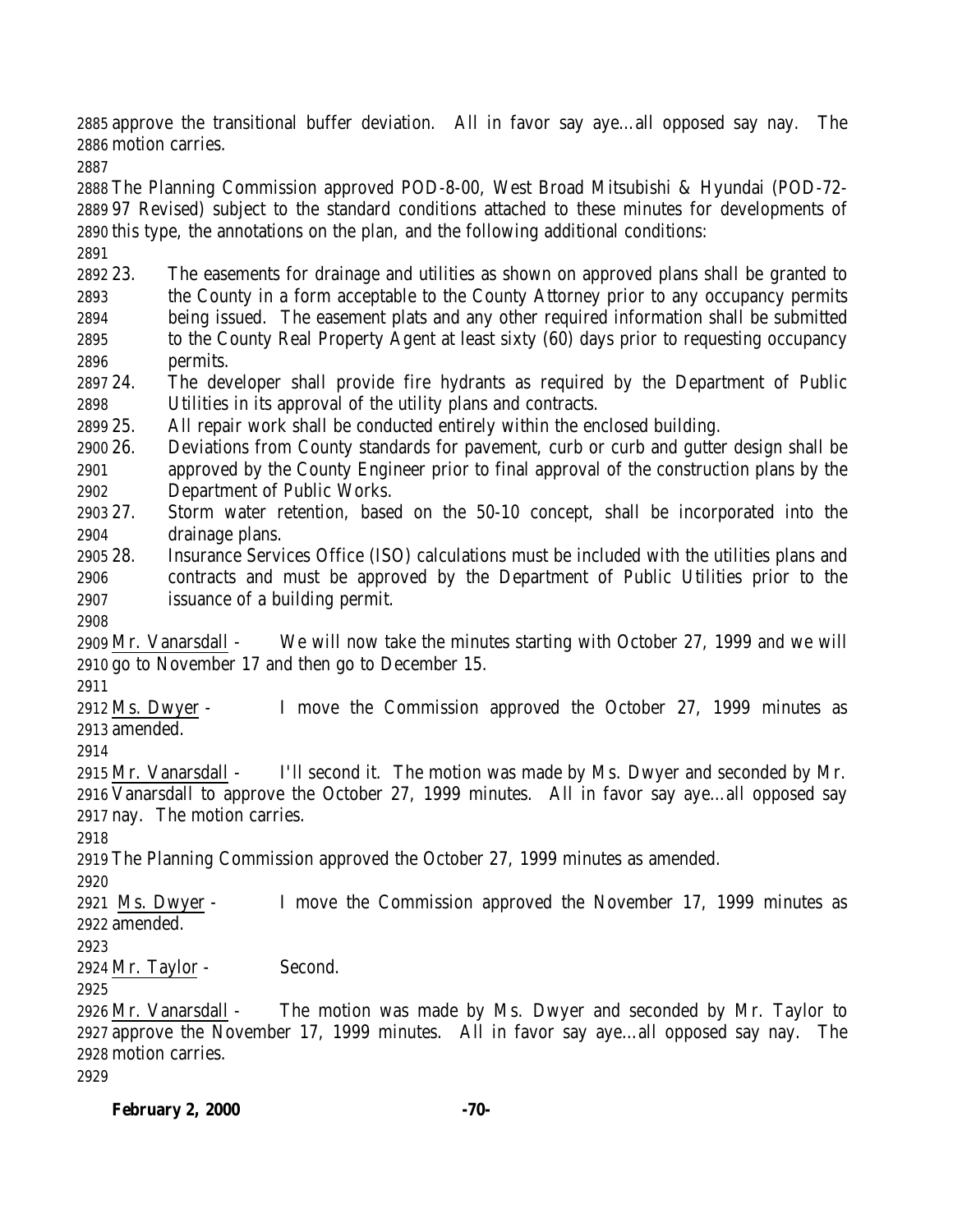The Planning Commission approved the November 17, 1999 minutes as amended. Ms. Dwyer - I move the Commission approved the December 15, 1999 minutes as amended. Mr. Archer - Second. Mr. Vanarsdall - The motion was made by Ms. Dwyer and seconded by Mr. Archer to approve the December 15, 1999 minutes. All in favor say aye…all opposed say nay. The motion carries. The Planning Commission approved the December 15, 1999 minutes as amended. I believe our Secretary has a few things he would like to discuss. Mr. Marlles. Mr. Marlles - Mr. Chairman, Mr. Silber has passed out a list of the new rezoning cases that staff received by our last application deadline. We do have 10 new cases. The Commission does need to consider whether we want to amend our rules to hear all 10 cases or follow our existing policy, which limits the number of new cases to 9. Mr. Vanarsdall - Well I guess before we take it as a body, we should talk about it individually, and I'll go first. I think we should not amend it and leave it at 9. Ms. Dwyer - I agree. 2953 Mr. Archer - I agree with my collogues. Mr. Taylor - I'll stick with the majority. 2957 Mr. Vanarsdall - All right. We need a motion and a second. Ms. Dwyer - I don't think we need a motion on this. Mr. Marlles - I don't believe so, Mr. Chairman. Mr. Vanarsdall - Oh, no, we don't. We just need to discuss it. I'm sorry. Okay. If there is no further business. Mr. Taylor - Mr. Chairman, there's one more. I would like to publicly thank the staff for taking care of the rookie Commissioner of this meeting. Thank you very much. Mr. Vanarsdall - Oh. I do have something to offer in the way of the telephone. Mr. Bob Harris, all of us got a letter from Mr. Bob Harris about the phones. And I called him this morning and asked him if we already had a phone in the car could we have a handheld one, and he said yes. Thank you.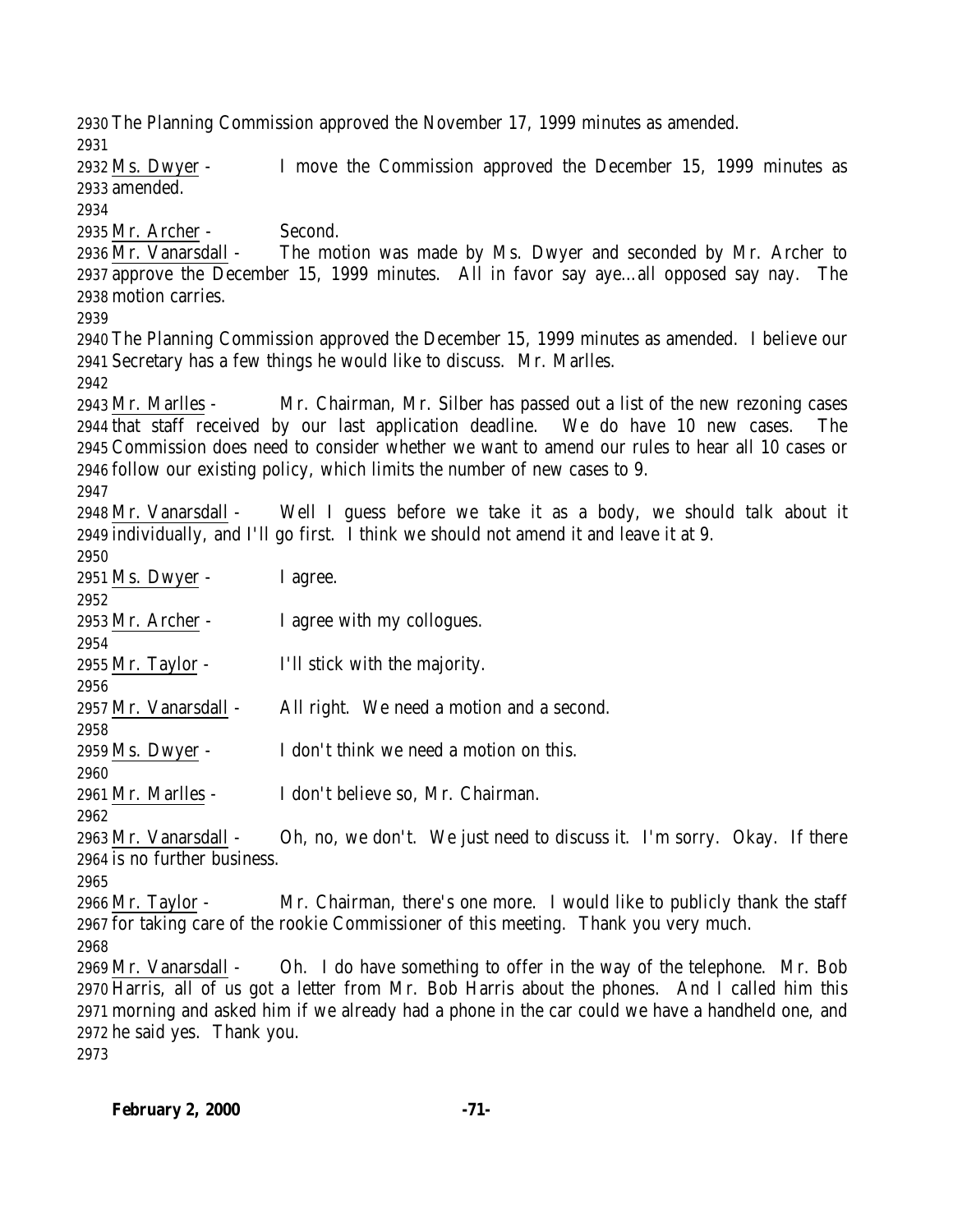Ms. Dwyer - I have one other point to bring up. I happened to meet with Jeff Perry this morning with some environmental questions, and he offered to meet with the Planning Commission and go over what the environmental group does to give us some information about the process they follow and what issues are in their review and what issues are not, not only for the new planning commissioners, Debra and Al, but all of us could certainly learn a lot from this kind of a work session, so I suggest that to the Commission as something we might want, especially since we seem to be paying a lot of attention now to wetlands areas and what to do with wetlands areas that that kind of work session could generate some good discussion on that. Mrs. O'Bannon - The wetlands and common areas and homeowners association and the lots, and I also wrote down sidewalks and so forth. 

 Mr. Vanarsdall - Thank you. Mr. Marlles, didn't you mention the other day, or maybe that was Mr. O'Kelly, that you all were going to address some of those subjects? 

 Mr. Marlles - Just maybe to add to what Ms. Dwyer said, I was going to bring this up earlier, but if you will recall, at our last meeting staff did brief the Commission on the draft criteria that staff was looking at to assist in the evaluation of common open space. Perhaps we could, at the Commission's pleasure, have a work session or set up some time when we could hear from Mr. Perry but also receive some additional information from staff on those criteria for common open space, since the two seem to be linked together.

 Ms. Dwyer - I think if we get on the common areas versus putting wetlands in subdivision lots, that that could take a work session, and I think what Mr. Perry is offering and what I would like to see is a more basic general, how the environmental group fits into the whole County scheme of approvals for review, so maybe we could open that up and let him do his educational piece on that, and then maybe have a separate work session for afterwards and get into this common area versus lots and the issue of wetland areas. But I want to make sure that we give him the space to go over what it is that the environmental group does and how they fit into proffers, and what information may be available to us that we don't realize we have. 

 Mr. Marlles - Mr. Chairman, maybe what staff can do is after this meeting contact Mr. Perry, find out what type of time that their staff would have available to meet with the Commission, and then coordinate a work session with the Commission members. I am not sure we can set that right now is what I am saying, but we certainly will pursue that.

 Mr. Vanarsdall - That is a good suggestion and I think anything we can learn about it will be an improvement. It will help.

Mr. Marlles - Okay.

 Mr. Vanarsdall - Thank you. All right, anybody else have anything to bring to the table? 

 Mr. Marlles - I have one quick item. I think at our previous meeting we made the Commission aware of the American Planning Association Conference that's scheduled for New York City in April, and a number of the members of the Commission have indicated their